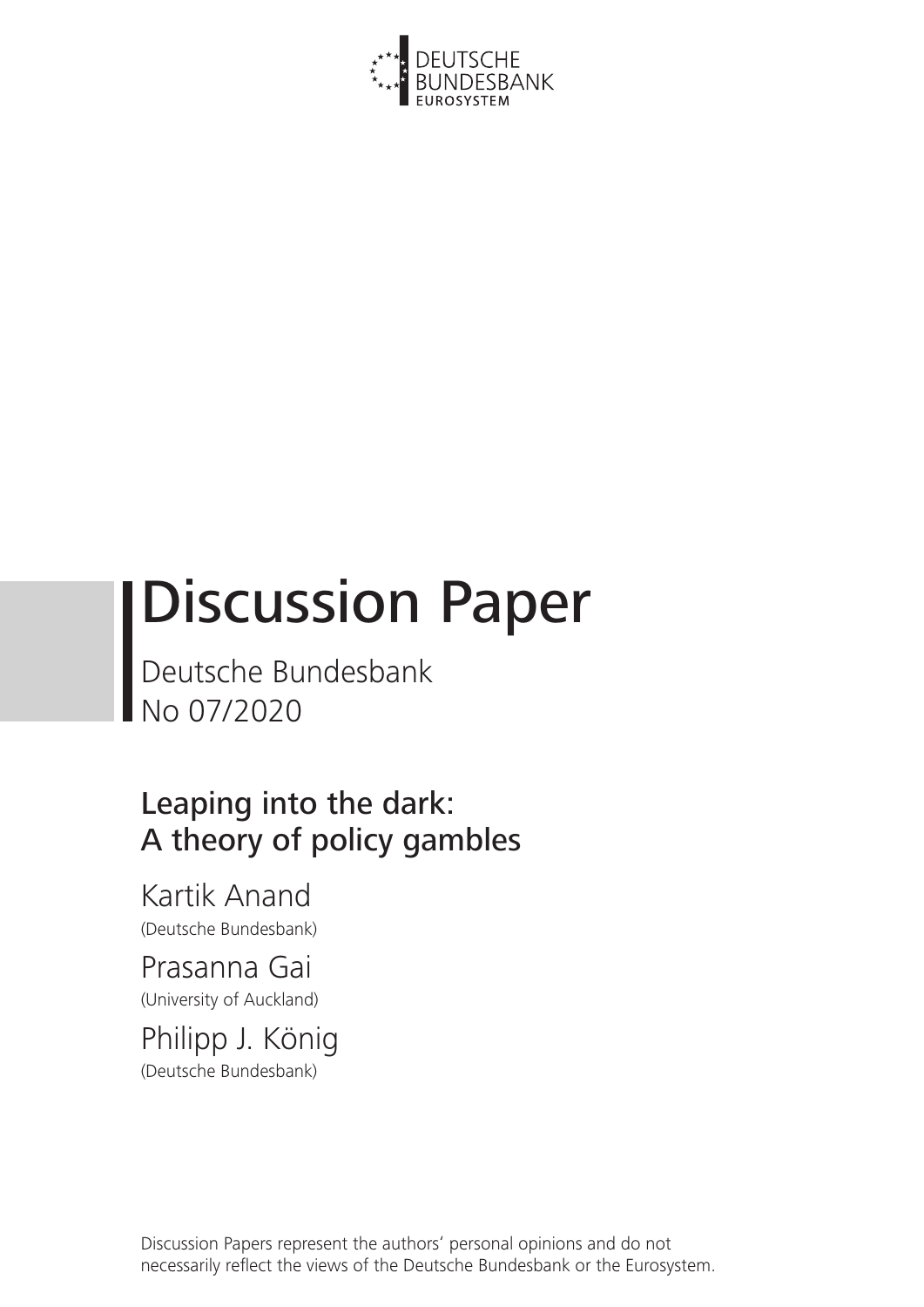**Editorial Board:** Daniel Foos

Stephan Jank Thomas Kick Malte Knüppel Vivien Lewis Christoph Memmel Panagiota Tzamourani

Deutsche Bundesbank, Wilhelm-Epstein-Straße 14, 60431 Frankfurt am Main, Postfach 10 06 02, 60006 Frankfurt am Main

Tel +49 69 9566-0

Please address all orders in writing to: Deutsche Bundesbank, Press and Public Relations Division, at the above address or via fax +49 69 9566-3077

Internet http://www.bundesbank.de

Reproduction permitted only if source is stated.

ISBN 978–3–95729–672–6 (Printversion) ISBN 978–3–95729–673–3 (Internetversion)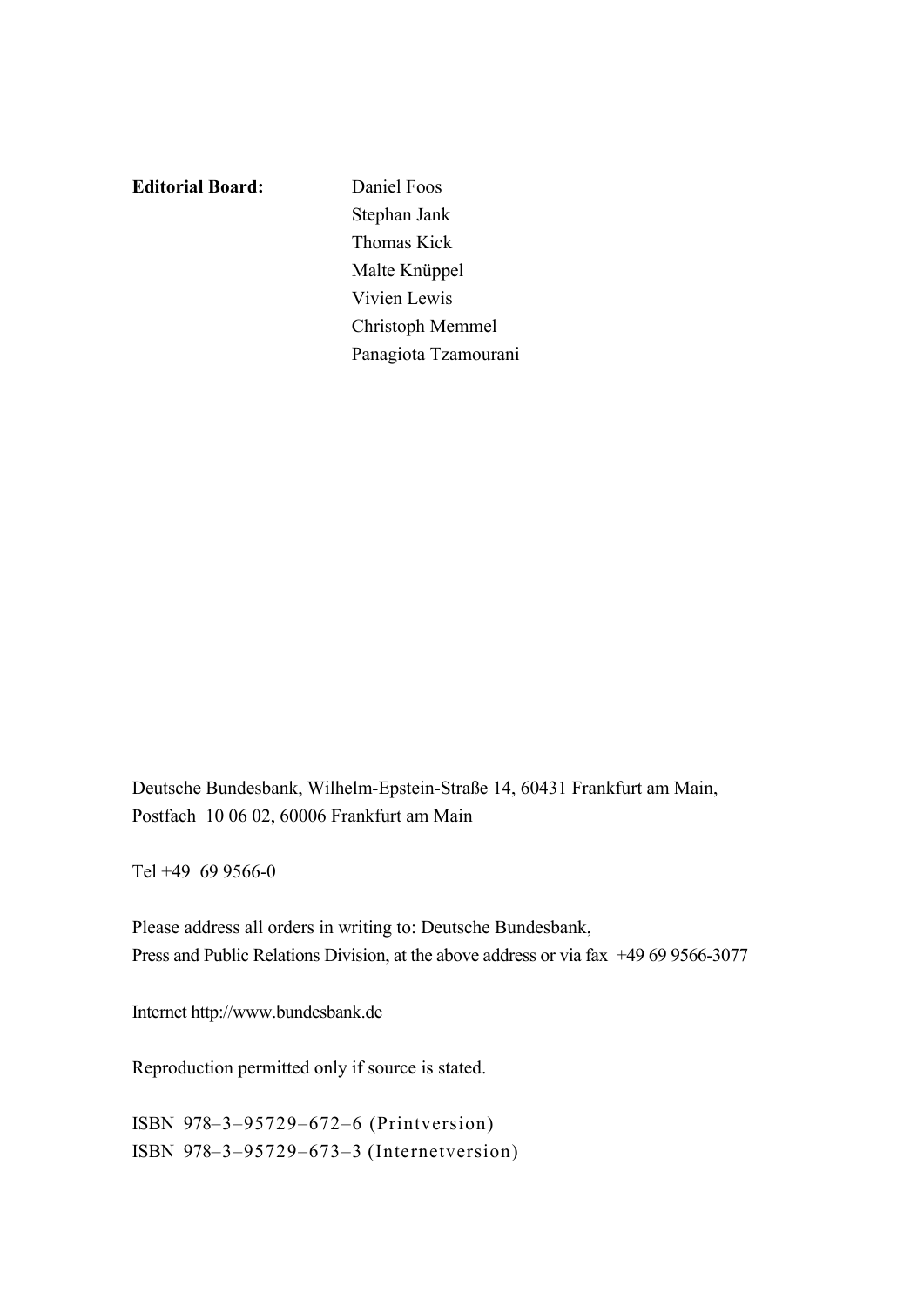### Non-technical summary

### Research Question

The United Kingdom's decision to leave the European Union is an example of a highly uncertain policymaking process where there are no clear blueprints for the appropriate choices to be made. We ask why politicians sometimes engage in such *policy gambles*. We explore why policy gambles can command electoral support, even though they may not be in the best interests of voters. Finally, we analyse whether consensus-building institutions can temper politicians' urges to "leap in the dark" and enhance welfare.

### Contribution

We present a model of policy-making in a representative democracy with three key features. First, there are two groups of agents – investors and voters – who face a conflict over the distribution of output. Second, the government's policy influences the aggregate level of output. But when investment decisions are made, incumbent governments lack the ability to pre-commit to maintaining status quo policy into the future. And third, the outcomes of policies that deviate from the status quo are unknown. Voters' attitudes towards such policy gambles are influenced by two forces. First, they are averse to policy risk. Second, they are attracted by the prospect of an increase in the level of output that the gamble might bring.

### Results

Voters' aversion to policy risk gives rise to a voting bloc, i.e. despite holding differing attitudes towards policies, a large group of voters nevertheless prefers the status quo. Aversion to policy risk therefore biases policy towards the status quo. When investors are also averse to policy risk, multiple self-fulfilling equilibria can emerge. In one equilibrium, the status quo is implemented, while in the other, a policy gamble is voted upon. In this case, even though the median voter may prefer the status quo, he rationally votes for a policy gamble associated with lower aggregate welfare. We interpret the equilibrium with self-fulfilling gambles as an instance of economic populism.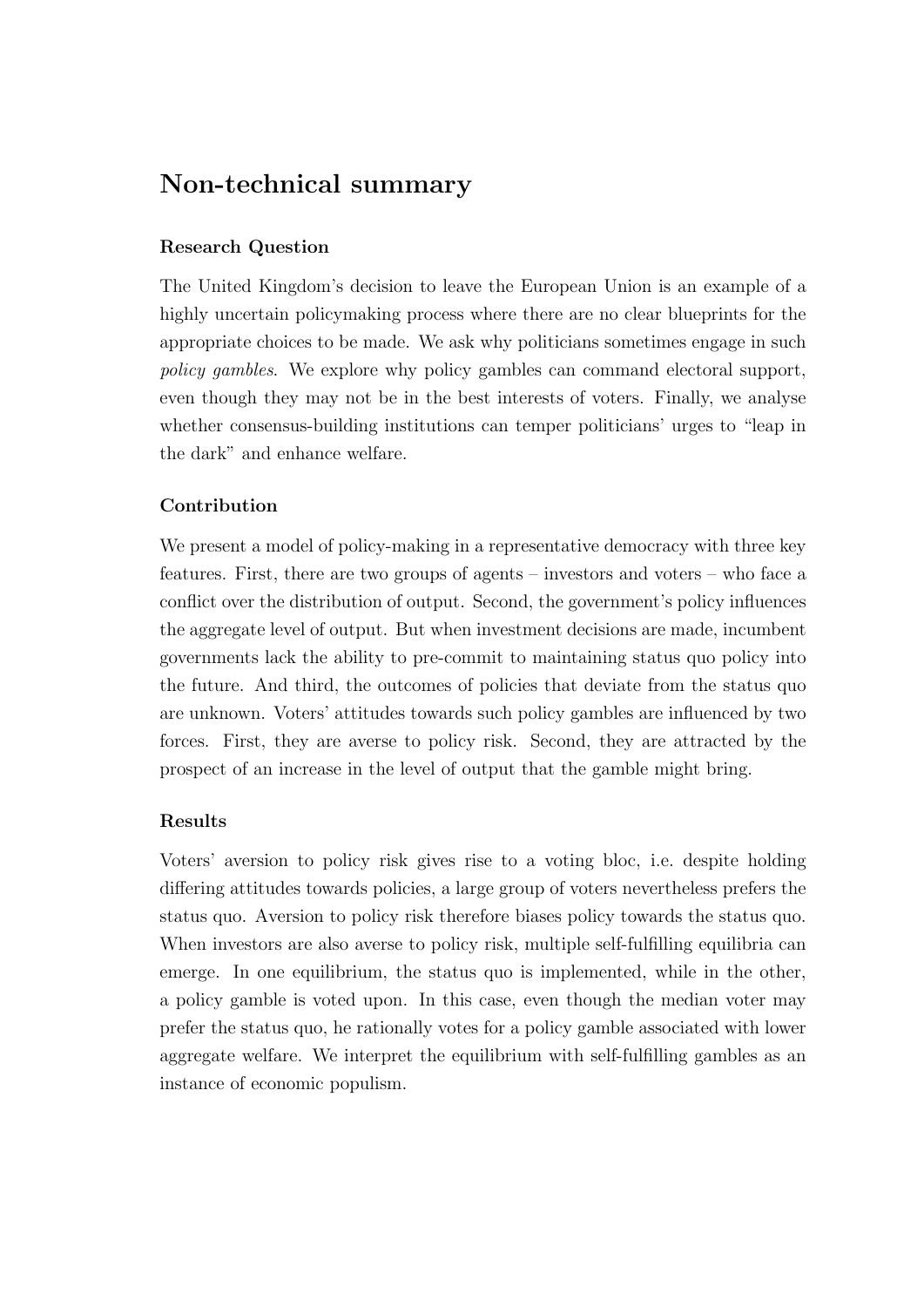We contrast the equilibrium where the incumbent government is unable to commit with a solution where all political parties credibly commit to a future policy. We interpret this commitment solution as the outcome of consensus politics and show that it eliminates equilibrium multiplicity and economic populism.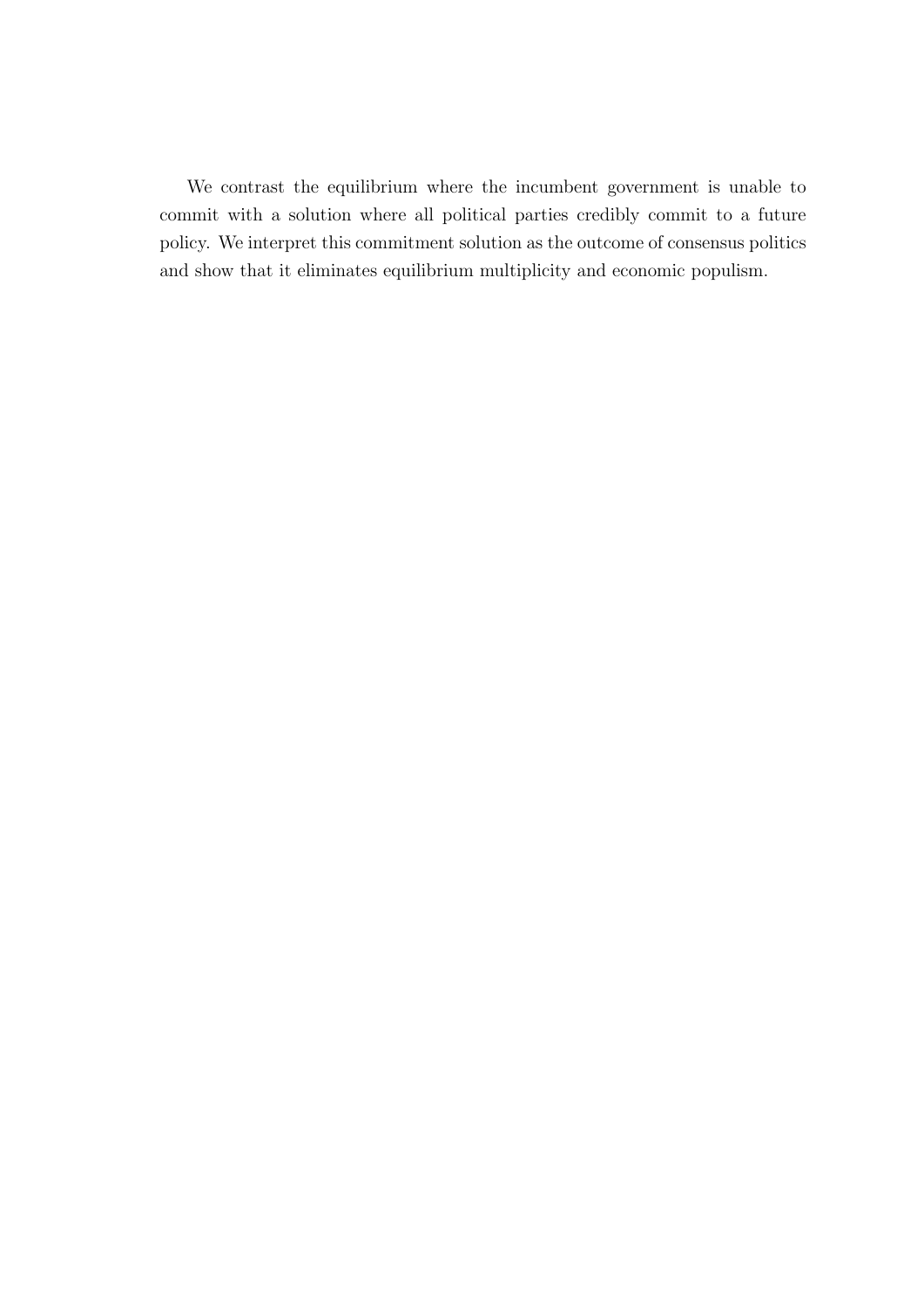### Nichttechnische Zusammenfassung

#### Fragestellung

Das Votum des Vereinigten Königreichs, die Europäische Union zu verlassen, ist ein aktuelles Beispiel eines politischen Entscheidungsprozesses mit höchst unsicherem Ausgang. In der vorliegenden Arbeit gehen wir der Frage nach, warum gew¨ahlte Politiker, trotz damit verbundener Unsicherheit, solche *policy gambles* (politische Wetten) eingehen. Ferner untersuchen wir, weshalb *policy gambles* breite Wählerunterstützung erfahren können, selbst wenn sie nicht im Interesse der Allgemeinheit sind. Schließlich diskutieren wir, ob Institutionen, die der politischen Konsensbildung dienen, den Anreiz von Politikern senken, einen *leap into the dark* (Sprung ins politisch Ungewisse) zu wagen.

#### Beitrag

Die vorliegende Analyse basiert auf einem einfachen polit-ökonomischen Modell einer repräsentativen Demokratie mit zwei Gruppen von Agenten – Wählern und Investoren. Dem Modell liegen drei wesentliche Annahmen zugrunde. Erstens wird unterstellt, dass Wähler und Investoren in einem Konflikt über die Verteilung der gesamtwirtschaftlichen Wertschöpfung stehen. Zweitens kann die gewählte Regierung die Höhe der gesamtwirtschaftlichen Wertschöpfung durch Politikmaßnahmen beeinflussen. Jedoch kann die amtierende Regierung nicht verbindlich zusagen, dass die vorherrschende Politik des *Status Quo* auch nach der kommenden Wahl beibehalten wird. Vielmehr wird der zukünftige Kurs der Politik durch den Wettstreit konkurrierender Parteien um Wählerstimmen bestimmt. Die Präferenzen der Wähler werden durch den sozial-ökonomischen Zustand bestimmt, der sich aus der Verteilung der Wertschöpfung ergibt. Drittens sind die gesamtwirtschaftlichen Folgen politischer Entscheidungen, die zu einer Abweichung vom Status Quo führen, unsicher. Die Einstellung der Wähler gegenüber solchen *policy gambles* wird durch zwei Faktoren beeinflusst. Einerseits sind die W¨ahler risikoscheu und wollen daher grunds¨atzlich keine Politikwechsel mit unsicherem Ausgang. Andererseits ist ein *policy gamble* für die Wähler attraktiv, weil er erwartungsgemäß zu einer höheren gesamtwirtschaftlichen Wertschöpfung führt.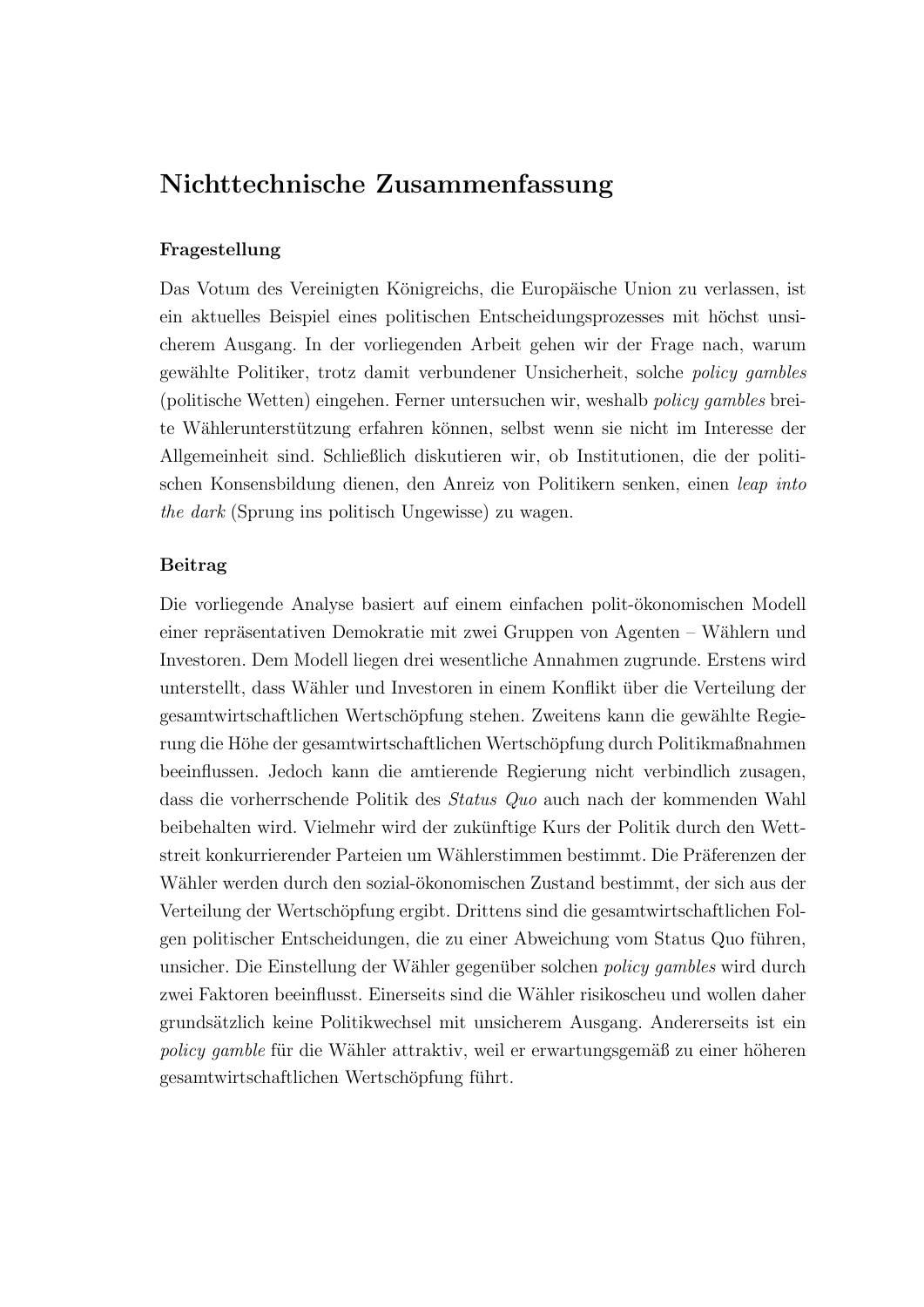#### Ergebnisse

Wir zeigen, dass die Wähler aufgrund ihrer Risikoscheu einem Politikwechsel gegenüber abgeneigt sind. Ein *voting bloc* entsteht, d.h. es bildet sich eine Gruppe von Wählern heraus, die, obgleich sie sich in ihren politischen Präferenzen unterscheiden, sämtlich für die Beibehaltung des Status Quo stimmen. Folglich kommt es im Gleichgewicht nur dann zu einem *policy gamble*, wenn der Median-W¨ahler nicht dem *voting* bloc angehört.

Sind auch die Investoren risikoscheu, können multiple selbst erfüllende Gleichgewichte entstehen. W¨ahrend in einem Gleichgewicht der Status Quo beibehalten wird, stimmen die Wähler in dem anderen Gleichgewicht für ein *policy* gam*ble*. Obwohl der Median-W¨ahler in diesem Fall die Beibehaltung des Status Quo präferiert hätte, ist seine Wahlentscheidung rational. Die gesamtwirtschaftliche Wohlfahrt ist im *gamble-Gleichgewicht* geringer als im Status-Quo-Gleichgewicht. Wir interpretieren dies als eine Ausprägung ökonomischen Populismus und stellen es einer Situation gegenüber, in der alle Parteien sich gemeinsam und glaubhaft auf einen zukünftigen Politikkurs festlegen können. Wir zeigen, dass eine solche Konsens-Politik das (populistische) *gamble-Gleichgewicht* ausschließt und folglich die gesamtwirtschaftliche Wohlfahrt steigert. Abschließend wenden wir das Modell an, um das Brexit-Votum des Vereinigten Königreichs zu analysieren.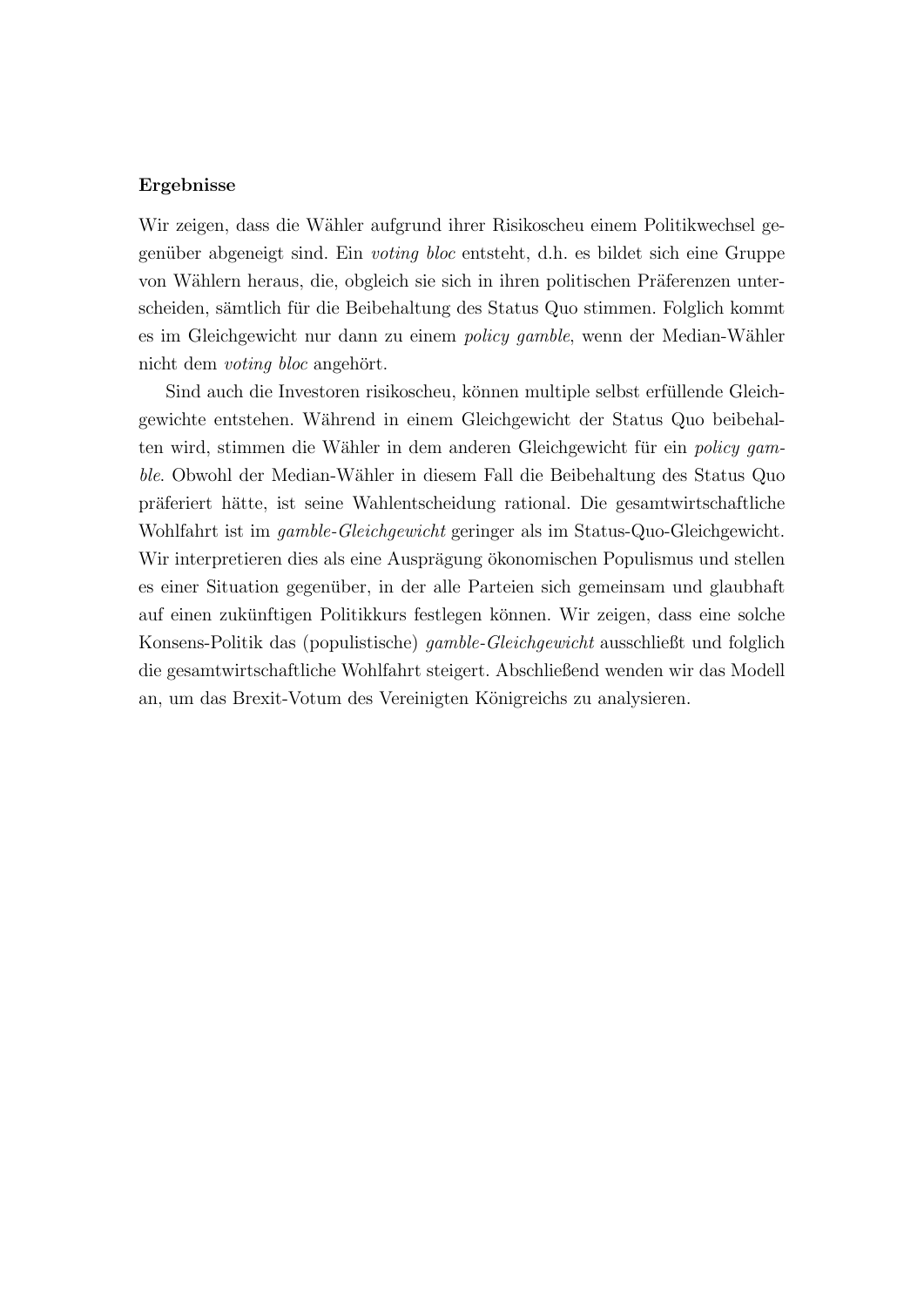### Leaping into the dark: A theory of policy gambles<sup>∗</sup>

Kartik Anand, Prasanna Gai and Philipp J. König

#### Abstract

Why do politicians sometimes pursue policies with uncertain outcomes? We present a model in which politicians are unable to pre-commit to a status quo policy, and where investors and voters face a conflict over the division of output. Politicians may deviate from the status quo and pursue risky policy gambles in order to raise aggregate output to satisfy voters. These policy gambles may have a "populist" and self-fulfilling flavour: they can command electoral support despite being against voters' best interests. We analyse how consensus-building institutions eliminate the gamble equilibrium and enhance voter welfare. We interpret the United Kingdom's decision to leave the European Union through the lens of the model.

Keywords: Policy gambles, policy uncertainty, multiple equilibria, economic populism, Brexit

JEL classification: D72, D78, P16

<sup>∗</sup>*Disclaimer: The views expressed in this paper are those of the authors and do not necessarily represent those of the Deutsche Bundesbank or the Eurosystem.* Anand and König: Deutsche Bundesbank, Wilhelm-Epstein-Strasse 14, 60431 Frankfurt, Germany. Gai: University of Auckland, 12 Grafton Rd, Auckland 1010, New Zealand. We are extremely grateful to Steven Callander and Sumon Majumdar for detailed and insightful feedback. The paper has also benefited from the comments of seminar participants at the Deutsche Bundesbank, the University of Auckland and the Reserve Bank of Australia.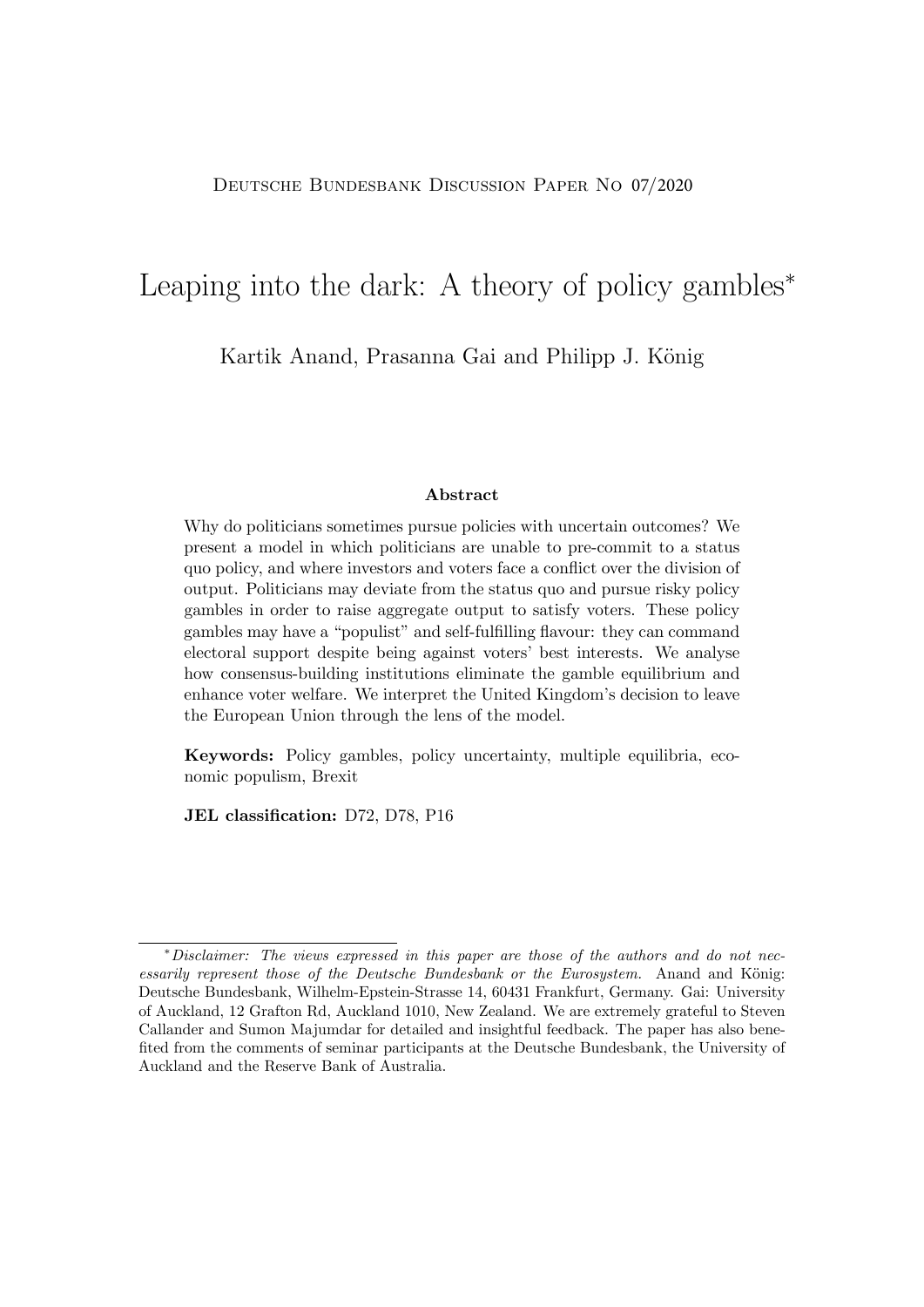*...This is a straight democratic decision – staying in or leaving – and no government can ignore that... If the British people vote to leave...this cannot be described as anything other than risk, uncertainty and a leap in the dark that could hurt working people in our country for years to come.*"

David Cameron, Statement to the House of Commons. 22 February 2016

The United Kingdom's decision to leave the European Union, following a referendum in 2016 and a general election in 2019, is a prominent example of an uncertain policymaking process, where there is no clear blueprint for the appropriate choice to be made. As yet, there is little consensus over the terms of withdrawal and what the economic consequences of the different options might be (Bank of [England,](#page-37-0) [2018](#page-37-0)). Even though 'Brexit' is widely regarded as a policy gamble, it has enjoyed strong support – particularly amongst voters marginalised by economic transformation, fiscal austerity, and below-average access to public services ([Goodwin](#page-37-1) and Heath, [2016](#page-37-1); [Becker,](#page-35-0) Fetzer, and Novy, [2017\)](#page-35-0). Despite efforts by the British government to reassure and compensate firms affected by the policy uncertainty, private investment and jobs have been adversely affected. Bloom, Bunn, Chen, Mizen, [Smietanka,](#page-35-1) Thwaites, and Young ([2019](#page-35-1)) report that Brexit uncertainty has resulted in reductions of  $6\%$  and  $1.5\%$  in private investment and employment since the referendum.

Why do politicians sometimes engage in policies whose outcomes are highly unpredictable? How are these policy choices shaped by the division of resources in society? Why do policy gambles sometimes command broad electoral support, even though they may not necessarily be in the best interests of voters? And do institutions and norms that foster political consensus temper the urge to "leap in the dark"?<sup>1</sup>

In this paper, we present a parsimonious model of policy gambles in a representative democracy to answer these questions. Our model is based on three

<sup>&</sup>lt;sup>1</sup>The phrasing "a leap in the dark" is frequently invoked by politicians to describe policy gambles. [Callander](#page-36-0) and Hummel [\(2014](#page-36-0)) discuss how it was prominent in the United Kingdom in 1867 during the debate over the Second Reform Act that dramatically extended suffrage to the lower classes. [Kaulisch](#page-37-2) ([1985\)](#page-37-2) documents the use of the phrase to describe the German Reich's policy of unrestricted submarine warfare in 1917. More recently, it has also featured in election campaign slogans by Prime Ministers John Major in the United Kingdom and Scott Morrison in Australia (The [Guardian,](#page-38-0) [1997;](#page-38-0) [Australian](#page-37-3) Financial Review, [2019](#page-37-3)). The phrase is attributed to Thomas Hobbes on his deathbed ('I am about to take my last voyage; a great leap in the dark.') and also appears in Vanbrugh's *The Provoked Wife* (1697) and Daniel Defoe's *Moll Flanders* (1722).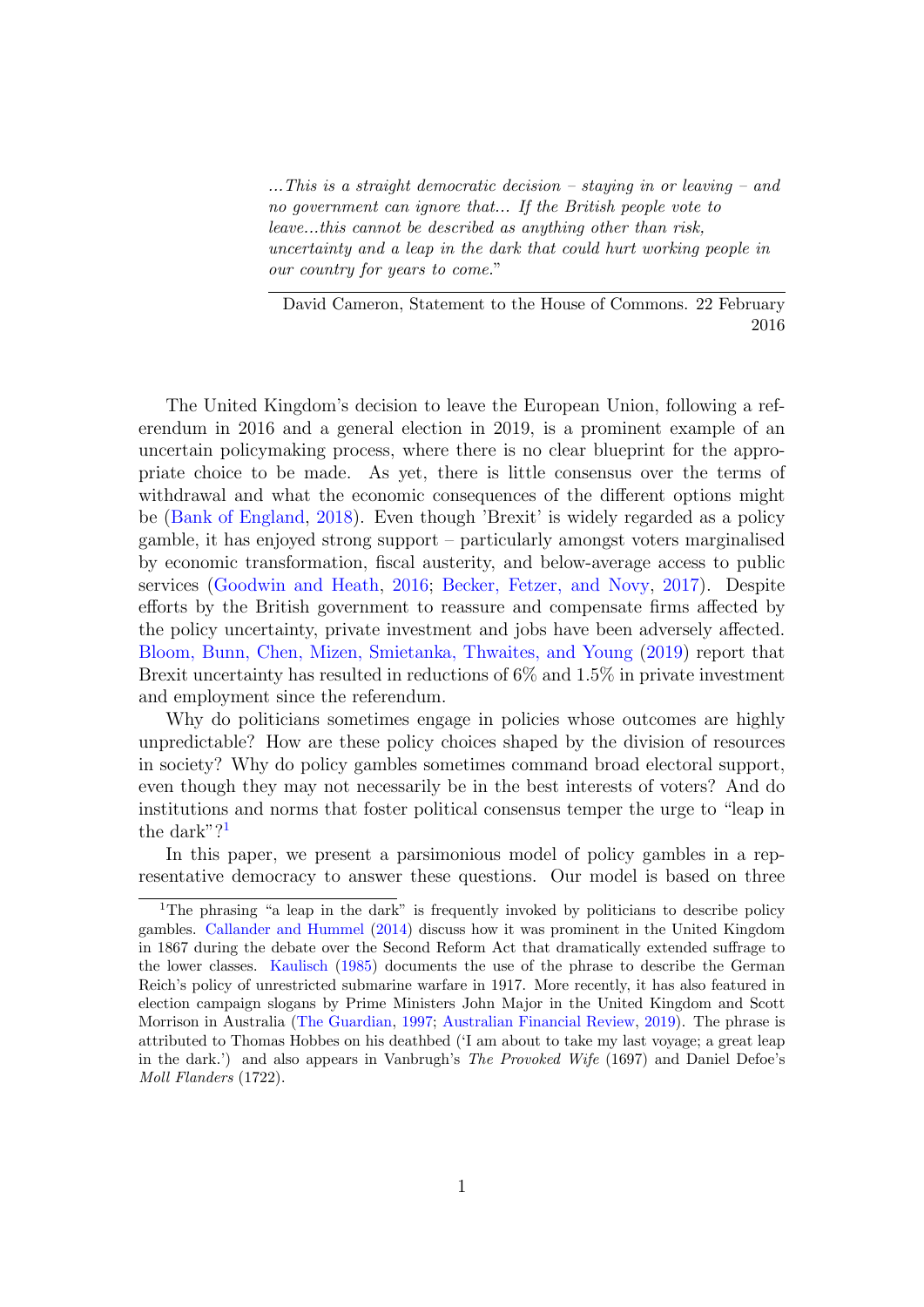key features. First, there are two groups of agents, investors and voters, with distinct roles. Investors own the capital needed to produce output. In exchange for investing their capital in individual projects, they receive a portion of project output which, when aggregated, represents investors' overall claim on economic resources. Voters are residual claimants and play no role in production. Second, the government's policy choice influences the aggregate level of output. When investment decisions are made, however, incumbent governments lack the ability to pre-commit to maintaining status quo policy into the future. Instead, policies are set by competing political parties vying to win elections by attracting voters whose preferences are shaped by the investment and their attitudes towards social outcomes that derive from the production process.

Third, the outcomes of policy choices are, in general, unknown. Voters' attitudes towards a policy gamble are, thus, influenced by two forces: on the one hand, they are averse to policy change, while on the other, they are attracted by the prospect of an increase in the level of output that a policy gamble might bring them. As a result, politics, investors' decisions, and voter behaviour are interlinked – rendering policy uncertainty endogenous. Critically, it is the complexity or unpredictability of the policy issue, rather than the inability of politicians to commit to the status quo, that is the key spur for policy uncertainty in the model.

Several findings emerge from the analysis. When policy outcomes are predictable, in the sense that the mapping from policy to outcomes is known to all, the incumbent government's inability to commit to the status quo policy plays no role. So the aggregate compensation sought by investors does not frustrate the subsequent attempts of political parties to satiate the median voter.

When policy outcomes are unpredictable, i.e. the mapping between policies and outcomes is the realisation of a stochastic process, aversion to policy change implies that voters with differing attitudes towards social outcomes nevertheless prefer the status quo. A voting bloc emerges, biasing policy in favour of the status quo. Political parties offer uncertain policies in equilibrium only if the median voter is not a member of the voting bloc. Implicitly, a policy gamble is the vehicle by which politicians, on behalf of the median voter, can alter the way in which resources are shared with investors.

We further show that when investors are sufficiently averse to policy gambles, this opens up the possibility of multiple equilibria. The outcome depends on investors' beliefs – if they anticipate that the government will pursue a policy gamble, they individually require greater compensation to engage in production. In aggregate, these increased investor claims reduce the output available to the median voter who responds by seeking a policy change, thereby validating the investors' initial beliefs. Thus, despite preferring the status quo, the median voter may rationally vote for a policy gamble associated with lower welfare and, thus, seemingly against their interests. The equilibrium with self-fulfilling gambles is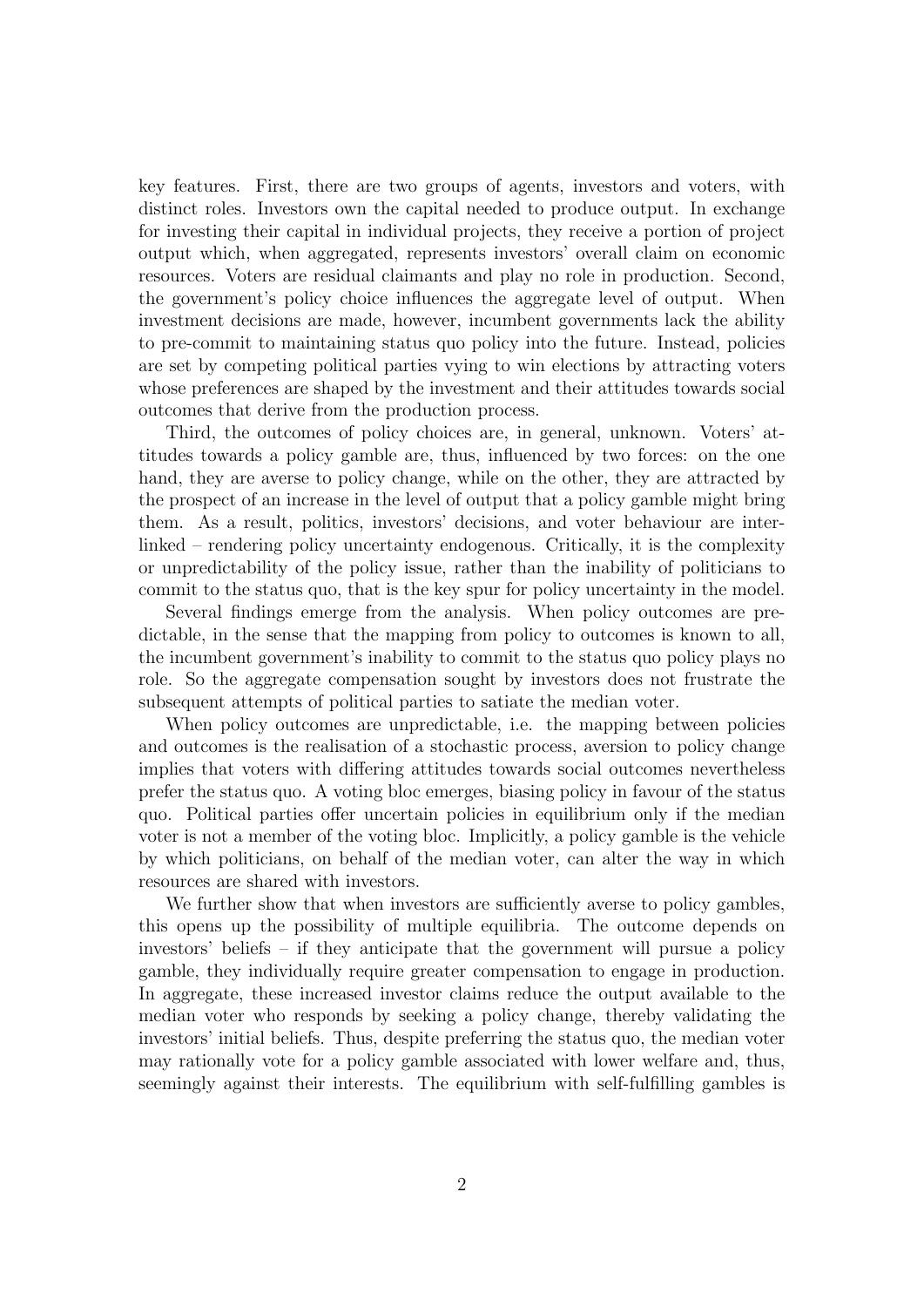consistent with [Dornbusch](#page-36-1) and Edwards' ([1991\)](#page-36-1) notion of economic populism, emerging suddenly as investor beliefs about government policy change.

Finally, we contrast the equilibrium where the incumbent government is unable to commit to future policy, with a solution in which the entire "political class" credibly pledges a policy course to investors. In this set-up, investor participation is respected, and political parties agree at the outset of the game to the policy platform that maximises the expected utility of the median voter. We interpret this commitment solution as the outcome of consensus politics and show that it eliminates the multiplicity of equilibria. Consensus politics increases the size of the voting bloc, thereby sustaining the status quo policy for a larger range of median voter bliss points. It also maximises social welfare when the distribution of voters' bliss points is symmetric. Moreover, as voters become either more polarised or dissatisfied, captured by non-symmetric distributions of bliss points, we show that the relative benefits of consensus politics are further enhanced.

The abstract nature of our framework allows it to be applied broadly. For concreteness, we take as our focus the British decision to leave the European Union. But other prominent policy reversals can also be viewed through the lens of the model. The recent decision by the Trump administration to abandon the North American Free Trade Agreement (NAFTA) and place tariffs on European carmakers that had invested heavily in the United States after being lured by the free-trade agreement is one instance. Autor, Dorn, [Hanson,](#page-35-2) and Majlesi ([2017](#page-35-2)) also document how counties with substantial trade exposure and significant voter heterogeneity over government services voted Republican, heightening policy uncertainty for European carmakers in the process. Similarly, the German and British governments have reversed policies on nuclear energy following public concern over nuclear safety after the Fukushima disaster in Japan, despite having previously provided energy companies with large inducements to build nuclear power plants.

Literature review Our paper has several points of contact with the theoretical literature on policy uncertainty and policy reform. [Majumdar](#page-37-4) and Mukand [\(2004](#page-37-4)) present a reputation model of policy gambles to examine the impact of electoral pressures on a government's incentives to experiment with policy and learn from the process. [Callander](#page-35-3) [\(2011a\)](#page-35-3) and [Callander](#page-36-0) and Hummel [\(2014\)](#page-36-0) model policy experimentation in a setting where the mapping from policy to outcomes is unknown and [characterised](#page-36-0) by a stochastic process. The focus of Callander and Hummel [\(2014\)](#page-36-0) is on time inconsistent policymaking and the strategic incentives of an incumbent to experiment with policy in order to influence the informational environment of a successor government. Unlike these papers, we focus on the three-way interaction between voters, investors and political parties and its consequences in a setting where learning is absent. Agents only know one point in the mapping from policies to outcomes, namely the status quo.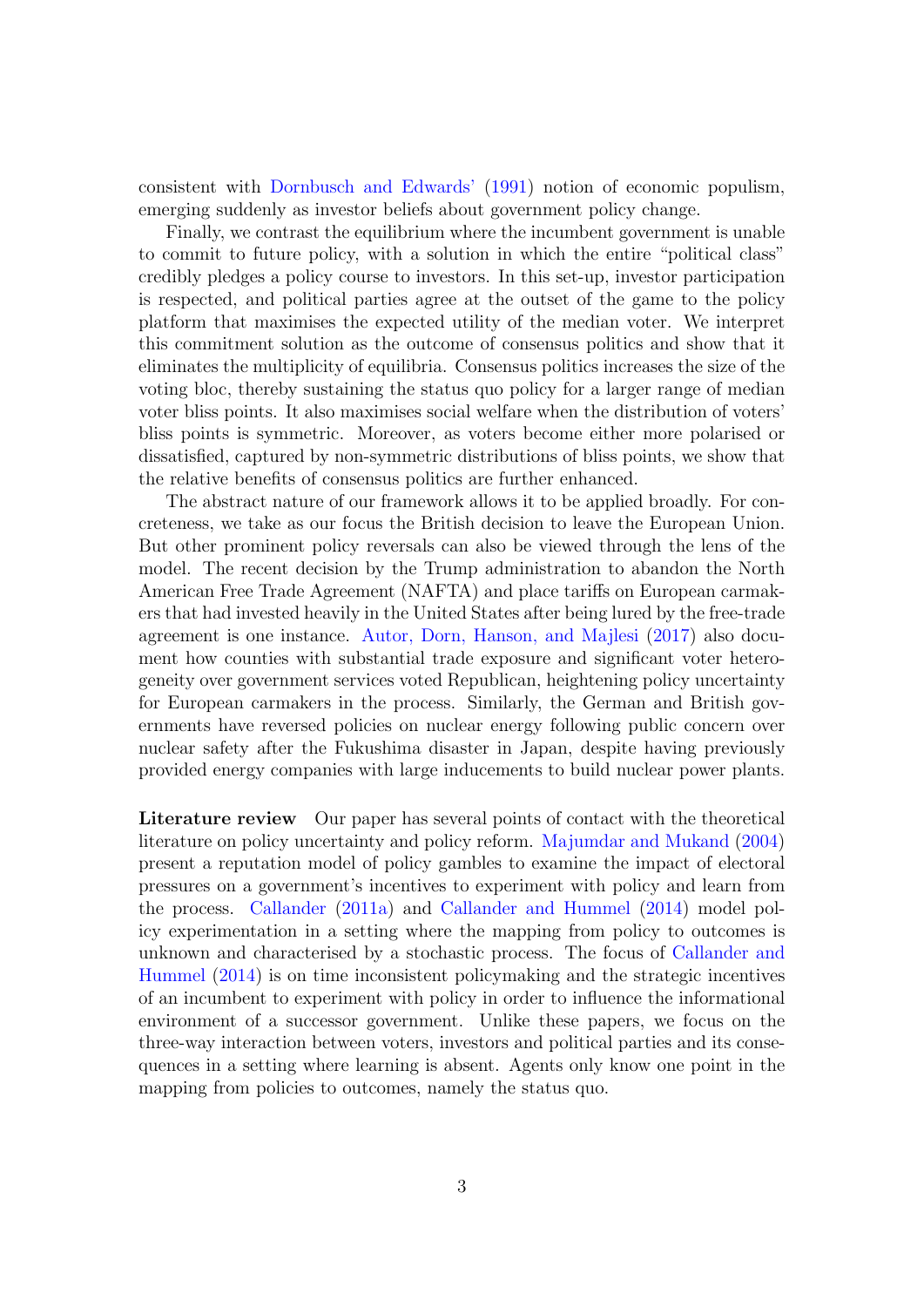A large body of literature focuses on the effects of uncertainty on investment. The real options literature [\(](#page-36-2)[Bernank](#page-35-4)[e,](#page-36-2) [1983;](#page-35-4) [McDonald](#page-38-1) and Siegel, [1986](#page-38-1); Dixit and Pindyck, [1994](#page-36-2)) highlights how firms assign a high option value to delaying investment when uncertainty is high. [Rodrik](#page-39-0) ([1991](#page-39-0)) applies these ideas to the political economy of policy reform and highlights how even modest uncertainty about a policy reform can act as a significant tax on private investment. By contrast, the literature on financial constraints in [macroeconomics](#page-37-5) (Gilchrist, Sim, and Zakrajsek, [2014;](#page-37-5) [Christiano,](#page-36-3) Motto, and Rostagno, [2014\)](#page-36-3) emphasises the role that uncertainty plays in raising the cost of finance, thereby adversely affecting investment and growth. These papers show how firms respond to exogenous policy uncertainty, whereas policy uncertainty is endogenous in our model. In this respect, our work is closer in spirit to [Chang](#page-36-4) [\(2010\)](#page-36-4) who presents a model of capital flows that explains why electoral periods are associated with increased macroeconomic and financial sensitivity to exogenous shocks, leading to self-fulfilling politico-economic [crises.](#page-37-6)

Fernandez and Rodrik [\(1991\)](#page-37-6) argue that uncertainty about the distributional consequences of a reform can act as a brake on its adoption, inducing a status quo bias amongst voters. Inefficient delays can also arise when different groups are involved in a war of attrition [\(Alesina](#page-35-5) and Drazen, [1991](#page-35-5)). <sup>2</sup> Coate and [Morris](#page-36-5) ([1999](#page-36-5)) suggest that one reason for policy persistence is that, once implemented, a policy increases the effectiveness of the lobbying efforts of its beneficiaries. The status quo bias in our model stems from the unpredictability of policy issues – matters with little uncertainty about the link from policy to outcomes, such as taxes on cigarettes, correspond to predictable (or low complexity) issues. By contrast, global warming and Brexit may be viewed as highly complex and lead voters to prefer the status quo. [Dewatripont](#page-36-6) and Roland [\(1995\)](#page-36-6) study the problem of reform design to overcome the status quo bias, and show that gradualist reforms lower the option value of waiting relative to big-bang reforms.

Our work is pertinent to the literature on the [economics](#page-36-1) of populism. Dornbusch and Edwards ([1991\)](#page-36-1) is an influential early contribution that defines populist policies as those that receive support from a significant proportion of the population, but ultimately harm the [economic](#page-35-6) interests of this majority. Acemoglu, Egorov, and Sonin [\(2013\)](#page-35-6) present a signalling model in which honest politicians choose populist policies as a way of signalling to the electorate that they are not beholden to the interests of a rich elite.<sup>3</sup> Di Tella and [MacCulloch](#page-38-2) ([2009](#page-38-2)) analyse

<sup>&</sup>lt;sup>2</sup>[Bonfiglioli](#page-35-7) and Gancia [\(2013](#page-35-7)) show that uncertainty on economic outcomes can promote reforms by making re-election probability depend more on luck and less on policy action. They suggest that this enables governments to more readily adopt policies with short-run costs and long-run benefits.

<sup>3</sup>See [Callander](#page-35-8) [\(2008](#page-35-8)) for a related model that asks if politicians are motivated by policy outcomes or just by holding office.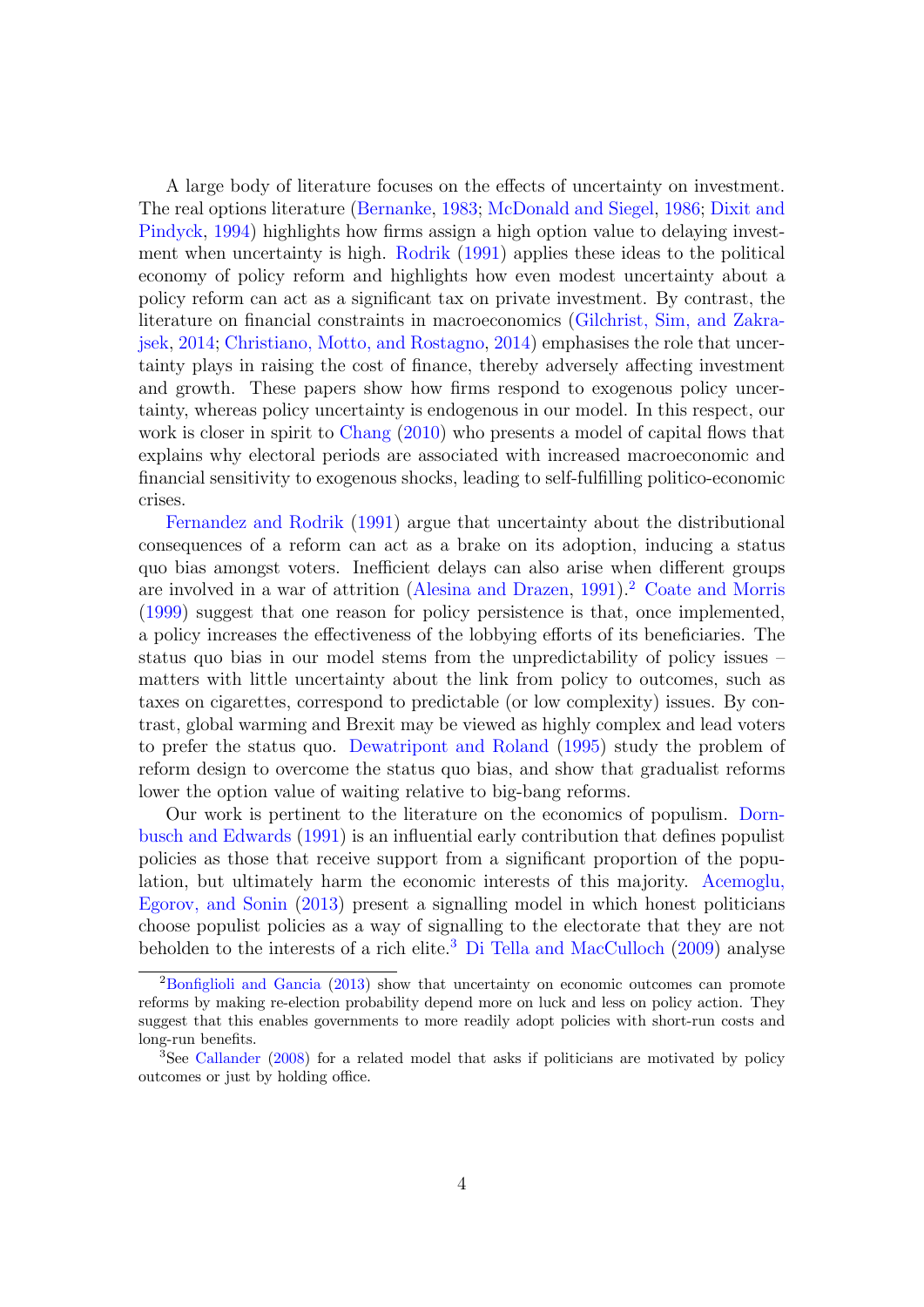a situation where corruption by bureaucrats signals to the electorate that elites are not fair and voters, who are assumed to care about fairness, respond by moving to the left. These models and explanations for why populist policies arise are very different from ours, and also do not emphasise the three-way interaction between investors, voters, and politicians. 4

Finally, the paper is related to the recent [literature](#page-36-7) on Brexit. Dhingra, Huang, Ottaviano, Pessoa, Sampson, and Reenen [\(2017\)](#page-36-7) discuss the costs and benefits of European Union membership, while Born, Müller, [Schularick,](#page-35-9) and Sedláček [\(2019](#page-35-9)) examine the output costs of a Brexit policy. [Empirical](#page-36-8) work by Colantone and Stanig ([2018\)](#page-36-8), [Hobolt](#page-37-7) ([2016](#page-37-7)), [Goodwin](#page-37-1) and Heath [\(2016\)](#page-37-1), [Becker](#page-35-0) et al. ([2017](#page-35-0)) and [Fetzer](#page-37-8) [\(2019\)](#page-37-8) explore the role played by globalisation and fiscal austerity in driving the referendum result. But these papers do not consider why policy gambles like Brexit arise in the first place.

### 1 The model

There are three dates,  $t = 0, 1, 2$  and a unit mass of identical domestic projects. Each project,  $k \in [0, 1]$ , requires an investment of one unit of capital at  $t = 0$  in order to proceed. The output generated by the representative project is uncertain and publicly observed at  $t = 2$ . Capital markets are competitive and there are more investors than projects. Investors are small, risk-neutral, endowed with a unit of capital, and in large mass  $|\mathcal{I}| > 1$ . A measurable set,  $\mathcal{I}_k$ , of investors competes to invest in project *k* at  $t = 0$ , with  $\mathcal{I} = \int_0^1 \mathcal{I}_k dk$  and  $\mathcal{I}_k \cap \mathcal{I}_{k'} = 0$ for  $k \neq k'$ . Investor  $i \in \mathcal{I}_k$  offers their unit of capital to project k in exchange for a fraction  $\alpha_{ki} \leq 1$  of project output. Investors can, alternatively, deploy their capital into foreign projects that yield certain output,  $\omega > 1$ , at  $t = 2$ .

Domestic project outcomes are shaped by the broader economic policy stance of the government. Although there is a *status quo* policy,  $p = 0$ , in place when the representative project is initiated at  $t = 0$ , project output at  $t = 2$  depends on the policy adopted by the government that assumes office at  $t = 1$ . An election is held at the interim date in which two political parties – an incumbent, *I*, and an opposition, *O* – compete by offering policy platforms,  $p_j \in \mathbb{R}, j \in \{I, O\}$ , to the electorate. The parties only care about winning the election. Party *j* chooses its policy to maximize its share of votes,  $s_i(p_i, p_{-i}) \leq 1$ , where  $p_{-i} \in \mathbb{R}$  is the policy platform of the opponent. If party *j* wins the election, it earns positive utility and zero otherwise, so that political parties' utility functions depend only indirectly on policy platforms. Political parties are committed to implement the policies upon which they campaign. Policy is implemented when the winning party assumes

<sup>4</sup>There is also an information-theoretic literature that explores how politicians pander to the electorate. See, for example, [Canes-Wrone,](#page-36-9) Herron, and Shotts [\(2001](#page-36-9)); [Maskin](#page-37-9) and Tirole [\(2004](#page-37-9)).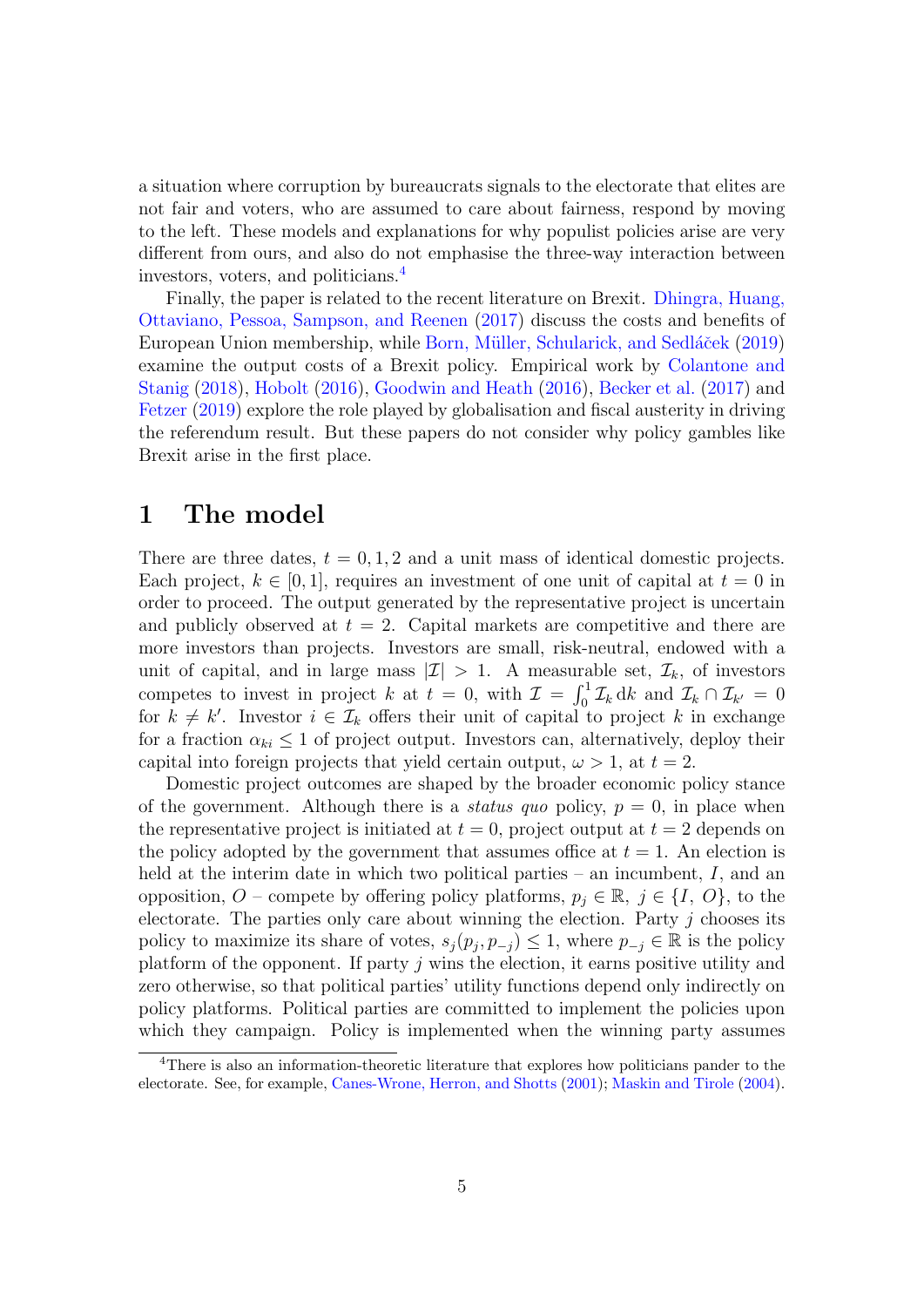office at  $t=1$ .

Let  $\pi(p^w) \in \mathbb{R}$  be the realized output at  $t = 2$  from the representative project under the policy of the winning political party,  $p^w$ <sup>5</sup>. The victorious party retains the status quo policy when  $p^w = 0$ . Under the status quo policy, project output,  $\pi(0) > 0$ , is predictable and is common knowledge to all agents in the economy. But if  $p^w \neq 0$ , then the winning party offers voters a new, untried, policy that departs from the status quo. Under this policy, project output,  $\pi(p^w)$ , is a random variable whose outcome cannot be predicted by voters, investors, or political parties at  $t = 1$ . Following [Callander](#page-36-0) ([2011a\)](#page-35-3) and Callander and Hummel ([2014\)](#page-36-0), we assume that the mapping from policies to output is chosen by Nature at the start of the game and is the realised path of a Brownian motion that does not change over time. The drift  $\mu > 0$  and variance  $\sigma^2$  of the Brownian motion are known to the agents.

The further an untried policy is away from the status quo, the more uncertain the outcome. For any policy,  $p^w \neq 0$ , project output is normally distributed with mean  $E[\pi(p^w)] = \pi(0) + \mu p^w$  and variance  $V[\pi(p^w)] = \sigma^2 |p^w|$ . The drift parameter measures the marginal impact of a change in policy on expected output, while the variance captures how predictable policy changes are. We normalise the drift parameter to unity and refer to  $\sigma^2$  as the extent of *policy unpredictability* – the larger is  $\sigma^2$ , the less precise an agent's beliefs about project outcomes and the less predictable a policy platform. To ensure that it is feasible to attract investors under a status quo policy, we assume  $\omega < \pi(0)$ .

Since investors are atomistic, an individual investor's claim on their project output,  $\alpha_{ki}$ , has no influence on the policy choice of the winning political party. Instead, this policy choice depends only on the aggregate claim of investors on project output, denoted by  $\alpha$ . Since the government and the voters are the residual claimants on project output,  $(1 - \alpha)\pi(p)$  accrues to the domestic economy and thereby generates a social outcome,  $\Omega(\alpha, \pi(p)) \in \mathbb{R}$ . Our interpretation is that the behaviour of investors and politicians, through their choices of  $\alpha$  and  $p$ , shapes the societal outcomes that matter to voters. We suppose that there are positive spillovers from project output to society, i.e.  $\frac{\partial \Omega}{\partial \pi(p)} > 0$ . And the larger the share of project output that compensates investors, the lower the social outcome, i.e. a higher  $\alpha$  induces a negative spillover,  $\frac{\partial \Omega}{\partial \alpha} < 0.6$ 

The electorate comprises a large mass,  $\mathcal{V}$ , of risk-averse voters. Voter  $v \in \mathcal{V}$ 

<sup>5</sup>A change in government policy equally affects the outcomes for all projects, i.e., it induces a perfectly correlated aggregate shock on project outcomes. We abstract away from idiosyncratic shocks to project outcomes. Thus, the aggregate compensation sought by investors captures the risk premium for the aggregate risk induced by shifts in government policy.

 ${}^{6}$  For example, in the case of the UK's decision to leave the European Union, the policy space may span a range of withdrawal policies – from the status quo of staying in the European Union  $(p = 0)$  to a no-deal withdrawal with trade following WTO rules  $(p \gg 0)$ . Each policy, p, and associated aggregate claim by investors,  $\alpha$ , generates a specific social outcome that voters in the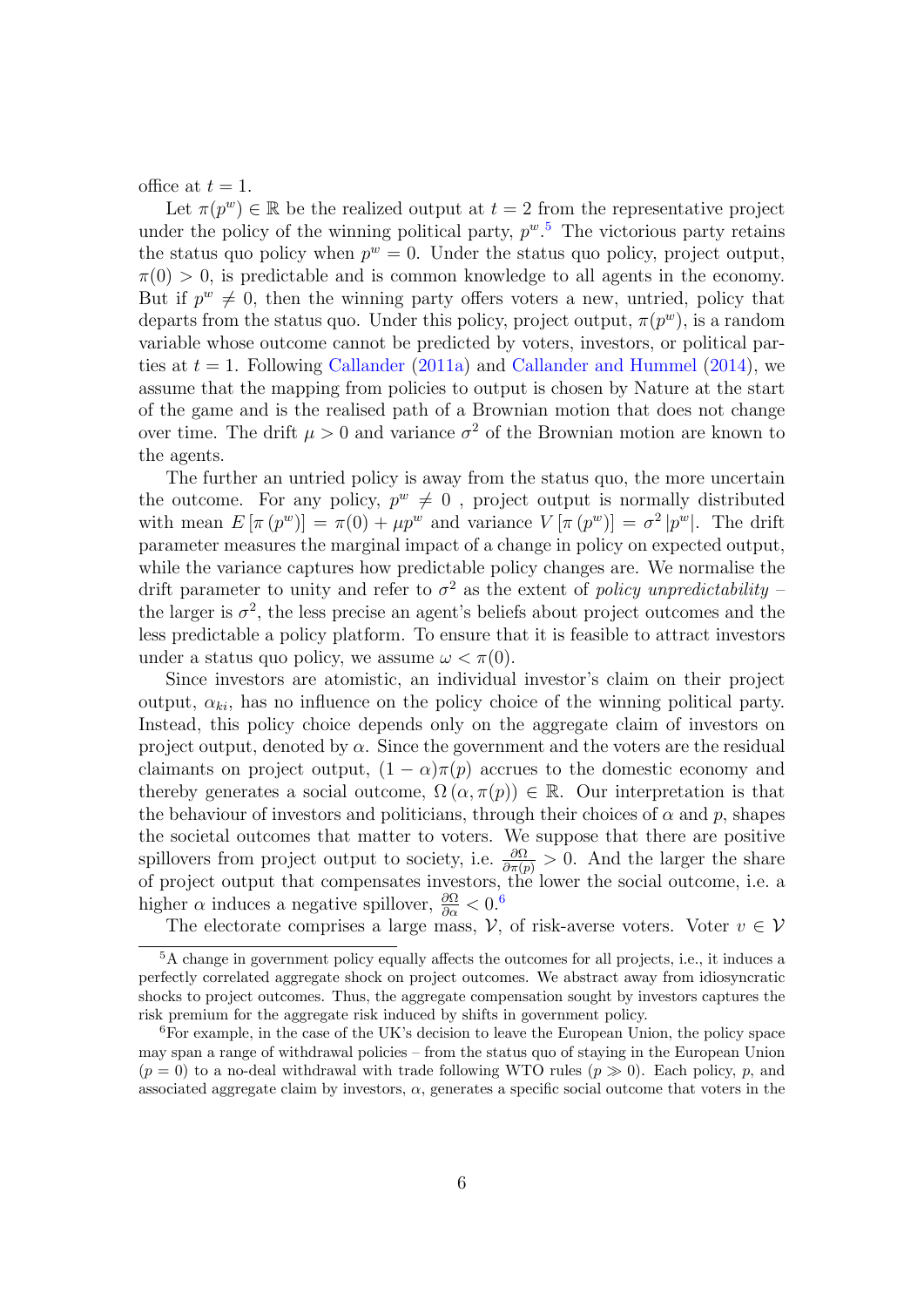has a bliss point over the social outcome,  $b_v \in [b, \infty)$ , and deviations of  $\Omega(\alpha, \pi(p))$ from the preferred outcome generate disutility for the voter. Thus, voter *v* obtains utility

$$
U_v(\alpha, p) = -\left[\Omega\left(\alpha, \pi(p)\right) - b_v\right]^2\tag{1}
$$

from a given policy and investors' aggregate claims. We suppose that the bliss points are identically and independently distributed according to a symmetric probability distribution, with cumulative distribution function  $F(b)$  and corresponding probability density function  $f(b)$ . The bliss point of the median voter is denoted by  $b_m$  and, by symmetry,  $b_m = E[b]$ . For analytical tractability, we assume  $\Omega(\alpha, \pi(p)) = (1 - \alpha)\pi(p)$  in what follows.

Both political parties honour the claims of investors contracted at  $t = 0$ . However, investors face a *commitment problem*: at  $t = 0$ , the incumbent party cannot credibly pledge that a newly elected government at  $t = 1$  will retain the status quo policy. So, even though investors' claims are always adhered to, the new government can influence the outcome by changing the background policy.

Table [1](#page-13-0) illustrates the timing of events. We solve first for the policy platform chosen by the political parties to attract voters, and then turn to the compensation sought by the investors. All proofs are provided in the Appendix.

<span id="page-13-0"></span>

| $t=0$                                | $t=1$                                 | $t=2$                         |
|--------------------------------------|---------------------------------------|-------------------------------|
| 1. Investors compete<br>for projects | 1. Parties choose<br>policy platforms | 1. Project outcome realised   |
|                                      | 2. Voters cast ballots                | 2. Investors' claims honoured |
|                                      | 3. Winning party<br>implements policy | 3. Social outcome realised    |

Table 1: Timeline of events.

### 2 Politico-economic equilibrium

The expected utility of voter  $v \in V$  if political party *j* implements policy  $p_j$  is

<span id="page-13-1"></span>
$$
EU_v(\alpha, p_j) = -[(1-\alpha) E[\pi(p_j)] - b_v]^2 - (1-\alpha)^2 V[\pi(p_j)]
$$
\n(2)

UK care about, e.g. access to health services etc.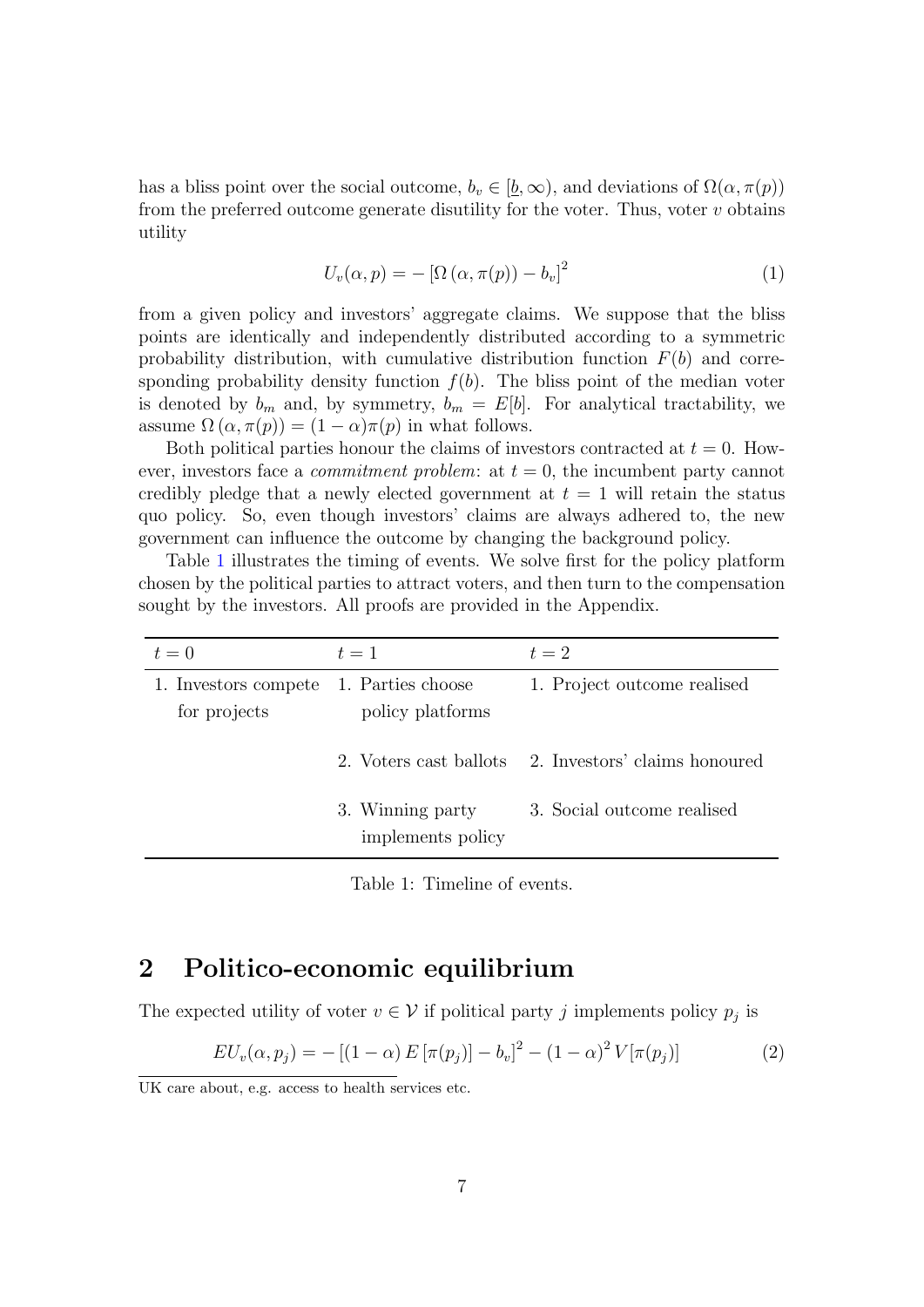Marginal changes in policy away from the status quo induce two countervailing effects on the voter. On the one hand, a marginal increase in  $p_i$  leads to an increase in expected project output that accrues to the domestic economy. The social outcome is thus brought closer to the voter's bliss point. We refer to this as the *satiating e*ff*ect* of a policy shift. On the other hand, a marginal increase in  $p_j$  increases the variance of output, which voters are averse towards. Voters' exposure to this *risk effect* of a policy change decreases as the aggregate claim sought by investors,  $\alpha$ , increases.

Voter *v* votes for the incumbent,  $\nu_v(p_I, p_O) = I$ , whenever  $EU_v(\alpha, p_I) >$ *EU<sub>v</sub>*( $\alpha$ *, p<sub>O</sub>*). Conversely, if  $EU_v(\alpha, p_I) < EU_v(\alpha, p_O)$ , voter *v* votes for the opposition, i.e.  $\nu_v(p_I, p_O) = O$ . Finally, if  $EU_v(\alpha, p_I) = EU_v(\alpha, p_O)$ , then voter *v* is indifferent between the two parties and is equally likely to vote for either one.

At  $t = 1$ , political parties choose their policy platforms in order to maximise their respective vote shares:

$$
p_j = \underset{p_j}{\text{arg max}} \ s_j(p_j, p_{-j}) \equiv \frac{|\{v \in \mathcal{V} \mid \nu_v(p_j, p_{-j}) = j\}|}{|\mathcal{V}|}
$$

The winning policy is thus

$$
p^{w} = \begin{cases} p_{I}^{*} & \text{if } s_{I}(p_{I}^{*}, p_{O}^{*}) > s_{O}(p_{I}^{*}, p_{O}^{*}) \\ p_{O}^{*} & \text{if } s_{I}(p_{I}^{*}, p_{O}^{*}) < s_{O}(p_{I}^{*}, p_{O}^{*}) \end{cases}
$$

Initially, at  $t = 0$ , for each project k, the competing investors  $i \in I_k$  choose a share of project output  $\alpha_{ki}^*$  such that they break even, given their beliefs about the policy platform of the election winner,  $p^e$ . The investors' aggregate share is  $\alpha^* \equiv \int_0^1 (\min_{i \in \mathcal{I}_k} \alpha^*_{ki}) \, \mathrm{d}k$ . Under rational expectations, investors anticipate the policy that is chosen in equilibrium, i.e.  $p^e = p^w$ .

### 2.1 Predictable policy

As a benchmark, we consider the limiting case  $\sigma^2 \to 0$  where project outcomes are fully predictable for all policies, not just the status quo policy. Since societal outcomes are then also fully predictable, voters' expected utility functions are 'single peaked' around their respective bliss points. In this setting, the standard median voter theorem [\(Black,](#page-35-10) [1948](#page-35-10); [Downs](#page-36-10), [1957\)](#page-36-10) implies that the policy platforms of the two parties converge,  $p_I^* = p_O^* = p^w$  and the winning policy is the one that maximizes the median voter's expected utility, i.e.  $p^w = p^w(\alpha) = \frac{b_m}{1-\alpha} - \pi(0)$ . Since the expected payoff from investing in a domestic project must be the same as the certain payoff from the foreign project, competition among investors implies that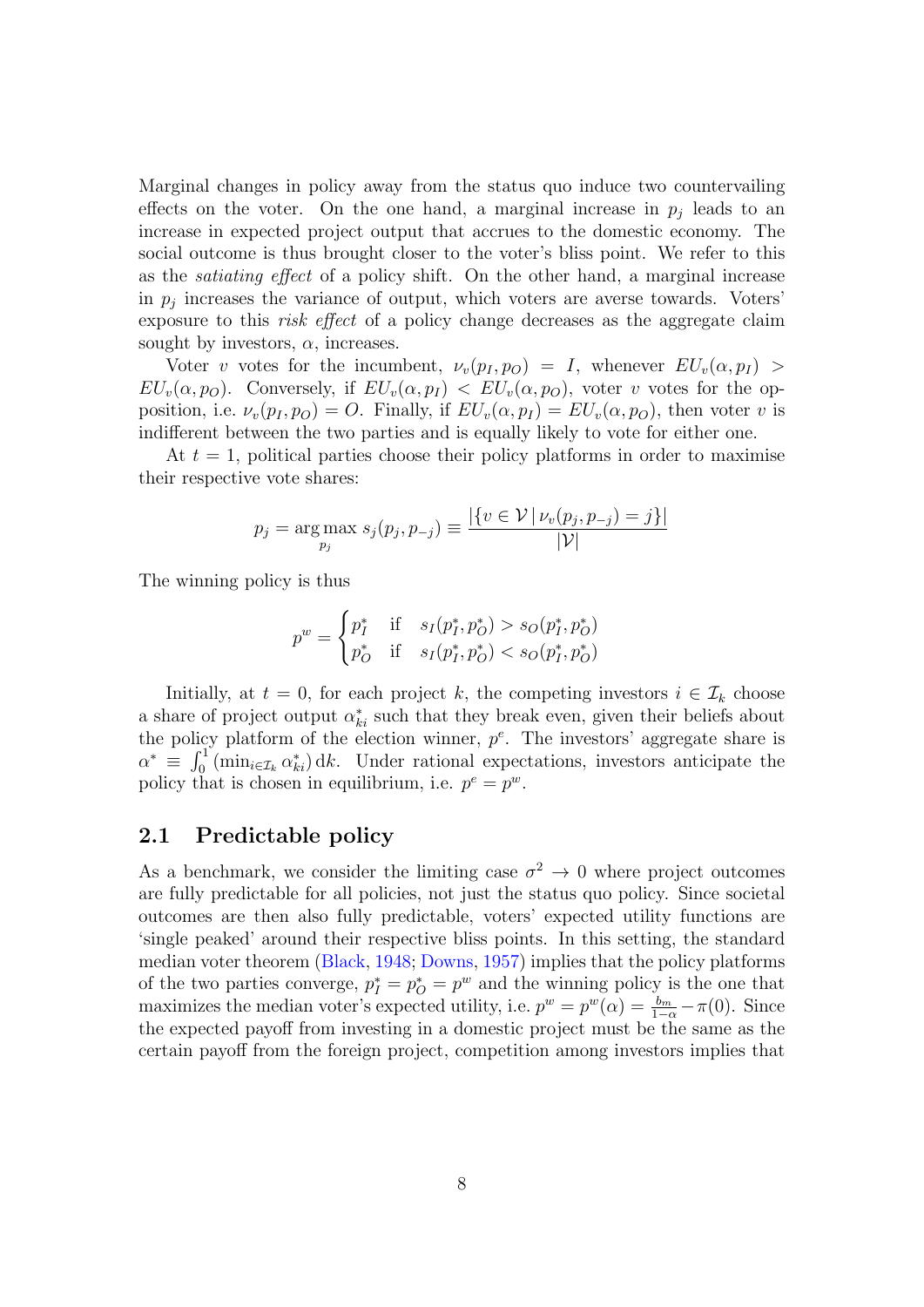the compensation,  $\alpha_{ki}^*$ , sought by investor  $i \in \mathcal{I}_k$ , is given by

<span id="page-15-1"></span>
$$
\alpha_{ki}^*(p^e) = \frac{\omega}{\pi(0) + p^e} \,. \tag{3}
$$

Since all investors bidding to invest in project *k* have the same outside option, we have  $\alpha_{ki}^*(p^e) = \alpha_{ki'}^*(p^e)$  for all *i,*  $i' \in \mathcal{I}_k$ . Aggregating over all domestic projects, we obtain that the aggregate share of output for investors is  $\alpha^*(p^e) = \frac{\omega}{\pi(0)+p^e}$ .

<span id="page-15-2"></span>Proposition 1 *The unique equilibrium policy and the aggregate claim on output by investors are*  $p^* = b_m + \omega - \pi(0)$  *and*  $\alpha^* = \frac{\omega}{b_m + \omega}$ *, respectively.* 

In equilibrium, the status quo policy is retained if, and only if,  $b_m = \pi(0) - \omega$ . If the median voter has a smaller (larger) bliss point, then a negative (positive) policy is selected. Relative to the outcome under the status quo policy, a negative policy reduces both the project output and social outcome for voters.<sup>7</sup>

Figure [1](#page-16-0) illustrates the equilibrium. The downward sloping schedule shows the aggregate share of output sought by investors as a function of their belief over the winning policy. The upward sloping schedule depicts the winning policy platform as a function of the investors' share. As Figure 2 makes clear, the policy adopted in equilibrium depends on the median voter's bliss point.

The deterministic nature of the policy mapping ensures that, for any value of  $\alpha$ , there is always a unique policy that fully satiates the median voter and sets their expected utility to zero. So investors' compensation choices do not frustrate the efforts of political parties to adopt policies that seek to satiate the median voter.

<span id="page-15-0"></span>**Proposition 2** An improved outcome under the status quo policy  $\pi(0)$  reduces  $p^*$ , *but has no impact on*  $\alpha^*$ *. A more valuable outside option for the investor, i.e. a higher*  $\omega$ *, increases both*  $p^*$  *and*  $\alpha^*$ *.* 

Figure [2](#page-17-0) illustrates the comparative static results summarised in Proposition [2.](#page-15-0) In panel (a), an improved outcome under the status quo policy shifts the winning policy schedule downwards. This is because the increase in  $\pi(0)$  substitutes for the increase in policy when determining project output. Since the effects of an improved status quo are cancelled out by a one-for-one decrease in *p*∗, the investors'

<sup>7</sup>The infamous Smoot-Hawley Tariff Act of 1930 that cut the volume of US trade by nearly half within two years and triggered a downward spiral in world commerce ([Irwin,](#page-37-10) [1998\)](#page-37-10), can be regarded as an example of a negative policy. The act passed despite the dangers of foreign retaliation that threatened to wreak havoc on the US economy. [Crucini](#page-36-11) and Kahn [\(1996\)](#page-36-11) argue that distortions to capital accumulation induced by the tariff and foreign retaliation indeed reduced US GNP by around 2%.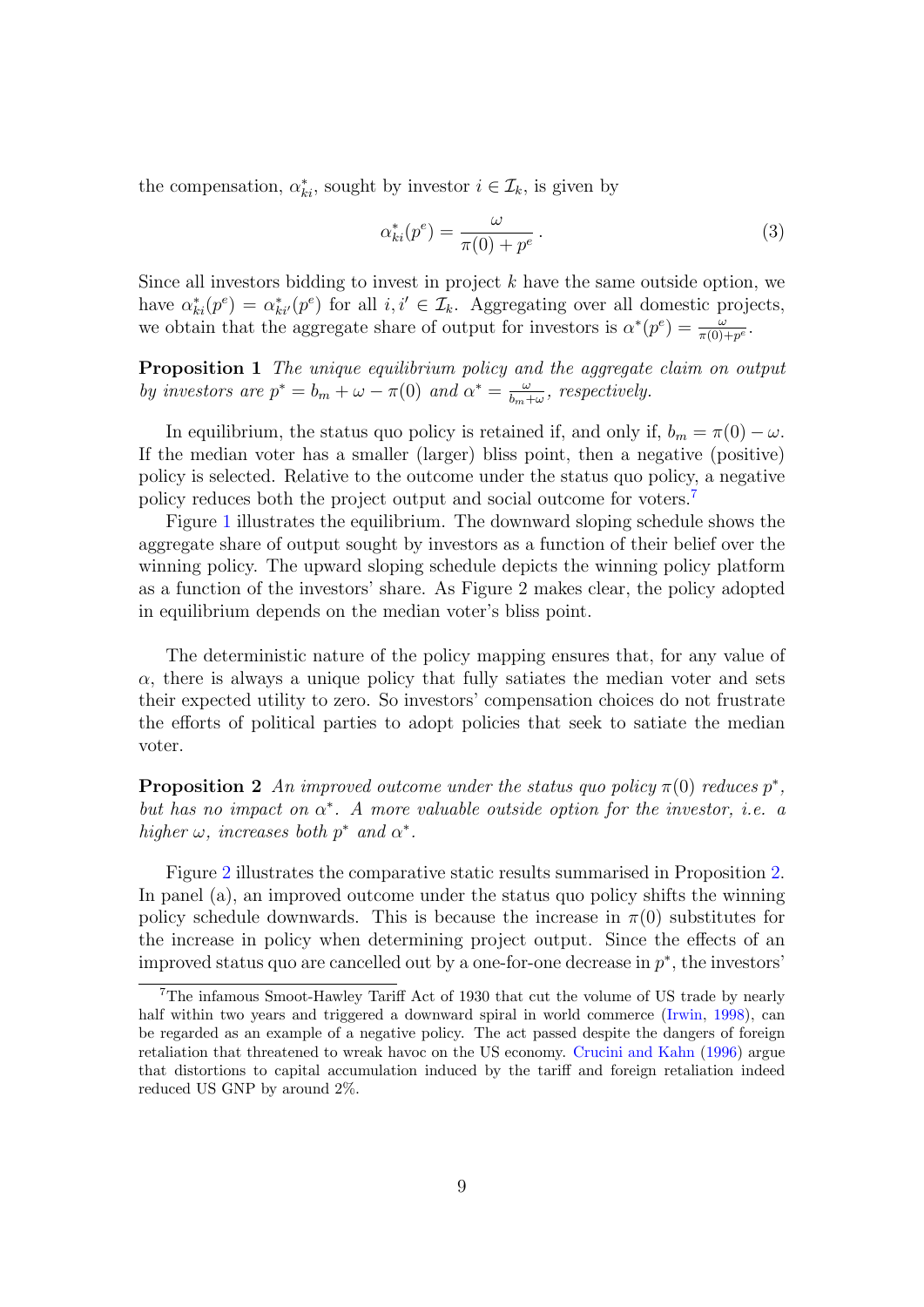<span id="page-16-0"></span>

Figure 1: Equilibrium with predictable policy. Equilibrium (A) is characterised by a negative policy, *p*<sup>∗</sup> *<* 0, while at Equilibrium (B) the status quo is selected, *p*<sup>∗</sup> = 0. Finally, under Equilibrium (C) a positive policy is selected, *p*<sup>∗</sup> *>* 0. The parameters used in this figure are  $\pi(0) = 2.5$  and  $\mu = \sigma = \omega = 1.0$ . The median voter's bliss points are  $b_m = 1.0$  for Equilibrium (A),  $b_m = 1.5$  for Equilibrium (B) and  $b_m = 3.0$  for Equilibrium (C).

aggregate claim schedule shifts down such that  $\alpha^*$  is left unchanged. In panel (b), a better outside option for investors induces them to demand a larger share of output in order to participate. For a given policy, this worsens the social outcome and reduces the expected utility of the median voter. So the median voter prefers, and the political parties consequently implement, a more extreme policy in equilibrium.

### 2.2 Unpredictable policy

When  $\sigma^2 > 0$ , voters do not perfectly know the mapping from policy to economic output. Departures from the status quo policy – *policy gambles* – now elicit a risk effect from voters. As a result, voters who might have preferred to deviate from the status quo when  $\sigma^2 = 0$  become averse to policy gambles. The aversion to deviations from the status quo gives rise to an endogenous *voting bloc* that favours the status quo policy.<sup>8</sup>

<sup>8</sup>Endogenous voting blocs are also a feature of [Callander](#page-36-12) [\(2011b\)](#page-36-12). In his model, however, the focus is on situations where the two political parties offer different policy platforms and do not converge.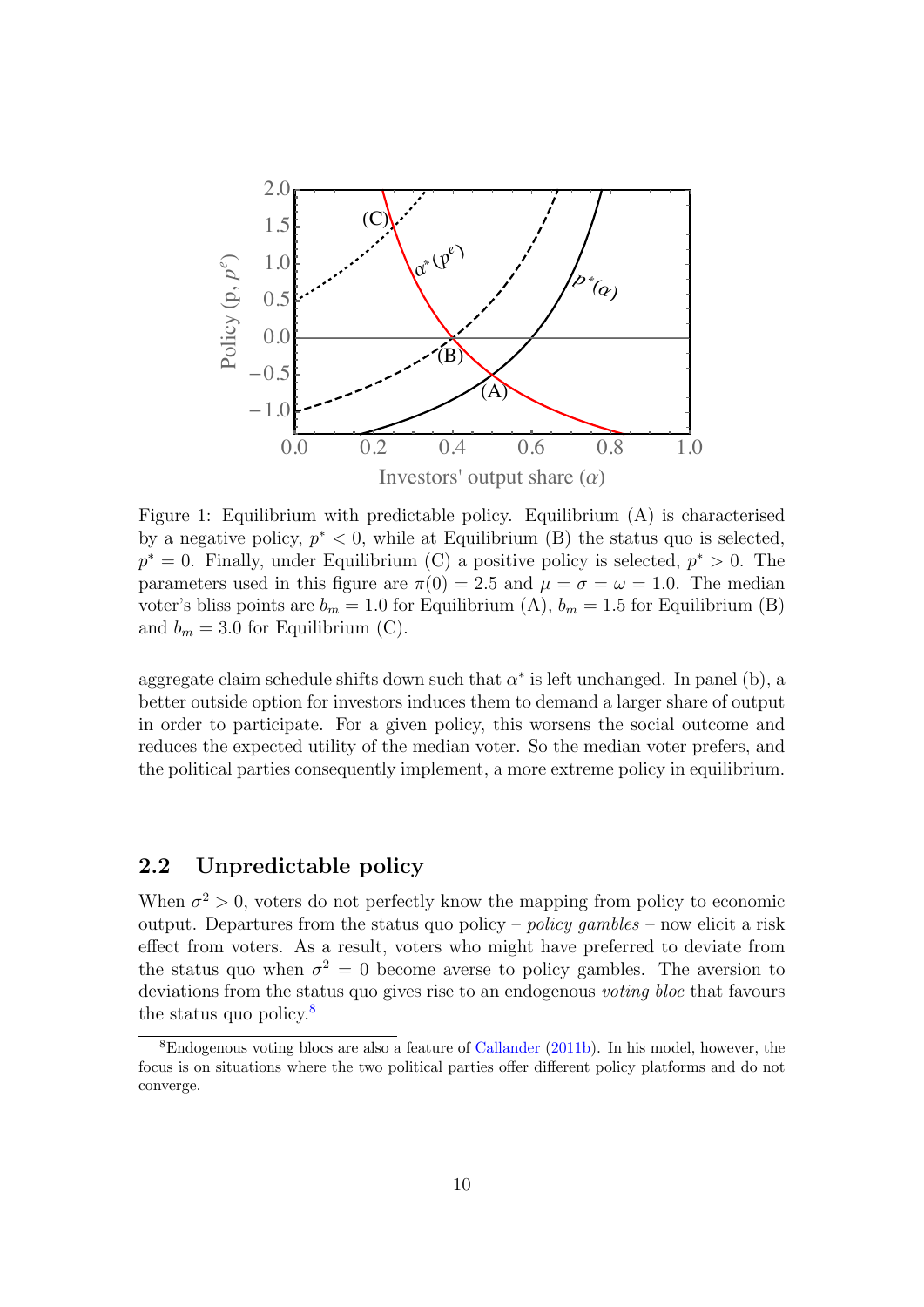<span id="page-17-0"></span>

Figure 2: Comparative statics for the equilibrium with predictable policy. Panel (a) shows the change in  $\pi(0)$ , while panel (b) panel depicts the change in  $\omega$ . The parameters used to derive Equilibrium (A) in both panels are  $\pi(0) = 2.5$ ,  $\mu = \sigma = \omega = 1$ , and  $b_m = 1.5$ . For equilibrium (B) in panel (a) we set  $\pi(0) = 3.5$ and for panel (b) we set  $\omega = 2.0$ .

### **Definition 1** *A* (*P, Q*) *voting bloc is a mass*  $Q > 0$  *of voters whose expected utility is maximised under a policy P whose outcome is perfectly predictable.*

Note that the magnitude of policy risk,  $V[\pi(p)] = \sigma^2 |p|$ , depends only on the magnitude of policy deviation from status quo, but not on whether policy is positive or negative. So, in general, the voting bloc comprises voters with small bliss points who would have voted for a negative policy if policy outcomes were predictable, as well as voters with larger bliss points who would have chosen a positive policy. To simplify the analysis, and without loss of generality, we rule out those cases where policy could become negative by restricting attention to situations where  $\sigma^2$  is sufficiently large. Specifically, we assume  $\sigma^2 > \frac{2}{1-\frac{\omega}{\pi(0)}}$ .<sup>9</sup>

<span id="page-17-1"></span>**Lemma 1** *There exists a status quo voting bloc*  $(0, F(\hat{b}))$  *with*  $\hat{b} = (1 - \alpha)[\pi(0) +$  $\frac{\sigma^2}{2}$ . The size of the voting bloc is decreasing with  $\alpha$ , and is increasing in policy  $unpredictability, \sigma^2$ .

Lemma [1](#page-17-1) makes clear that a mass  $F(\hat{b})$  of voters strictly prefer the status quo policy. For these voters, the risk effect outweighs the satiating effect of policy changes. As the aggregate claim of investors over project output decreases, more voters are content with the status quo, relative to policy departures from it. This

<sup>&</sup>lt;sup>9</sup>The restriction is derived by normalizing the smallest policy that would be chosen if  $\sigma^2 = 0$ to  $p^* = -1$  and setting  $\underline{b} = \pi(0) - \omega - 1$  so  $p^* = -1$  if  $b_m = \underline{b}$ . The choice of  $p^* = -1$  in this normalization is not material for our results. In the comparative statics exercises below, we consider marginal parameter changes such that the restriction on  $\sigma^2$  is satisfied throughout.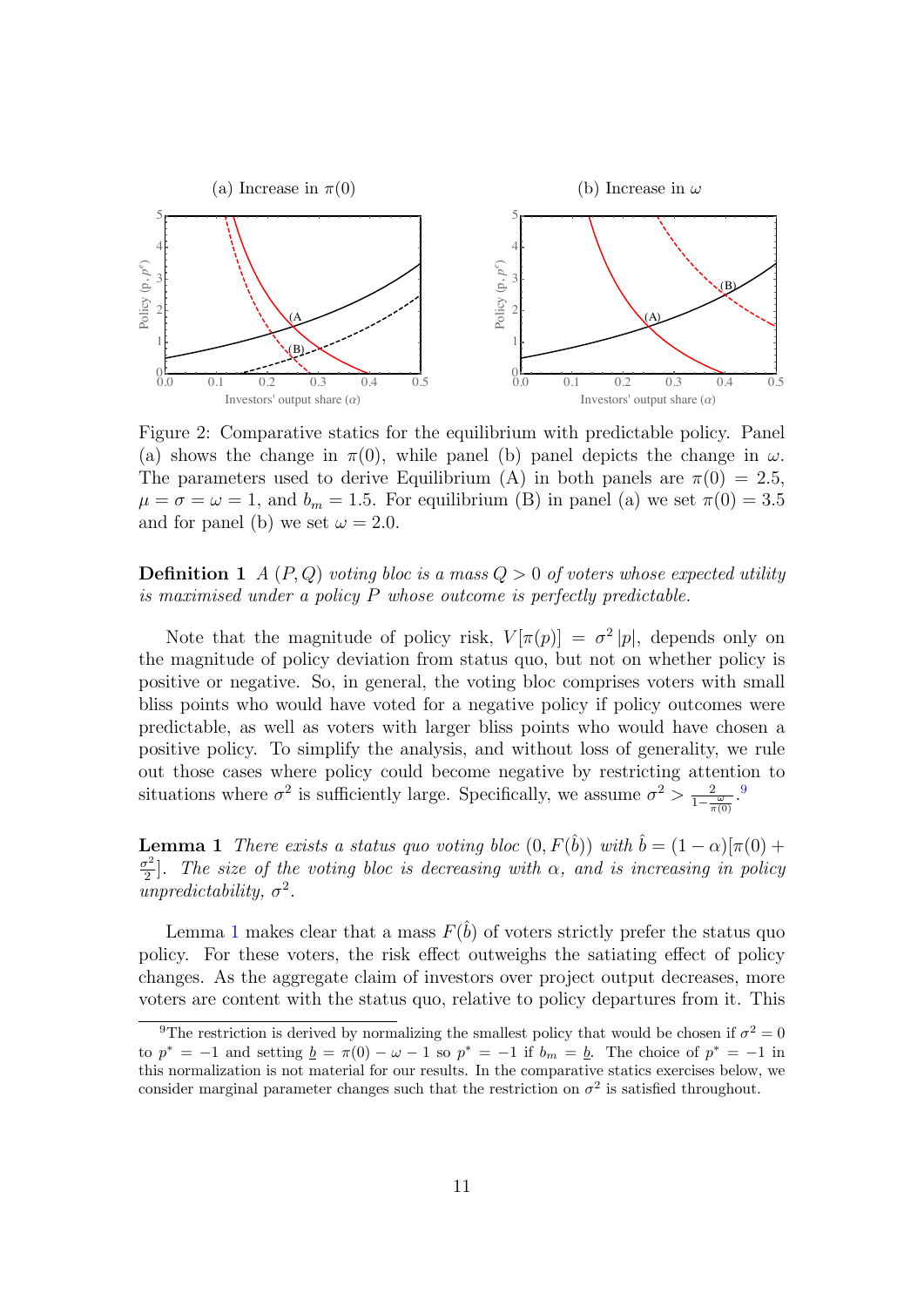is because the negative spill-overs to social outcomes from larger aggregate investor claims are smaller. And, as the policy environment becomes less predictable, more voters perceive a greater cost to deviating from the status quo and so prefer it over other policy platforms.

<span id="page-18-0"></span>**Proposition 3** The policy platforms of both parties converge,  $p_I^* = p_O^* = p^w$ , and *the winning policy is*

$$
p^{w}(\alpha) = \begin{cases} \frac{b_m}{1-\alpha} - \frac{\sigma^2}{2} - \pi(0) & \text{if } b_m > \hat{b} \\ 0 & \text{if } b_m \le \hat{b} \end{cases} (4)
$$

Proposition [3](#page-18-0) characterises the political subgame equilibrium of the model. If the median voter is a member of the voting bloc, i.e. the median bliss point satisfies  $b_m < \hat{b}$ , then the risk effect of any policy gamble is too large for the median voter, and so both political parties choose the status quo policy. Conversely, if  $b_m > b$ , then the satiating effect is strong enough for the median voter to favour a policy gamble. Importantly, as investors' aggregate claim over output increases, the incentives of the median voter to favour a larger gamble increase. The reason for this is two-fold: first, voters desire policy gambles to make up for their reduced share of output; and second, a larger  $\alpha$  implies that voters are less exposed to the risk of a policy gamble, cf. Equation ([2](#page-13-1)).

We next turn to the compensation sought by investors for investing at  $t = 0$ . Since investors are risk-neutral, any investor  $i \in \mathcal{I}_k$  bidding to invest in project  $k$ only cares about expected output and is immune to the risk associated with policy gambles. The investor's compensation,  $\alpha_{ki}^*(p^e)$ , given belief  $p^e$  over the policy choice at  $t = 1$ , is given by Equation  $(3)$ .

<span id="page-18-1"></span>Proposition 4 *There exists a unique equilibrium in which the status quo voting bloc is*  $(0, F(\hat{b}^*))$  *with*  $\hat{b}^* = \left(1 - \frac{\omega}{\pi(0)}\right)$  $\int \left[ \pi(0) + \frac{\sigma^2}{2} \right]$ & *.*

*If*  $b_m \leq \hat{b}^*$ , the status quo is the winning policy,  $p^* = 0$ , and investors' aggregate *share is given by*  $\alpha^* = \frac{\omega}{\pi(0)}$ *.* 

*Otherwise, if*  $b_m > \hat{b}^*$ , *a policy gamble*  $p^* > 0$  *constitutes the winning policy and* the *aggregate investor share*  $\alpha^* \in (\omega/\pi(0), 1)$ *.* 

Figure [3](#page-19-0) illustrates the equilibria obtained for two different values for the median voter's bliss point. The downward sloping schedule shows the combinations of expected policies,  $p^e$ , and investors' aggregate claim on output such that investors break even in expectation. The upward-sloping schedule plots the winning policy as a function of the investors' aggregate claim. Unlike the case of predictable policy, the presence of a voting bloc introduces a flat segment into the winning policy schedule. When the share of output ceded to investors is small, the satiating effect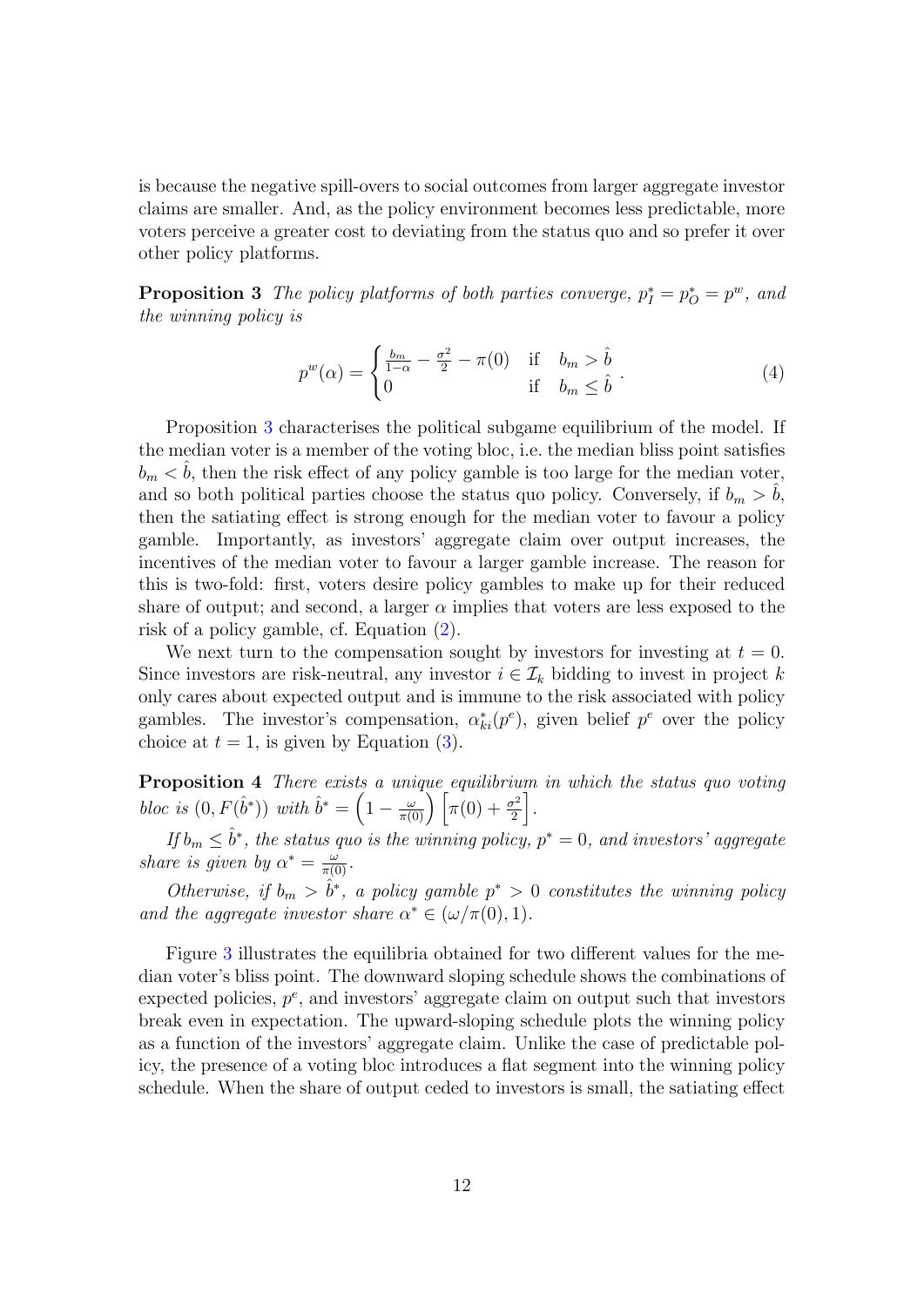of a marginal policy shift is small relative to the risk effect since, for this  $\alpha$ , the social outcome is already relatively large under the status quo. Accordingly, the status quo policy is campaigned upon by both parties. As the share that accrues to investors increases, social outcomes worsen and so voters seek policy shifts that balance the satiating and risk effects.

<span id="page-19-0"></span>

Figure 3: Equilibrium with unpredictable policies. At Equilibrium (A) the statusquo policy is selected,  $p^* = 0$ , while at Equilibrium (B) depicts a policy gamble with  $p^* > 0$ . The parameters used in this figure are  $\pi(0) = 2.5$ ,  $\mu = \sigma = \omega = 1.0$ . The median voter's bliss point was set at  $b_m = 1.5$  for Equilibrium (A) and  $b_m = 2.5$ for equilibrium (B).

<span id="page-19-1"></span>Proposition 5 *The equilibrium policy, p*∗*, is (weakly) decreasing in the status quo outcome,*  $\pi(0)$ *, and in policy unpredictability,*  $\sigma^2$ *. It is increasing in the payoff from the foreign project*,  $\omega$ *. The aggregate share*  $\alpha$  *is (weakly) decreasing in the status quo outcome and in policy unpredictability. It increases in the payo*ff *from the foreign project.*

Figure [2](#page-17-0) illustrates the comparative static results. In panel (a), an increase in the project output under the status quo policy,  $\pi(0)$ , leaves more voters content with the resulting social outcome. So the 'kink' in the policy reaction function shifts to the right. At the same time, expected output is also increased for all domestic projects relative to the foreign outside option, and so investors require less compensation to participate. In panel (b), an increase in the outside option,  $\omega$ , leads investors to demand larger stakes in the output of domestic projects in order to participate. Since the median voter's bliss point is unchanged, this implies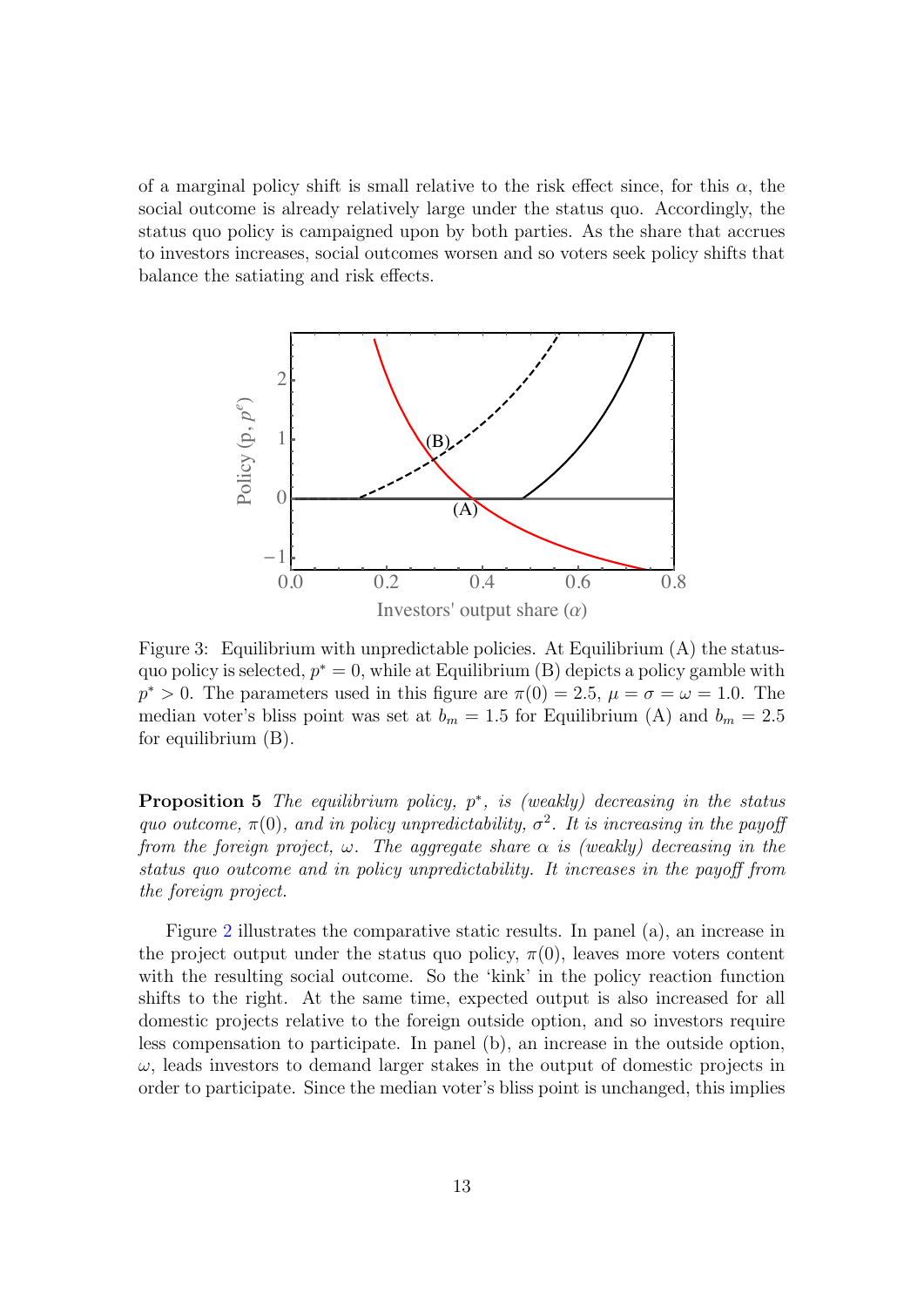

Figure 4: Comparative statics for the equilibrium with unpredictable policy. We show the change in  $\pi(0)$  in panel (a);  $\omega$  in panel (b), and  $\sigma$  in panel (c). The parameters used to derive Equilibrium (A) in all three panels are  $\pi(0) = 2.5$ ,  $\mu = \sigma = \omega = 1$ , and  $b_m = 1.5$ . For Equilibrium (B) in panel (a),  $\pi(0) = 5.0$ ; panel (b)  $\omega = 3.0$ , and panel (c)  $\sigma = 0.2$ .

that a riskier policy is selected in equilibrium. Finally, panel (c) makes clear that, as  $\sigma^2$  decreases, voters become less sensitive to the risk effect and this results in a smaller voting bloc. Due to investor risk-neutrality, the schedule mapping investors' aggregate claim into expectations about policy is unaffected by changes in policy unpredictability.

When policy is unpredictable, the risk effect biases individual preferences towards the status quo. A voting bloc emerges as a share of voters, differing in their bliss points, converge in their support for the status quo policy. Policy unpredictability is thus only a necessary precondition for political parties to gamble on policy. In particular, political parties campaign less often on new and untested policies when their outcomes are more difficult to predict and when the (predictable) status quo becomes more valuable.

Unlike voters, risk-neutral investors are immune to the risk effect and respond to policy gambles by lowering their bids for output shares. This induces an equi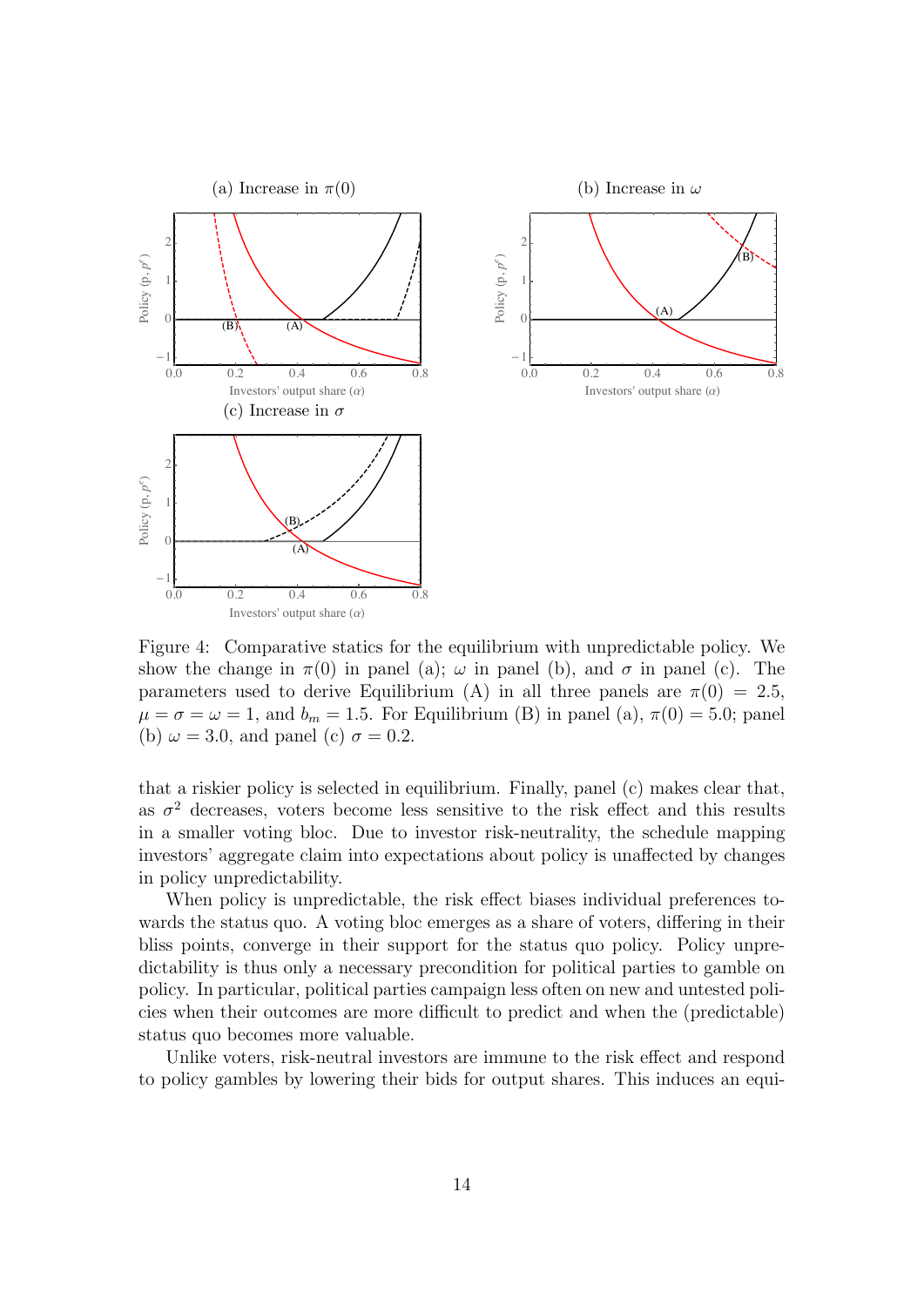librating effect that ensures the uniqueness of the politico-economic equilibrium: when investors lower their claims –and aggregate  $\alpha$  is reduced – in response to the expectation of a riskier policy, voters' risk effect becomes stronger and their preference for riskier policies decreases. So, investor risk-neutrality implies a smooth transition between the status quo and risky policies.

### 3 Multiple equilibria

We next consider the possibility that investors are also averse to risk. If, like voters, investors are exposed to the risk effect of a policy shift, they may respond to greater policy risk by seeking an increased share of output as compensation. This implies the possibility of multiple equilibria as we discuss below.

Specifically, suppose that investor  $i \in \mathcal{I}_k$  has an exponential utility function:

$$
u_i(c_i) = (1 - \exp(-\gamma c_i))/\gamma,
$$

where  $\gamma > 0$  is the coefficient of absolute risk aversion.

The participation constraint determining  $\alpha_{ki}^*$  as a function of investor *i*'s policy expectation, *p<sup>e</sup>*, is

$$
E\left[u\left(\alpha_{ki}^*\,\pi(p^e)\right)\right] = u(\omega). \tag{5}
$$

Solving out the expectation, we can express  $\alpha_{ki}^*$  as the solution to the quadratic equation

<span id="page-21-0"></span>
$$
A(\alpha_{ki}^*) \equiv \alpha_{ki}^* E[\pi(p^e)] - \frac{\gamma}{2} (\alpha_{ki}^*)^2 \sigma^2 |p^e| - \omega = 0.
$$
 (6)

For any given belief, *p<sup>e</sup>*, there may be two feasible solutions for the investor's output share (depending on the parameter combination). Since investors bid competitively to take on the domestic project, the smaller root for Equation ([6](#page-21-0)) is the relevant solution. Moreover, as all investors bidding to invest in project *k* are identical, it follows that  $\alpha_{ki}^*(p^e) = \alpha_{ki'}^*(p^e)$  for all  $i, i' \in \mathcal{I}_k$ . The aggregate claim of investors,  $\alpha^*$ , can therefore be obtained as the smaller root to  $A(\alpha^*)=0$ . In what follows, we impose two technical conditions in order to simplify the analysis. First, an upper bound on policies, i.e.  $p \leq \bar{p}$ . This ensures that the smallest root of the investor participation constraint is contained within the unit interval. And second, an upper bound on investors' absolute risk aversion, i.e.  $\gamma < \bar{\gamma}$ . This assumption guarantees an interior solution for commitment equilibrium in Section [4.](#page-23-0) 10

<span id="page-21-1"></span>**Lemma 2** *There exists a threshold*,  $\hat{\gamma} \in (0, \bar{\gamma})$ *, such that investor i*'s *compensation* from bidding for project k is decreasing in his belief,  $\frac{\partial \alpha_{ki}^*}{\partial p^e} < 0$ , if and only if  $\gamma \leq \hat{\gamma}$ .

<sup>&</sup>lt;sup>10</sup>Explicit expressions for the two bounds are provided in Assumption [A1](#page-43-0) (for  $\bar{p}$ ) and Assump-tion [A2](#page-47-0) (for  $\bar{\gamma}$ ) in the Appendix.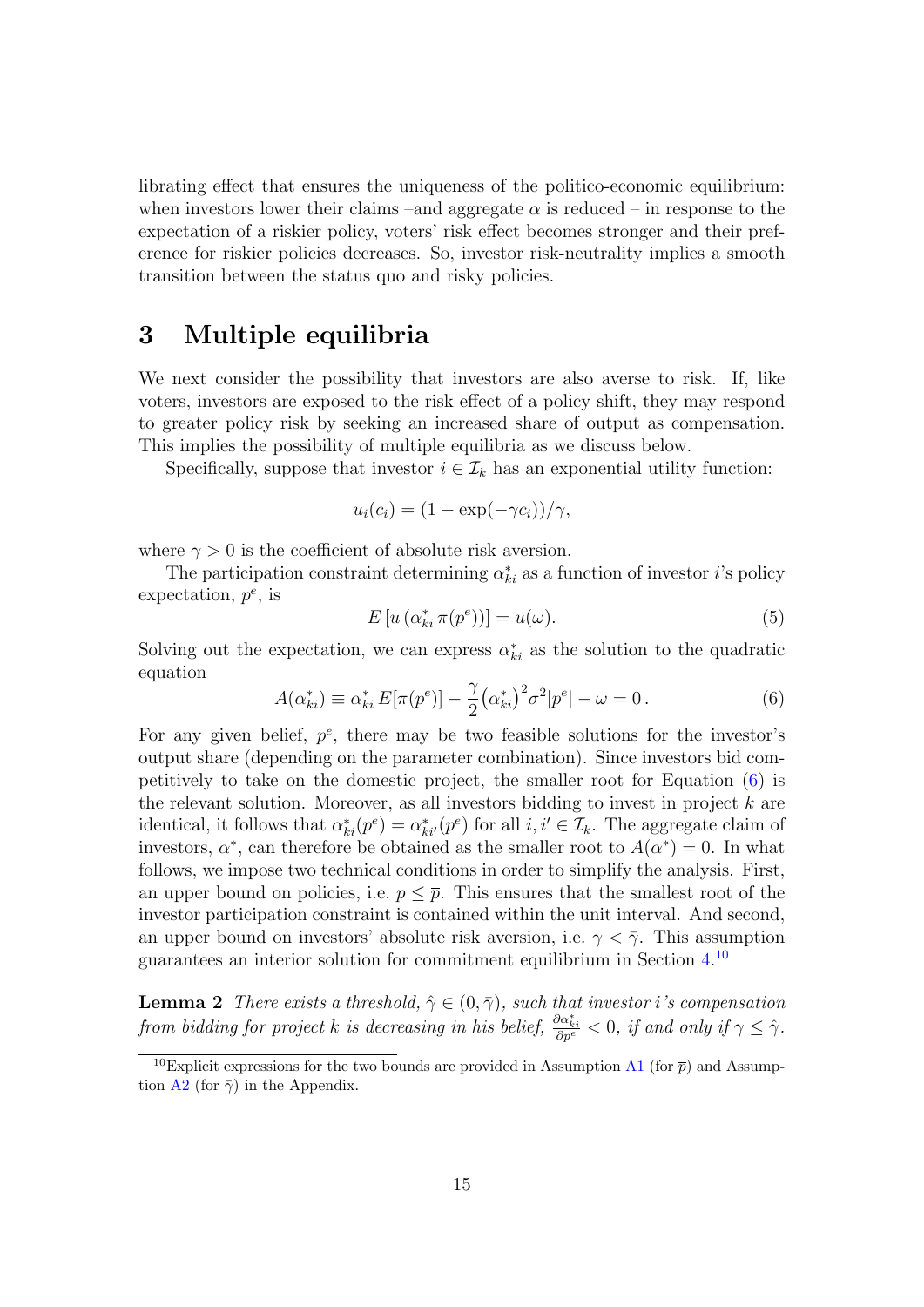When forming expectations about future policies, each investor must also form a belief about the aggregate share  $\alpha$ , i.e. a belief about the other investors' behaviour, since the equilibrium policy is a direct response to the distribution of aggregate output between investors and voters that shapes the social outcome.

Lemma [2](#page-21-1) implies that if risk aversion is sufficiently low, investor *i* places a relatively large weight on the associated increase in expected output when expecting a policy shift. Thus,  $\alpha_{ki}^*$  decreases in  $p^e$  and the results of the model are qualitatively similar to the case of risk-neutral investors in the previous section. Specifically, if investor *i* believes that all other investors' choices give rise to a large  $\alpha^*$ , the investor also expects a large policy response and therefore lowers  $\alpha_{ki}$ . As in the case of investor risk neutrality, this behaviour induces an equilibrating effect and equilibrium uniqueness.

But once risk aversion exceeds the threshold  $\hat{\gamma}$ , investors place a relatively large weight on the risk associated with policy shifts. If investor *i* now expects that all other investors' choices give rise to a large  $\alpha$ , thereby eliciting a large policy shift, the investor requests a greater share of project output in order to invest. A sufficiently large degree of risk aversion therefore implies that investors' individual bids  $\alpha_{ki}$  are increasing in aggregate investor behaviour. Investors' choices are thus strategic complements, giving rise to equilibrium multiplicity.

<span id="page-22-0"></span>**Proposition 6** If  $\gamma \in (\hat{\gamma}, \bar{\gamma})$  and the median voter belongs to the status quo voting *bloc,*  $b_m \leq \hat{b}^*$ , *then there are multiple, self-fulfilling equilibria: in one equilibrium, the status quo policy is chosen,*  $p^* = 0$ *, while in the other equilibrium a risky policy,*  $p^* > 0$ *, is selected.* 

Under low risk aversion,  $\gamma < \hat{\gamma}$ , a necessary and sufficient condition for the status quo equilibrium to obtain is that the median voter is part of the voting bloc, (Proposition [4\)](#page-18-1). In contrast, as shown in Proposition [6,](#page-22-0) under high risk aversion this condition ceases to sufficiently restrict investors' beliefs about aggregate investor behaviour and future policy shifts and cannot rule out policy gambles in equilibrium.

To see the intuition behind this result, suppose that the median voter is part of the voting bloc. The status quo equilibrium is feasible and it arises whenever investors' can coordinate their beliefs on the status quo policy. So if each investor believes that all other investors act on the belief that the median voter votes in favour of the status quo, the resulting aggregate investor share becomes  $\alpha^* = \frac{\omega}{\pi(0)}$ . This value of  $\alpha^*$  leaves voters with a sufficiently large social outcome under the status quo policy and the median voter will indeed prefer the status quo policy, thereby vindicating investors' beliefs.

If, however, each investor believes that all other investors expect a policy shift, then their individually optimal response is to request larger compensation. The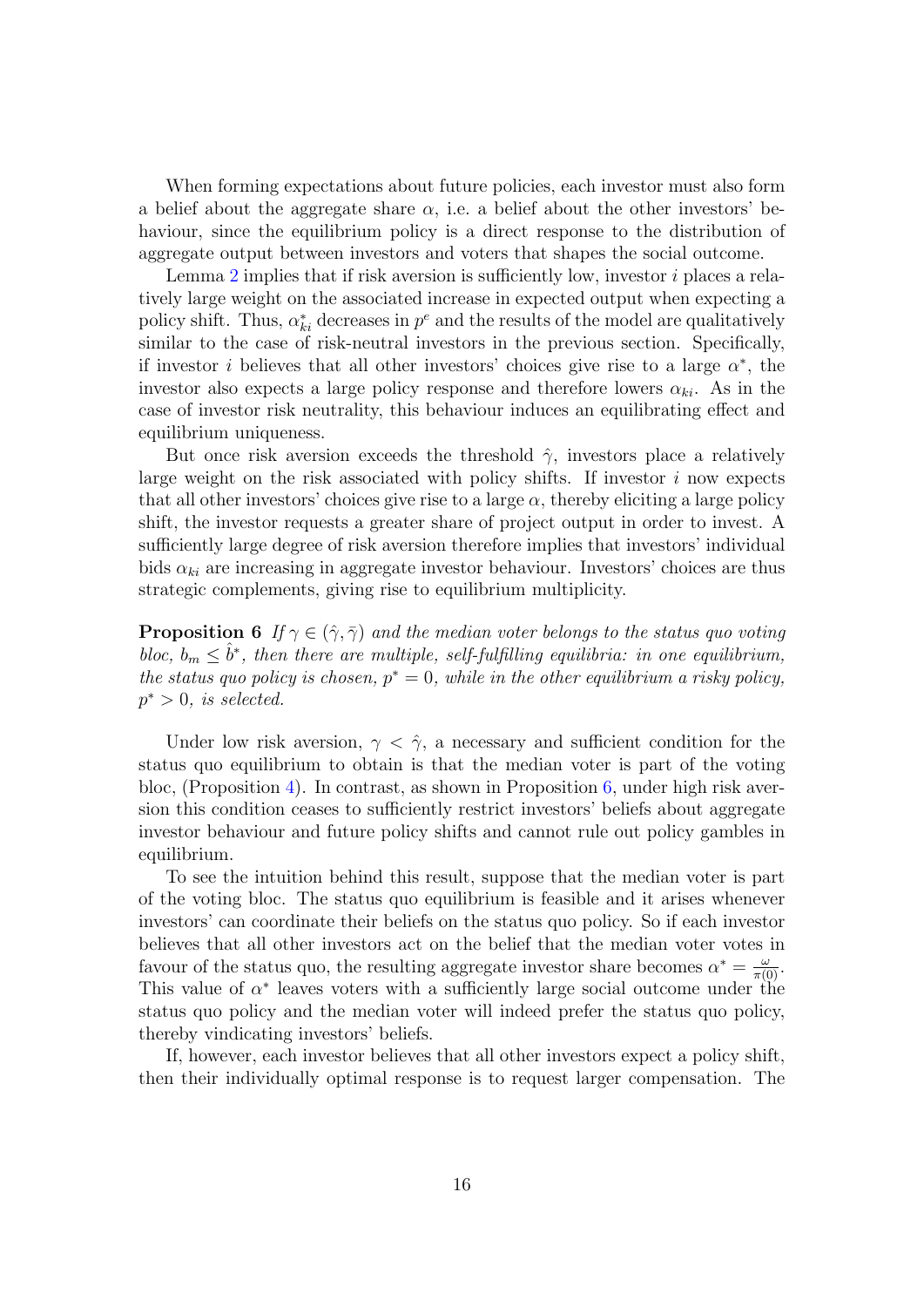aggregate share  $\alpha^*$  increases above its status quo value. As this reduces the residual stake for the domestic economy, the median voter cannot be satisfied with the social outcome under the status quo policy and consequently votes in favour of a policy gamble, again vindicating investors' initial beliefs.

Our analysis therefore suggests that policy gambles can arise suddenly and discontinuously: the same fundamental parameters that support the status quo equilibrium also support a politico-economic equilibrium with an unpredictable, risky policy. Note also that the politico-economic equilibrium can break down. If the median voter is not a part of the voting bloc, then existence of the equilibria depends on how strongly investors react to marginal shifts in policy. When investor risk aversion is sufficiently high, a marginal increase in expected policy may be associated with a very large increase in  $\alpha^*$  that cannot be sustained in equilibrium. 11

<span id="page-23-1"></span>**Proposition 7** *There exists a threshold*,  $\tilde{\gamma} \in (\hat{\gamma}, \bar{\gamma})$ *, such that if the median voter falls outside the status quo voting bloc,*  $b_m > \hat{b}^*$ , *then the equilibrium breaks down if* and only if  $\gamma > \tilde{\gamma}$ .

Figure [5](#page-24-0) illustrates the multiplicity of equilibria when the median voter belongs to the voting bloc. Increases in  $b_m$  shift the median voter outside the voting bloc leading to a breakdown of the equilibrium.

### <span id="page-23-0"></span>4 Consensus politics and populism

Our analysis has proceeded under the assumption that the political parties cannot commit to retaining the status quo policy. Instead, they campaign in an adversarial manner, solely seeking to win the election. If, in addition, investors are sufficiently risk-averse, then this can give rise to multiple equilibria caused by investors being uncertain about the behaviour of other investors and therefore about the future policy.

Such belief-driven shifts in equilibrium policy could  $-$  in principle  $-$  be prevented if the political parties could commit to the status quo policy. Such a commitment, at  $t = 0$  when investors choose their shares  $\alpha_{ik}$ , would prevent a sudden, self-fulfilling deviation to a policy gamble since it would restrict investors' beliefs to  $p^e = 0$ . Such a "commitment solution" could be implemented by a form of *consensus politics* where the political parties agree at the start of  $t = 0$  to the policy that will be pursued after the election at  $t = 1$ , taking into account the

<sup>&</sup>lt;sup>11</sup>Clearly, there may be the possibility that two risky policy equilibria arise. This case is only slightly different from the case where one equilibrium is the status quo equilibrium, so that we ignore this case in the main part of the paper, details can be found in the Appendix.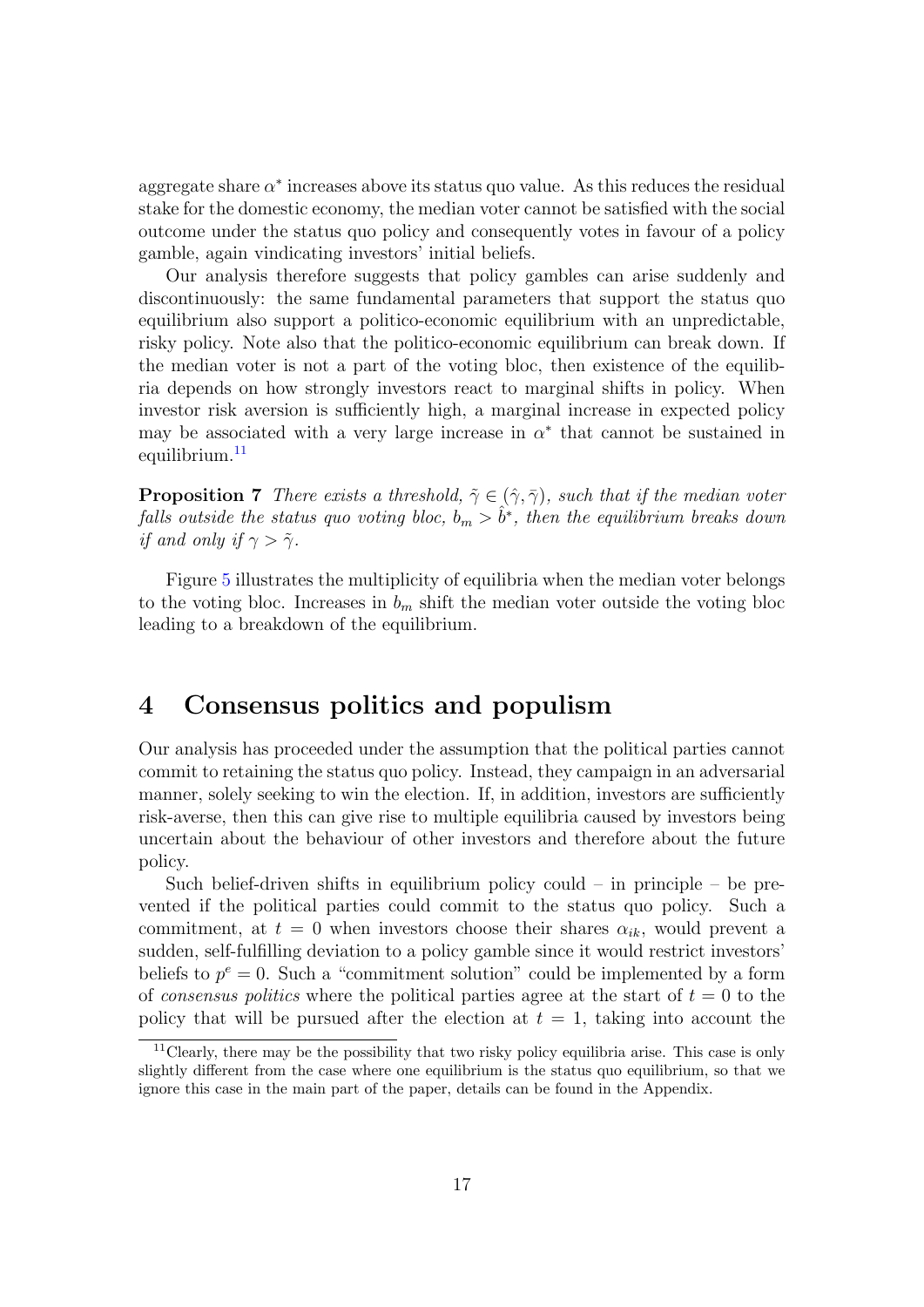<span id="page-24-0"></span>

Figure 5: Equilibrium with risk-averse entrepreneurs. When the median voter is part of the voting bloc, then we obtain multiple equilibria:  $(A)$  and  $(A')$ . But when the median voter is outside the voting bloc, there is no equilibrium. The parameters used to obtain equilibria (A) and (A') are  $\pi(0) = 2.5$ ,  $\mu = \sigma = \omega = 1.0$ ,  $\gamma = 21$  and  $b_m = 1.5$ . But, for  $b_m = 2.5$ , the policy schedule is given by the dashed curve, which does not intersect with the participation constraint.

welfare of the median voter and the effects of policy on the aggregate claim by investors. In order to demonstrate how consensus politics prevents self-fulfilling policy gambles from arising, we focus on sufficiently risk-averse investors,  $\gamma > \hat{\gamma}$ .<sup>12</sup>

The consensus-based policy choice can be derived as the solution to the following constrained maximisation problem:

$$
(\alpha_{ki}^c, p^c) \equiv \underset{\{\alpha_{ki}\}, p}{\arg \max} \quad EU_m(\alpha, p)
$$
  
s.t. 
$$
E[u(\alpha_{ki} \pi(p))] = u(\omega) \quad \forall \ i \in \mathcal{I}_k \text{ and } k \in [0, 1]
$$

$$
\alpha = \int_0^1 \left(\underset{i \in \mathcal{I}_k}{\min} \alpha_{ki}\right) dk,
$$
 (7)

where the political parties together choose a policy platform and investors' output shares to maximise the median voter's expected utility, subject to investors' participation. Hence, this is as if the entire 'political class' can credibly pledge a policy course to investors.<sup>13</sup>

<span id="page-24-1"></span><sup>&</sup>lt;sup>12</sup>The case  $\gamma \leq \hat{\gamma}$  is provided in the Appendix.<br><sup>13</sup>In practice, achieving political consensus requires government decision making bodies to be non-adversarial and civil institutions to protect minority rights. For example, [Harrison](#page-37-11) [\(1999](#page-37-11)) highlights how, until the 1970s Anglican bishops actively worked in the House of Lords to promote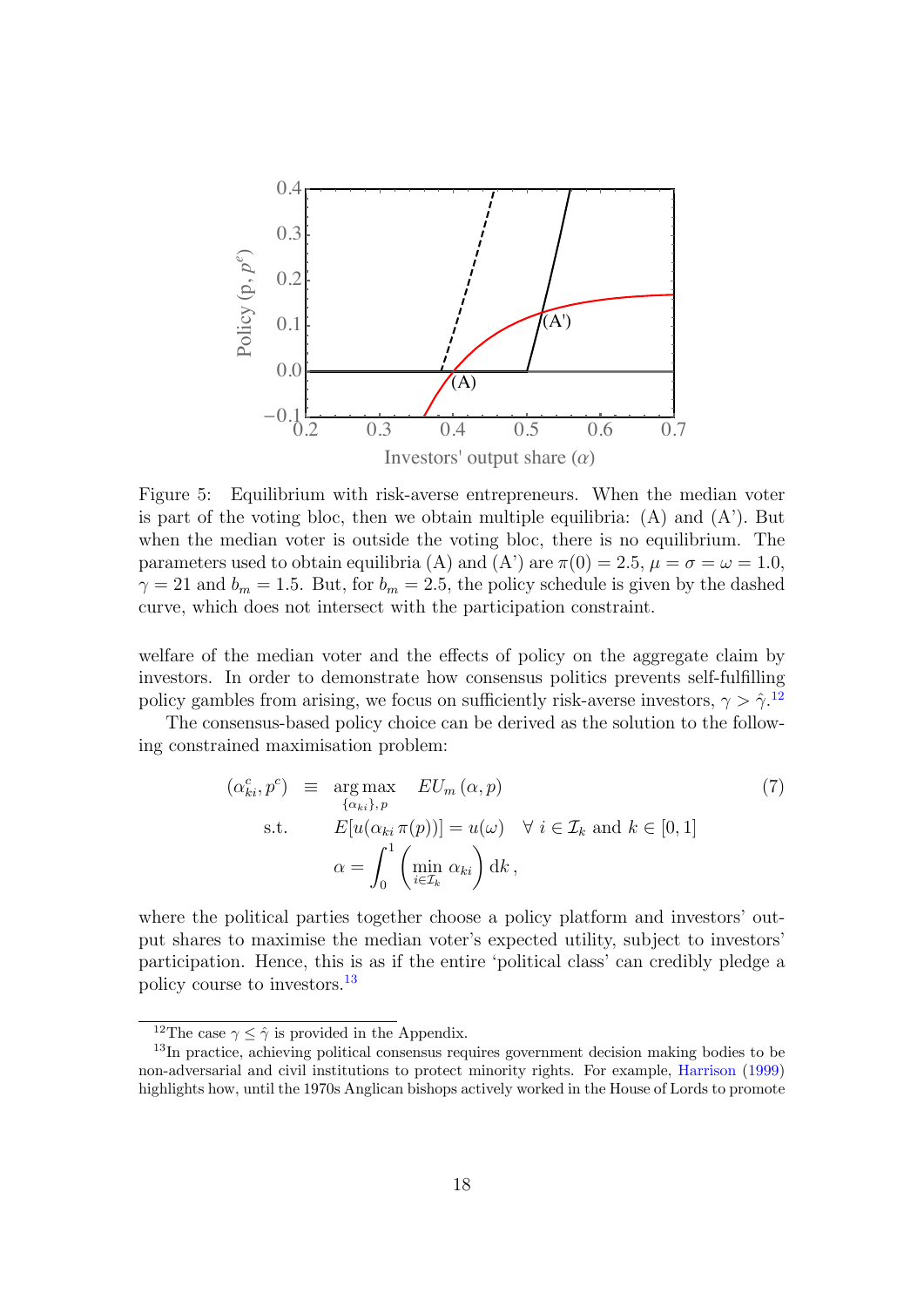Proposition 8 *The status quo voting bloc under consensus politics is given by*  $(0, F(\hat{b}^c))$ , where  $\hat{b}^c > \hat{b}^*$ . For  $b_m \leq \hat{b}^c$ , the unique equilibrium consensus policy is *the status quo,*  $p^c = 0$ *. Otherwise, for*  $b_m > \hat{b}^c$ *, consensus politics is characterised by a policy gamble*,  $p^c > 0$ *.* 

Proposition [8](#page-24-1) shows that political consensus eliminates equilibrium multiplicity arising from the coordination failure amongst investors. Moreover, consensus politics strengthens the voters' bias towards the status quo. <sup>14</sup> When choosing whether or not to campaign on platforms away from the status quo, the political parties take into account how policy shifts affect investors' participation in the projects. As risk-averse investors require a larger stake when policies become riskier, this tends to reduce the degree of policy gambling under consensus politics. An equilibrium with policy gambles will arise only if the median voter has a sufficiently large bliss point. For such large bliss points, the satiating effect of a policy shift outweighs the risk effect.

By using the average of voters' individual expected utilities as a measure of social welfare, we can compare consensus politics with adversarial politics in a way that allows to assess whether consensus politics improves welfare. For a given policy *p*, welfare is given by

$$
\mathcal{W}(p) \equiv \int_{\underline{b}}^{\infty} EU_b(p) dF(b) = (1 - \alpha^*(p)) \left\{ 2 b_m E[\pi(p)] - (1 - \alpha^*(p)) [E[\pi(p)]^2 + \sigma^2|p|] \right\} - \int_{\underline{b}}^{\infty} b^2 dF(b),
$$

where  $\alpha^*(p)$  is investors' aggregate claim to output, given policy *p*. The level of welfare depends on both the mean and the second moment of voters' bliss point distribution. Denote the level of welfare under the consensus politics by  $W^c \equiv W(p^c)$ , and welfare under adversarial politics by  $W^* \equiv W(p^*)$ . We retain our focus on the case of high investor risk-aversion,  $\gamma > \hat{\gamma}$ . To the extent that we obtain multiple equilibria under adversarial politics, we ascribe exogenous (sunspot) probabilities to their realisation: with probability  $\chi$  < 1, the status quo equilibrium obtains, and with converse probability  $1 - \chi$  the self-fulfilling gamble equilibrium obtains.

consensus between legislatures and political parties. Moreover, attitudes towards 'fair-play' were enshrined in British public life through institutions or individuals acting as umpire or referee, e.g., judges, royal commissioners, the speaker of the House of Commons or even the monarch. [Lijphart](#page-37-12) [\(1984](#page-37-12)) and [Anderson](#page-35-11) and Guillory ([1997](#page-35-11)) argue that in Dutch and Belgian political systems, electoral losers are endowed with significant rights to participate in governmental decision making. These include electoral rules based on proportional representation and written constitutions that include minority vetos.

 $14$ As shown in greater detail in the proof of Proposition [8](#page-24-1) in the Appendix, this is true for the case of sufficiently risk-averse investors. The converse holds for the case where  $\gamma < \hat{\gamma}$ .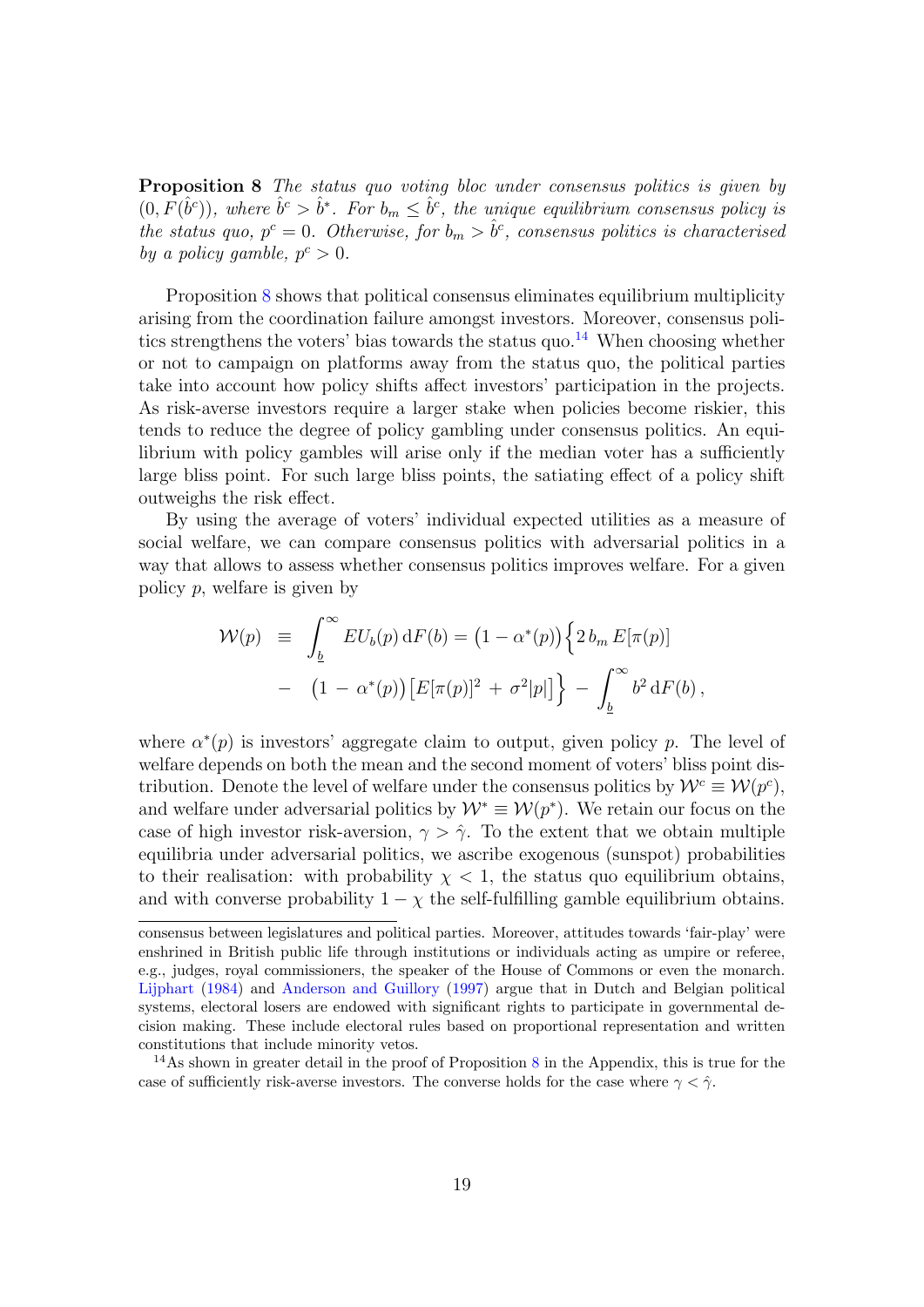Social welfare is thus a weighted average of welfare under status quo and the gamble equilibrium.

In line with the notion that achieving political consensus is costly and requires additional institutions to be maintained (e.g., setting up and running a Royal Commission in the UK, or the cost of running Congressional committees in the US), we also assume a fixed cost,  $\Delta > 0$ , that applies only to the consensus equilibrium.

<span id="page-26-0"></span>**Proposition 9** For all  $\chi \in (0,1)$ , there exists a critical cost  $\bar{\Delta}(\chi) \equiv \mathcal{W}^c - \mathcal{W}^* > 0$ *such that for a symmetric bliss point distribution, consensus politics yields greater welfare than adversarial politics if, and only if,*  $\Delta \leq \Delta$ .

For a symmetric bliss point distribution, the consensus equilibrium maximises social welfare as long as  $\Delta < \overline{\Delta}$ . In this case, Proposition [9](#page-26-0) allows us to interpret the self-fulfilling policy gamble equilibrium that can arise under adversarial politics as a "populist equilibrium" in the sense of [Acemoglu](#page-35-6) et al. [\(2013](#page-35-6)) and [Dornbusch](#page-36-1) and Edwards [\(1991\)](#page-36-1): it entails the implementation of a policy that receives electoral support from the median voter, despite hurting their own interest, i.e., despite being associated with lower welfare. Critically, the populist equilibrium does not arise when investors are risk-neutral. While risky policies may also be selected in this case, these are strictly preferred by the median voter.

Although the notion of populism in our model is similar to [Acemoglu](#page-35-6) et al. ([2013](#page-35-6)), the driving forces of populist policy in their model are weak institutions that enable corruption for the benefit of rich elites. Populist policy is thus a way for politicians to signal that their future policy choices will be in line with the median voter (who, in turn, votes for such policies). In our model, however, the populist equilibrium arises as a consequence of (expected) changes in the division of economic surplus between voters and the investors. The latter, because they are uncertain about the actions of other investors, are also uncertain about potential policy shifts down the road and individually seek a greater share of their project's output. In aggregate this behaviour diminishes the utility of the median voter who then responds to the change in the output distribution by voting for a policy shift.

### 4.1 Implications of shifting voter attitudes

The relative benefit of consensus politics over adversarial politics depends on the skewness of voters' attitudes. Thus far, we assumed a symmetric bliss point distribution where voters' attitudes are not skewed in any direction. In what follows, we explore the welfare implications of non-symmetric bliss point distributions. Since such distributions are less amenable to analytical solutions, we consider numerical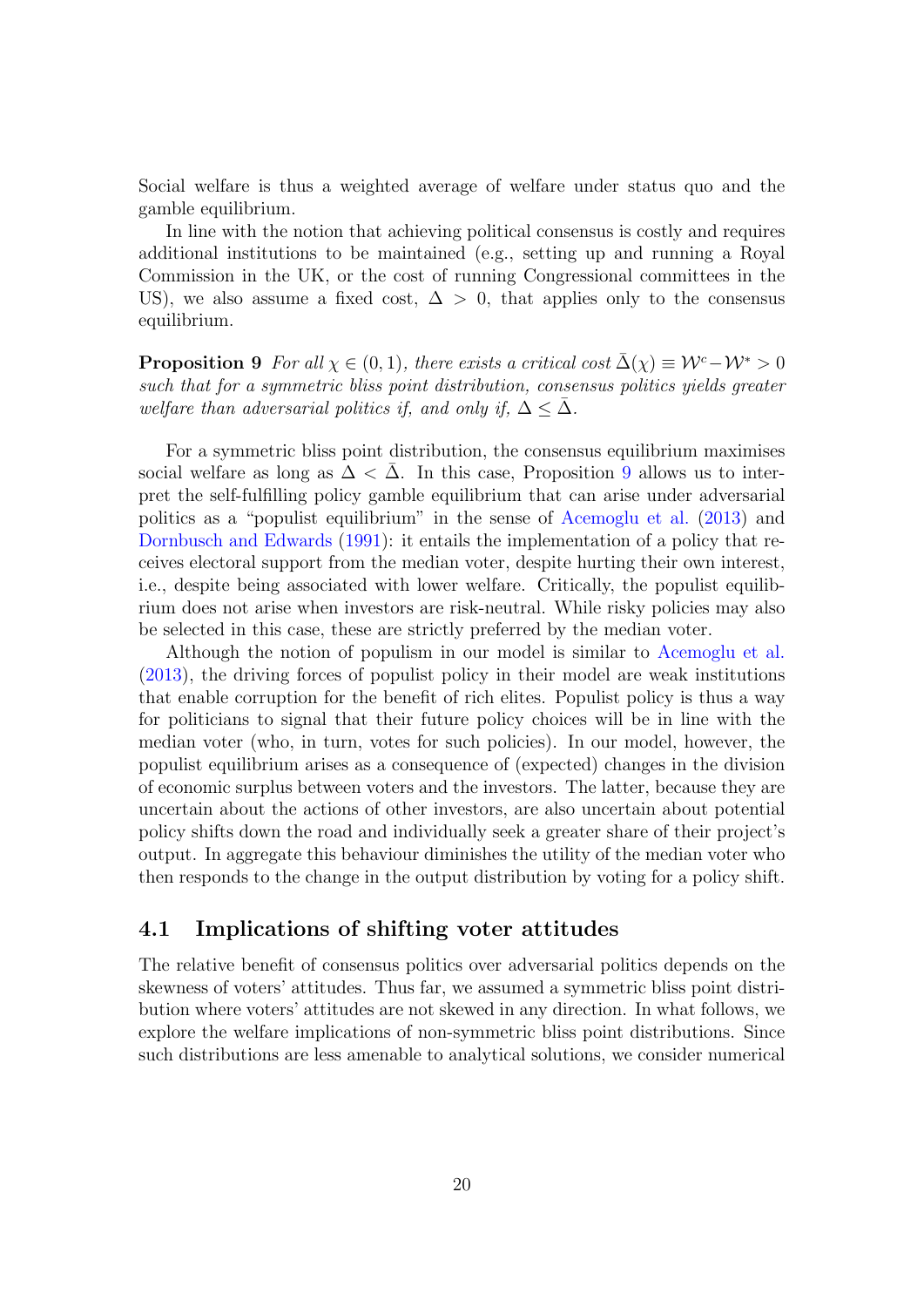examples where bliss points follow a log-normal distribution.<sup>15</sup>

We report two experiments. First, we fix the median voter's bliss point and increase the mean bliss point. We achieve this by increasing the variance of the underlying normal distribution, while keeping its mean fixed. This causes the bliss point distribution to 'flatten' with larger masses shifted towards the tails. We interpret this shift in the distribution as greater '*polarisation*' of voters' preferences.

Second, we fix the mean and increase the median bliss point. This is achieved by increasing the mean of the underlying normal distribution, which mechanically increases the median for the log-normal distribution of bliss points. But in order to keep the mean bliss point fixed, we decrease the variance of the underlying normal distribution. Thus, as the median voter's bliss point increases, the distribution of bliss points shifts towards the right. We interpret this as a shift towards greater '*dissatisfaction*' among voters.

Throughout these experiments, we set the cost at its highest possible value such that the welfare under consensus and adversarial politics are equal under a symmetric bliss point distribution, i.e.  $\Delta = \bar{\Delta}(\chi)$ .<sup>16</sup> Thus, the numerical exercises show how changes in voter polarisation and dissatisfaction affect the welfare advantage of a political regime with consensus-building institutions compared to a regime of purely adversarial politics.

#### 4.1.1 Experiment 1: greater polarisation

Figure [6](#page-28-0) plots the difference in welfare under consensus politics and adversarial politics,  $W^c - W^*$ , as a function of the mean bliss point for different values of the sunspot probability,  $\chi$ . As voters' preferences become more polarised, the mean voter's bliss points increases. Irrespective of the nature of politics, the parties always campaign on policy platforms to attract the median voter. Under consensus politics, the median voter is in the voting bloc, and so the status quo policy is always campaigned upon. At the same time, the mean voter is also in the voting bloc and hence also prefers the status quo policy. In contrast, under adversarial politics, the mean voter and median voter prefer different policy gambles. This difference is increasing as voters' become more polarised, leaving the mean voter more dissatisfied. Thus, the welfare benefits of consensus politics, relative to that of adversarial politics are most pronounced when the extent of polarisation is large and the probability that the risky equilibrium is selected is high.

<sup>&</sup>lt;sup>15</sup>Formally, with a log-normal bliss point distribution, the mean and median bliss points are  $\bar{b} = \exp{\{\eta + \tau^2/2\}}$ , and  $b_m = \exp{\{\eta\}}$ , respectively, where  $\eta$  is the mean and  $\tau^2$  the variance of the underlying normal distribution. As discussed below, in our first experiment, where we keep  $b_m$  fixed and vary  $\bar{b}$ ,  $\eta$  is fixed, while  $\tau^2$  is varied. In the second experiment with  $\bar{b}$  fixed but  $b_m$ varying, we increase  $\eta$  and simultaneously decrease  $\tau^2$  in tandem.

<sup>&</sup>lt;sup>16</sup>Clearly, this experiment requires to adjust the cost if the sunspot probability,  $\chi$ , changes.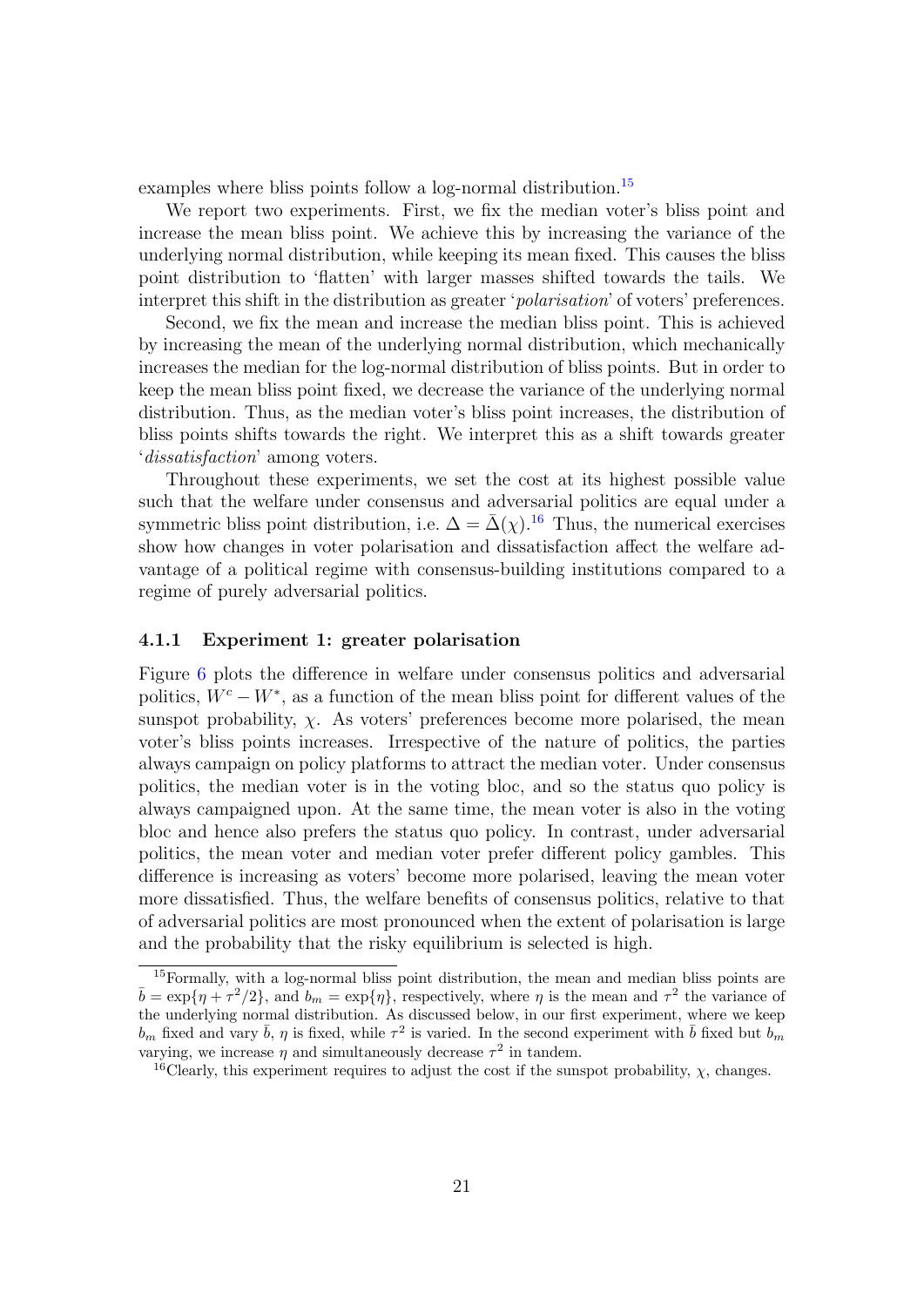<span id="page-28-0"></span>

Figure 6: Difference in welfare under consensus politics and partisan politics as a function of the mean bliss point. The parameters used in this figure are  $\pi(0) = 2.5$ ,  $\mu = \sigma = \omega = 1$  and  $\gamma = 11$ . Voters' bliss points are log-normal distributed, where the mean for the underlying normal distribution is  $log(15)$ , implying a median bliss point of  $b_m = 1.5$ . We vary the variance of the underlying normal distribution such that the mean bliss point goes from  $1.5 \leq \bar{b} \leq 2$ .

#### 4.1.2 Experiment 2: greater dissatisfaction

Figure [7](#page-29-0) plots  $W^c - W^*$  as a function of the median voter's bliss point (keeping the mean bliss point constant). Going from left to right, the median bliss point moves towards the mean bliss point (and the distribution becomes 'more symmetric'). The larger the distance, the more 'dissatisfied' voters are. The welfare benefit of consensus is most pronounced when voter dissatisfaction is large and when the likelihood of ending up in the status quo equilibrium is rather small. Thus, consensus-building institutions are valuable in reining in deviations from the status quo policy when voter dissatisfaction is large. As *b<sup>m</sup>* increases further and dissatisfaction declines, the difference in welfare between the two regimes shrinks further.

Our welfare results suggest that voters' attitudes towards the government's provision of public services and fiscal policies influence how likely it is for consensus politics to succeed. A further empirical analysis of this issue is beyond the scope of this paper and is left for future research.

### 5 Brexit through the lens of the model

Although stylised, our model provides a vehicle with which to interpret the debate surrounding the UK's decision to leave the European Union (EU). In this section,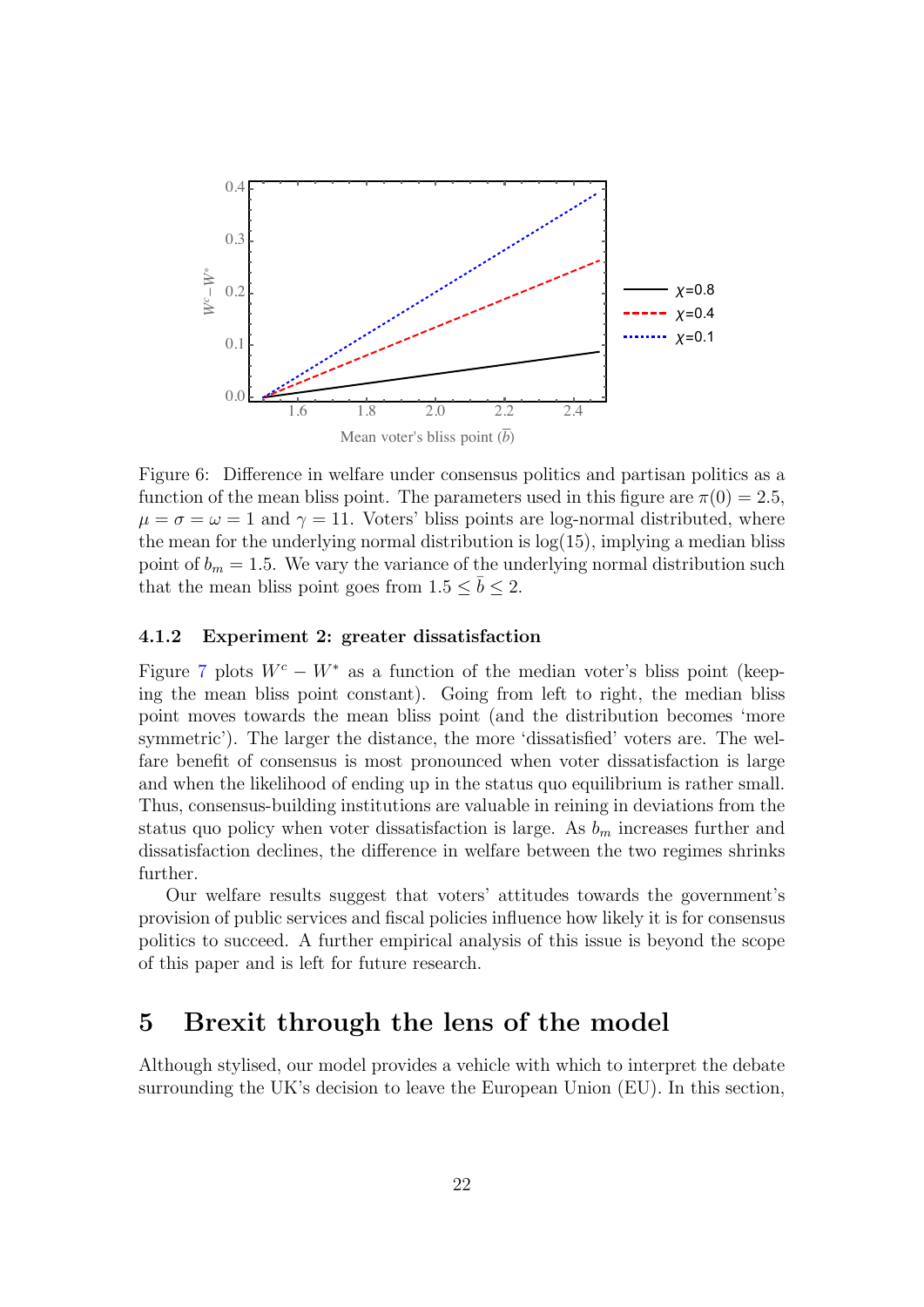<span id="page-29-0"></span>

Figure 7: Difference in welfare under consensus politics and partisan politics as a function of the median bliss point. The parameters used in this figure are  $\pi(0) = 2.5$ ,  $\mu = \sigma = \omega = 1$  and  $\gamma = 11$ . Voters bliss points are log-normal distributed with a mean bliss point  $\overline{b} = 1.8$ . By increasing the mean of the underlying normal distribution, we increase the median voter's bliss point. But, to ensure that the mean bliss point remains unchanged, we reduce the variance of the normal distribution.

we first highlight how key features of the model are consistent with recent UK experience. We then offer a rationale for the unexpected result of the 2016 referendum, where voters opted to leave despite it appearing against their interests to do so. Finally, we consider why consensus politics has been absent in the Brexit debate.

### 5.1 Key features

Inability of the incumbent to pre-commit to the status quo policy In our model, investors are confronted with a commitment problem. At  $t = 0$ , the incumbent party cannot credibly pledge to investors that a newly elected government at  $t = 1$  will retain the status quo. Deep scepticism about the benefits of EU membership has been a central feature of British politics ever since the UK joined the European Community in 1973 and voted to "remain" in the referendum of 1975. Strident opposition to European integration within the Conservative Party and the fear of being ousted as Prime Minister prompted then Prime Minister David Cameron to initiate a referendum on EU membership in 2016 (The [Independent,](#page-38-3) [2018\)](#page-38-3). The subsequent General Election in December 2019 confirmed the UK's decision to exit the EU. Many foreign firms, such as Nissan and Honda, that have been lured to the UK since the 1980s by the prospect of continued access to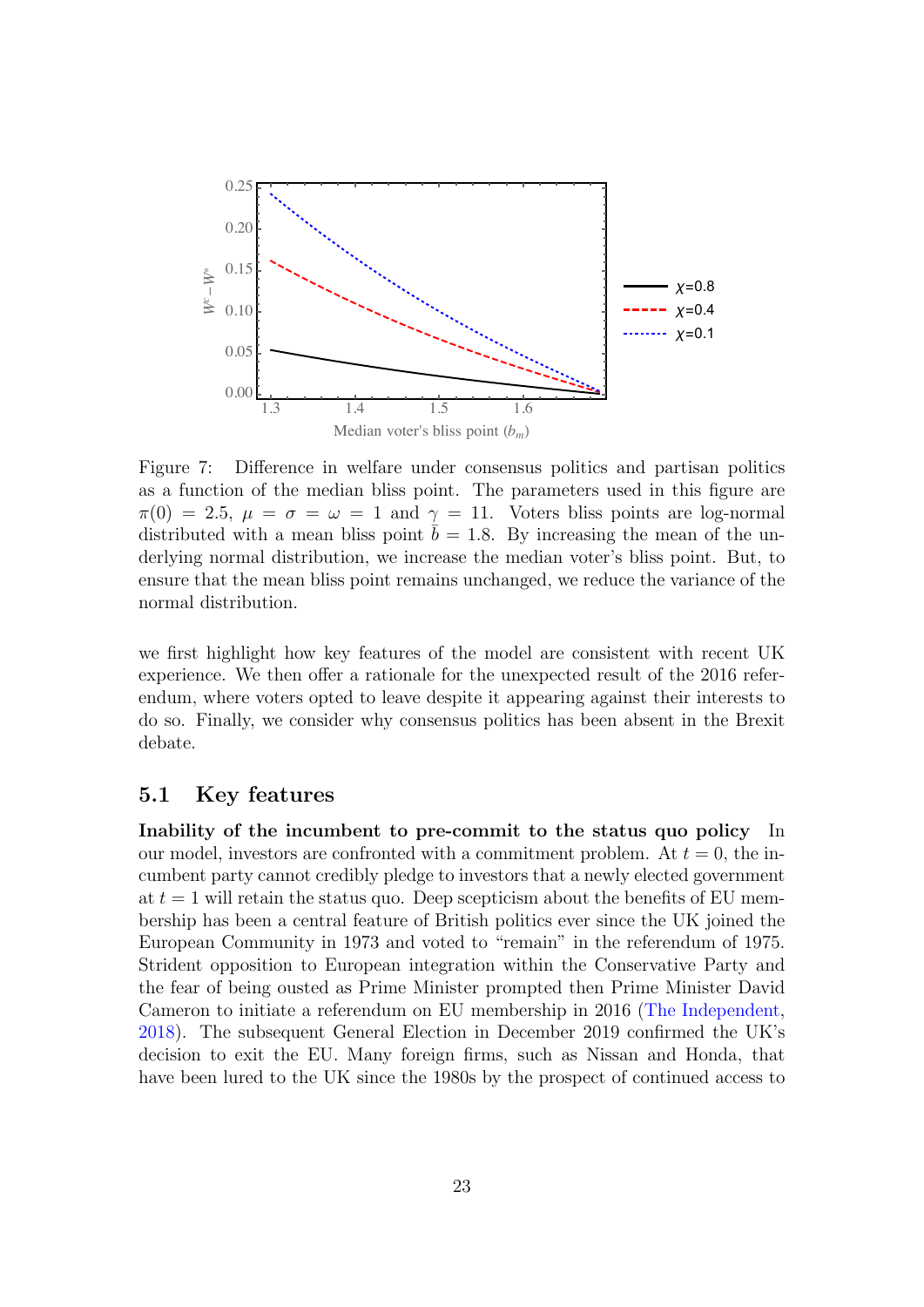the European market have, therefore, been required to make investment plans in the face of a political inability to commit to the verdict of the 1975 referendum (The [Guardian](#page-38-4), [2018\)](#page-38-4).

Unpredictable mapping from policy to outcomes The function that maps policy choices into project outcomes is modelled as the realization of a random variable. The parameter  $\sigma^2$  captures the predictability (or complexity) of the policy issue. The Brexit debate highlights how the mapping from policy to outcomes can be both complex and far from clear-cut, justifying our approach to modelling uncertainty. The policy space spans a range of withdrawal options – from a nodeal Brexit to a variety of schemes for accessing the European market. These schemes range from the "Norway model", entailing membership of the European Economic Area and granting British firms full access to the single market, to a "Canada-style" deal, with preferential access to the single market but with some exceptions (e.g. to financial services). To the extent that some of those schemes are closer to the current arrangement of membership in the European Union, their outcomes are better predictable than of those that are more distinct. Analysis by the Bank of [England](#page-37-0) ([2018](#page-37-0)) highlights how GDP could follow very different paths depending on which policy is adopted and how smoothly firms are able to cope with trade barriers.

Sharing the "economic pie" At root, our framework illustrates how slicing the "economic pie" (between investors and voters) and growing the pie (through government policy) are intertwined in equilibrium. While a larger share of expected output compensates investors and ensures their continued participation, it comes at the expense of reducing the share of output available to voters. The residual claim of the voters then translates into social outcomes, such as the provision of public services. A reduction in the voters' share is, thus, consistent with a policy of fiscal austerity. The idea that fiscal consolidation would placate foreign investors was central to the 2010 Austerity Budget, and resulted in a 16 percent per capita reduction of aggregate spending on social welfare [\(Fetzer](#page-37-8), [2019](#page-37-8)). The Vote Leave campaign further emphasised how the status quo advocated by the incumbent government that was responsible for austerity was "*...overwhelmingly in the interests of big business and against the interests of workers.*"<sup>17</sup>

Investor risk aversion and mis-coordination A populist equilibrium emerges in our model as a result of (a) investors' aversion to policy risk; and (b) the inability of individual investors to change the aggregate share  $\alpha$  and thereby to directly influence policy preferences of the median voter. Taken together, this implies that

<sup>17</sup>Advertisement by the Vote Leave campaign: https://goo.gl/UtX2QG.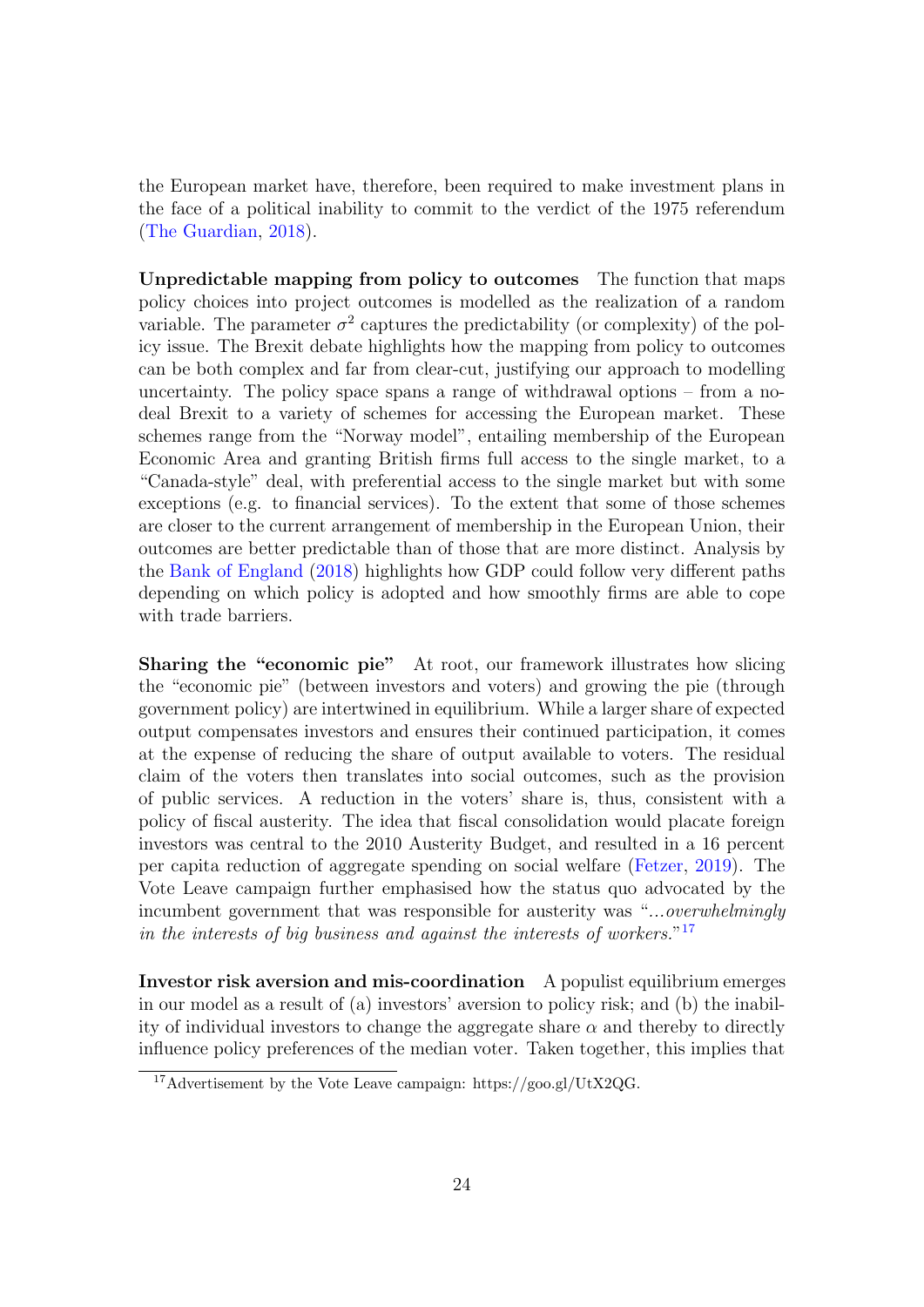investors face uncertainty about the behaviour of other investors that can induce multiple belief-driven equilibria. Evidence of investor risk aversion is provided by surveys of firms' willingness to take risk onto their balance sheets – ahead of the referendum in 2016, these measures declined markedly [\(Deloitte,](#page-36-13) [2019\)](#page-36-13). Prominent firms such as Airbus also took steps to warn staff that a vote to leave the EU would result in a rethink of investment decisions (The [Guardian,](#page-38-5) [2016](#page-38-5)). Firms were also unable to hedge themselves against policy risk. According to the [Financial](#page-38-6) Times ([2018](#page-38-6)), the cost of hedging and speculating on the direction of the UK's Brexit policy rose significantly, with the absence of concrete outcomes leaving investors "confused" about how to position themselves.

Evidence on the aggregate and individual levels of compensation sought by investors is limited. But according to one study ([Farnsworth](#page-37-13), [2015\)](#page-37-13) some £93-180 billion per year is offered in the form of direct aid, tax breaks and subsidies to firms, including large corporations such as Amazon, Ford, and Nissan. The level of direct aid to firms varies substantially. The average payout from large grants to firms between 2005-2011 was £13.8 million, with Rolls Royce awarded £36 million in 2010 alone. These estimates justify our assumption that atomistic investors do not expect that their individual claims influence the aggregate claim on output and, thus, influence policy choices of the median voter. While it is difficult to establish the strategic complementarity of investors' actions, anecdotal evidence suggests that firms have sought greater compensation for Brexit from the British government in order to match the expected actions of other firms. For example, PSA Group, the owner of Peugeot cars requested and received financial assurances from the government after similar assurances were given to Nissan to mitigate the impact of Brexit [\(Financial](#page-38-7) Times, [2017](#page-38-7)).

Distribution of bliss points The heterogeneity of voters' preferences over the social outcome plays an important role within the model. Support for this assumption comes from the British Social [Attitudes](#page-38-8) Survey [\(2016\)](#page-38-8) on the impact of austerity. For example, while 48% of voters aged 18-24 supported reduced benefits for people with a spare bedroom ("bedroom tax"), only 31% of voters aged 75 or more were in favour. The Report also illustrates how social attitudes have evolved over time. Public support for more welfare spending on the disabled increased to 61% in 2016, from 53% in 2011. By contrast, over the same time period, support for spending on retired people fell by 8 percentage points.

Table [2](#page-48-0) in the Appendix provides a brief timeline of Brexit and relates it to key elements of the model.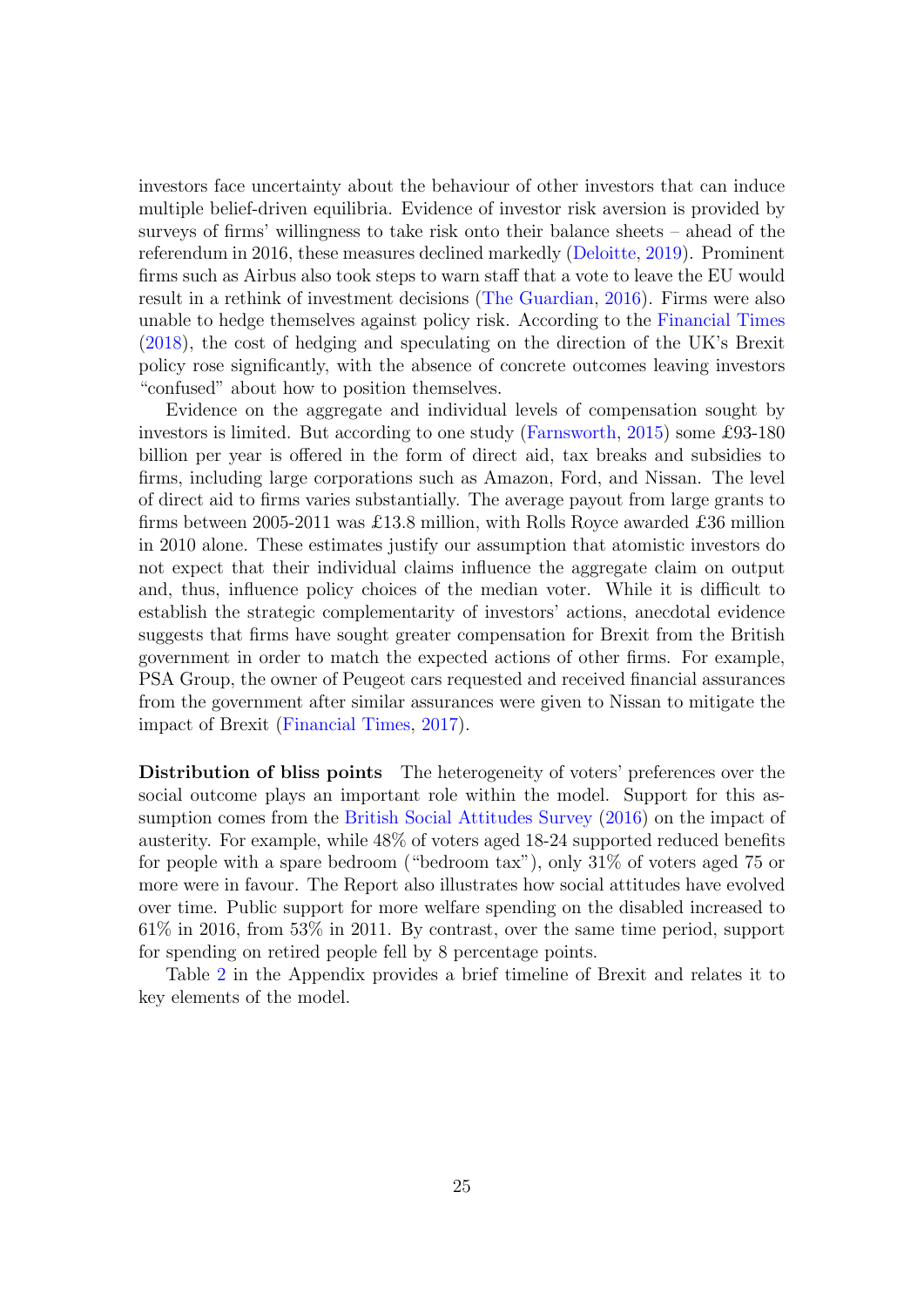### 5.2 Brexit as a belief-driven policy shift

Our model suggests how an untried policy like Brexit can suddenly emerge, supported by the same fundamental parameters as the status quo. Ahead of the referendum on 23 June 2016, the ruling Conservative party announced that a vote to leave would invite greater taxation and steeper funding cuts of some GBP 30 billion in order to safeguard the economy against a loss of investor confidence and from damage to public finances (BBC [News,](#page-38-9) [2016\)](#page-38-9). Investors also came to increasingly believe that voters might vote to leave the EU and the share of firms reporting that Brexit was a main source of uncertainty rose [\(Bloom](#page-35-1) et al., [2019](#page-35-1)). As fears grew that voters might shift away from the status quo, the spectre of a change in the division of economic surplus in favour of investors incentivised voters to vote for Brexit, validating the initial belief. Consistent with this, the referendum result was sudden and unexpected, with the currency depreciating by 11% against the US dollar and 8% against the euro between 23 and 27 June. 18

A further implication of our model is that the median voter, who might ordinarily have preferred the status quo, voted to leave the EU despite the risk entailed by such a choice. In this sense, our analysis provides a rationale for why voters "knowingly acted against their own interests" (The New York [Times,](#page-38-10) [2016](#page-38-10)). [Becker](#page-35-0) et al. ([2017](#page-35-0)) find that Leave voters were those who were deprived from education and employment, while [Hobolt](#page-37-7) ([2016\)](#page-37-7) observes that these voters were also "left behind" by globalisation. Such divisions have been successfully mobilised by populist movements who typically attempt to give a voice to voter concerns about their share of the economic pie. Attempts by the Leave campaign to frame the referendum as a battle between ordinary people and the political establishment fit into this category ([Mudde,](#page-38-11) [2017\)](#page-38-11), consistent with our model.

### 5.3 Consensus politics in the United Kingdom

In our model, consensus politics can prevent the emergence of a self-fulfilling populist equilibrium and strengthen the bias in favour of the status quo policy. In the aftermath of the Brexit referendum, there have been calls for national-unity governments and citizen's assemblies to facilitate a workable compromise between the two parties on policy towards the European Union ([Powell,](#page-38-12) [2019;](#page-38-12) [Brown](#page-35-12), [2019](#page-35-12)). Thus far, attempts to strike a bi-partisan deal to break the indecision over the terms of the United Kingdom's withdrawal from the European Union have been unsuccessful (The Wall Street [Journal,](#page-38-13) [2019](#page-38-13)). [Usherwood](#page-39-1) [\(2018\)](#page-39-1) identifies a fundamental unwillingness on both sides of the political spectrum to engage in a strategic debate on the future direction for British society.

<sup>18</sup>Betting markets placed the probability of Remain being successful at 81%, and 19% for Leave ahead of the referendum.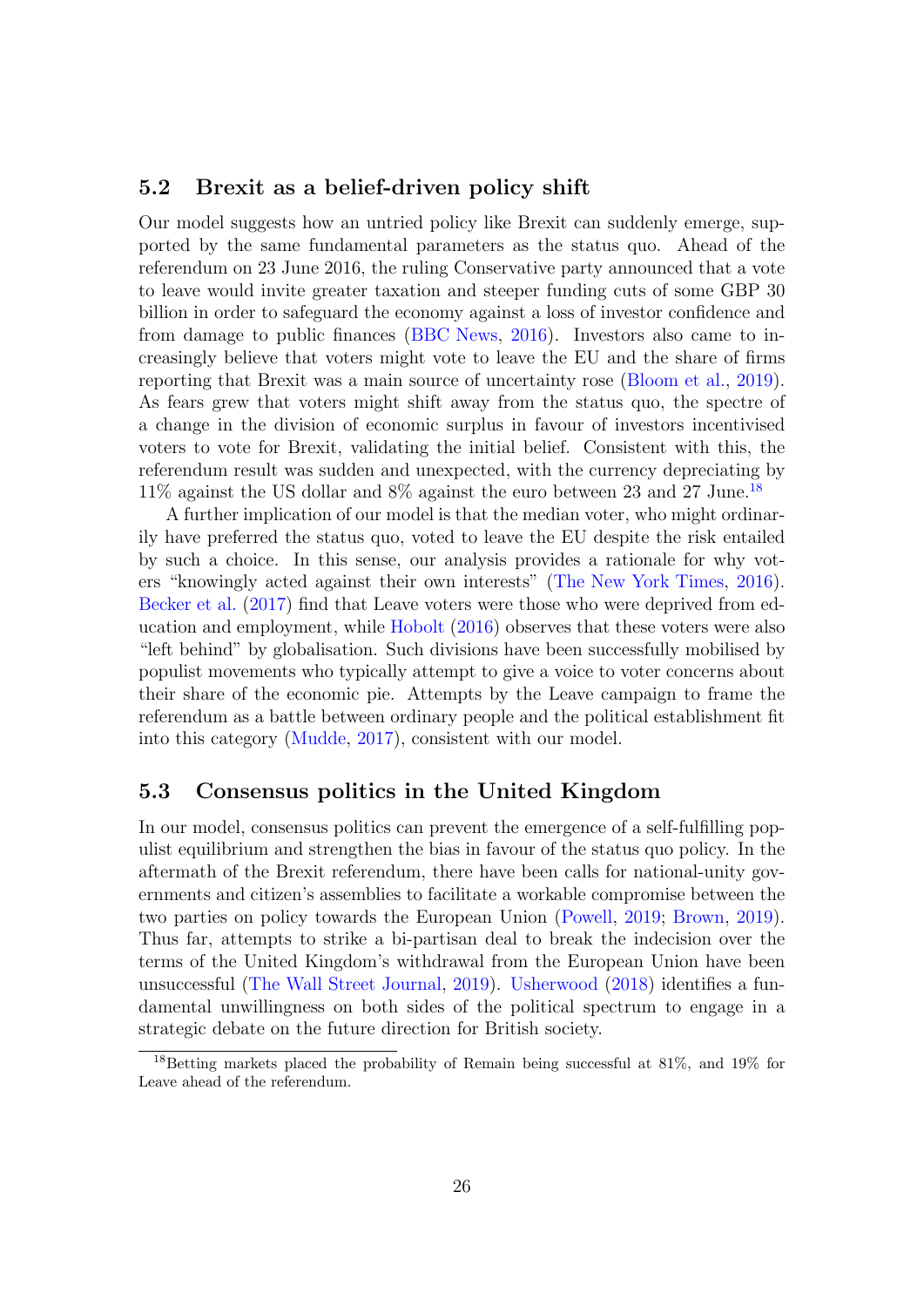A detailed analysis of the decline of consensus politics in the United Kingdom is beyond the scope of this paper. [Smith](#page-39-2) ([2013](#page-39-2)) observes that during the postwar period 1945-79 there was a broad willingness to compromise between social welfare provision and market forces, despite considerable differences between the major parties. [Edgerton](#page-36-14) [\(2018\)](#page-36-14) describes how the Conservative party, in particular, was able to forge a form of British national capitalism. The election of Margret Thatcher in 1979 set a tone that broke increasingly with the consensual note of the past. By braving short-term dissension she was able to shift the political agenda and revive economic individualism, bringing the benefits of international capital and transforming British politics in the process [\(Harrison](#page-37-11), [1999;](#page-37-11) [Edgerton,](#page-36-14) [2018](#page-36-14)). [Powell](#page-38-12) ([2019](#page-38-12)) suggests that Thatcher-style 'conviction' politics came at the expense of ethics, namely the duty of responsibility of politicians to care about the consequences (intended or unintended) of their actions. He further suggests that, in a political system with an unwritten constitution and reliant on precedent and 'fair play', the decline in ethics eroded faith in consensus-building institutions. The willingness to challenge the good faith of the Speaker and to bypass parliament in order to pursue "no deal" are examples of this (The [Guardian](#page-38-14), [2019](#page-38-14)). The decline in ethics has also been compounded by the increasing professionalism of politics, with politicians being increasingly unwilling to take actions that might jeopardise the political careers upon which their livelihood depends. Conceivably, such forces may have set the scene for the sudden lurch to a populist equilibrium suggested by our analytical framework.

### 6 Conclusion

When policy environments are complex, the mapping from policies to outcomes can be difficult to predict. Why then do those in power sometimes gamble with untested policies, and why do such policies, at times, command broad-based public support? Our paper provides a novel answer to these questions. We show how a simple political friction – the inability of an incumbent politician to commit to a policy stance – interacts with voter and investor risk aversion to give rise to the possibility of policy gambles with a self-fulfilling element. Politics, investor decisions and voter behaviour are interlinked, rendering policy uncertainty endogenous. Although institutions and norms that enhance political consensus building can improve welfare and eliminate the possibility of "populist gambles", their success depends on voter attitudes towards the division of economic surplus. We interpret the events leading up to the United Kingdom's decision to leave the European Union through the lens of this stylised model.

The median voter model adopted in our framework has limitations. In particular, future research might usefully explore the role that political competition, in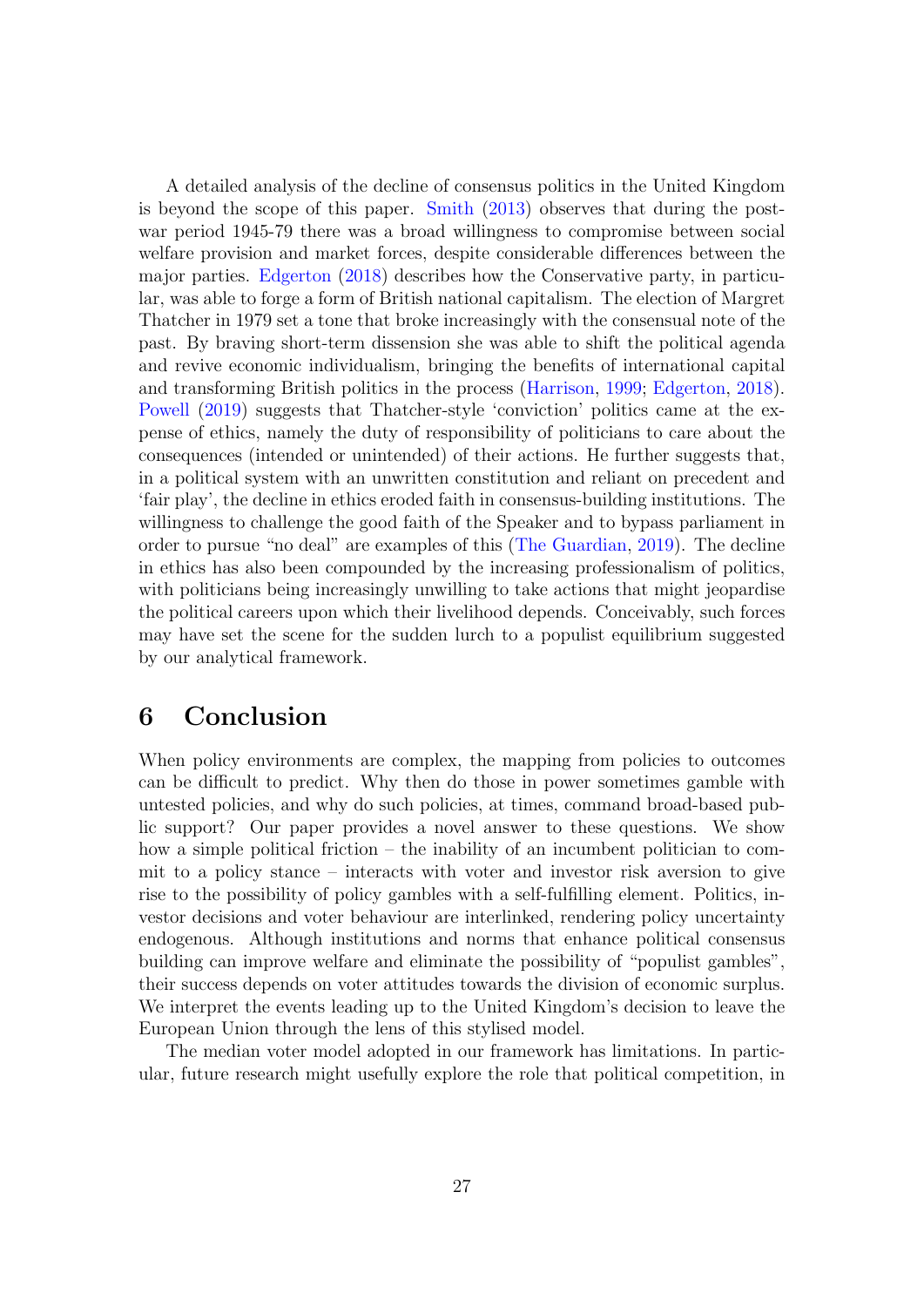the form of third parties and political entrepreneurs, can play in the adoption of policy gambles. Our model also supposes that agents are certain about the drift and slope parameters of the (stochastic) policy process. Imperfect information about these allows for possible disagreements about the nature of policies rather than the outcomes. Finally, the model eschews dynamics and the possibility of policy learning and experimentation – governments may gamble with policy and learn from the information generated before deciding whether to change course mid-way. We leave an exploration of these topics for future work.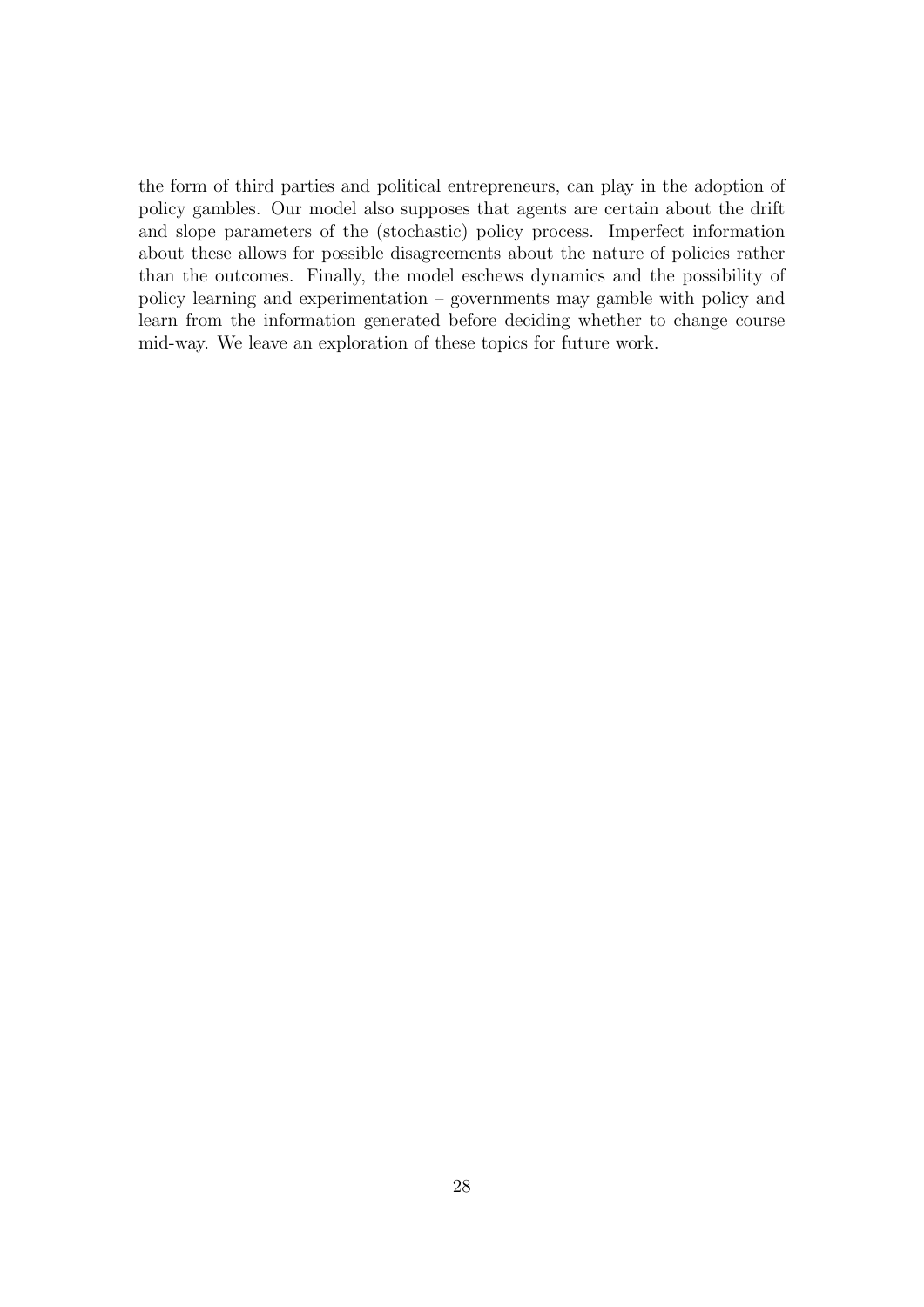### Bibliography

- <span id="page-35-6"></span>Acemoglu, D., G. Egorov, and K. Sonin (2013). A political theory of populism. The Quarterly Journal of Economics 128(2), 771–805.
- <span id="page-35-5"></span>Alesina, A. and A. Drazen (1991). Why are stabilizations delayed? American Economic Review 81, 1170–1188.
- <span id="page-35-11"></span>Anderson, C. J. and C. A. Guillory (1997). Political institutions and satisfaction with democracy: A cross-national analysis of consensus and majoritarian systems. The American Political Science Review 91, 66–81.
- <span id="page-35-2"></span>Autor, D., D. Dorn, G. Hanson, and K. Majlesi (2017). Importing political polarization? the electoral consequences of rising trade exposure. NBER Working Paper 22637.
- <span id="page-35-0"></span>Becker, S., T. Fetzer, and D. Novy (2017). Who voted for Brexit? a comprehensive district-level analysis. Economic Policy 32(92), 601–651.
- <span id="page-35-4"></span>Bernanke, B. (1983). Irreversibility, uncertainty, and cyclical investment. Quarterly Journal of Economics 98, 85–106.
- <span id="page-35-10"></span>Black, D. (1948). On the rationale of group decision-making. Journal of Political Economy 56(1), 23–34.
- <span id="page-35-1"></span>Bloom, N. A., P. Bunn, S. Chen, P. Mizen, P. Smietanka, G. Thwaites, and G. Young (2019). Brexit and uncertainty: Insights from the decision maker panel. Fiscal Studies 39, 55–580.
- <span id="page-35-7"></span>Bonfiglioli, A. and G. A. Gancia (2013). Uncertainty, electoral incentives and political myopia. Economic Journal 123, 373–400.
- <span id="page-35-9"></span>Born, B., G. J. Müller, M. Schularick, and P. Sedláček (2019). The costs of economic nationalism: Evidence from the Brexit experiment. The Economic Journal.
- <span id="page-35-12"></span>Brown, G. (2019). A citizens' assembly is now the only way to break the Brexit deadlock. The Guardian, 20 January 2019.
- <span id="page-35-8"></span>Callander, S. (2008). Political motivations. Review of Economic Studies 75, 671– 697.
- <span id="page-35-3"></span>Callander, S. (2011a). Searching and learning by trial and error. American Economic Review 101, 2277–2308.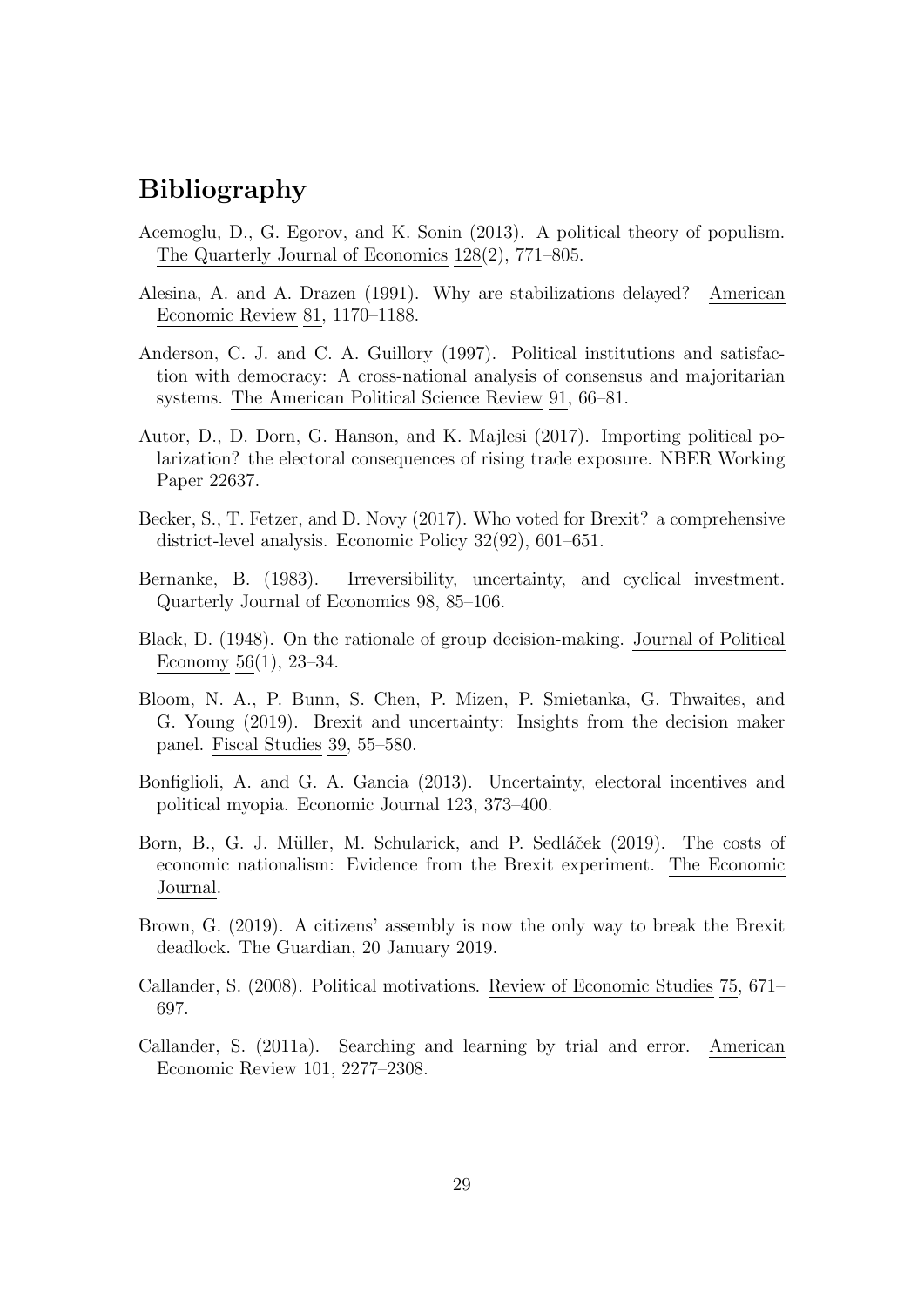- <span id="page-36-12"></span>Callander, S. (2011b). Searching for good policies. American Political Science Review 105, 643–662.
- <span id="page-36-0"></span>Callander, S. and P. Hummel (2014). Preemptive policy experimentation. Econometrica 82(4), 1509–1528.
- <span id="page-36-9"></span>Canes-Wrone, B., M. C. Herron, and K. W. Shotts (2001). Leadership and pandering: A theory of executive policymaking. American Journal of Political Science 45, 532–550.
- <span id="page-36-4"></span>Chang, R. (2010). Elections, capital flows and politico-economic equilibria. American Economic Review 100, 1759–1777.
- <span id="page-36-3"></span>Christiano, L. J., R. Motto, and M. Rostagno (2014). Risk shocks. American Economic Review 104, 27–65.
- <span id="page-36-5"></span>Coate, S. and S. Morris (1999). Policy persistence. American Economic Review 89, 1327–1336.
- <span id="page-36-8"></span>Colantone, I. and P. Stanig (2018). Global competition and Brexit. American Political Science Review 112, 201–218.
- <span id="page-36-11"></span>Crucini, M. and J. Kahn (1996). Tariffs and aggregate economic activity: Lessons from the Great Depression. Journal of Monetary Economics 38(427-467).
- <span id="page-36-13"></span>Deloitte (2019). The Deloitte CFO survey q2 2019. Technical report, Deloitte.
- <span id="page-36-6"></span>Dewatripont, M. and G. Roland (1995). The design of reform packages under uncertainty. American Economic Review 85, 1207–1223.
- <span id="page-36-7"></span>Dhingra, S., H. Huang, G. Ottaviano, J. P. Pessoa, T. Sampson, and J. V. Reenen (2017). The costs and benefits of leaving the EU: Trade effects. Economic Policy 32, 651–705.
- <span id="page-36-2"></span>Dixit, A. and R. Pindyck (1994). Investment under Uncertainty. Princeton University Press.
- <span id="page-36-1"></span>Dornbusch, R. and S. Edwards (1991). The Macroeconomics of Populism in Latin America. University of Chicago Press.
- <span id="page-36-10"></span>Downs, A. (1957). An economic theory of political action in a democracy. Journal of Political Economy 65, 135–150.
- <span id="page-36-14"></span>Edgerton, D.  $(2018)$ . The rise and fall of the British nation – a twentieth century history. Penguin Books.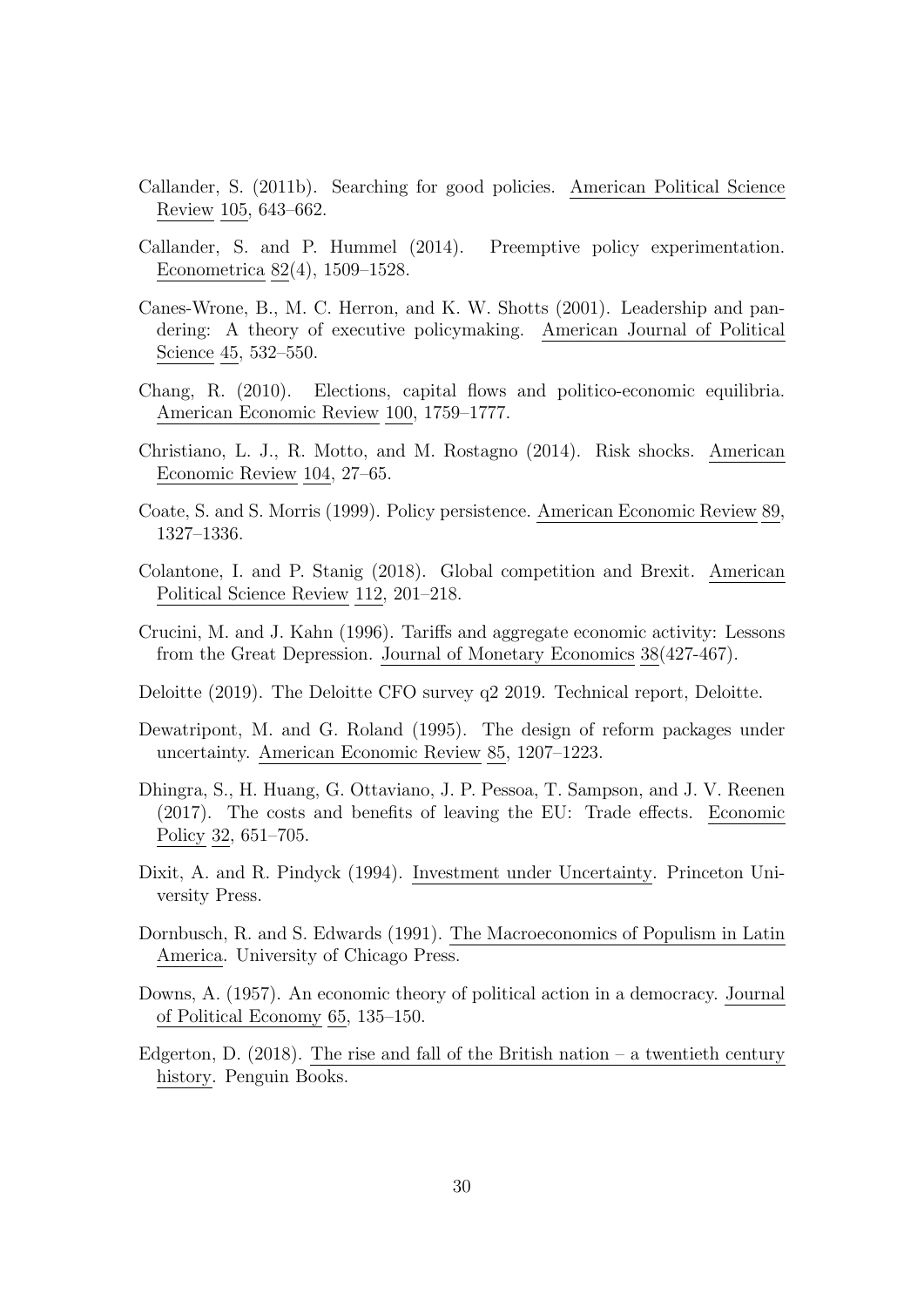- <span id="page-37-13"></span>Farnsworth, K. (2015). The british corporate welfare state – public provision for private businesses. SPERI Working Papers.
- <span id="page-37-6"></span>Fernandez, R. and D. Rodrik (1991). Resistance to reform: Status quo bias in the presence of individual-specific uncertainty. American Economic Review 81(5), 1146–1155.
- <span id="page-37-8"></span>Fetzer, T. (2019). Did austerity cause Brexit? American Economic Review forthcoming.
- <span id="page-37-5"></span>Gilchrist, S., J. W. Sim, and E. Zakrajsek (2014). Uncertainty, financial frictions, and investment dynamics. NBER Working Paper 20038.
- <span id="page-37-1"></span>Goodwin, M. J. and O. Heath (2016). The 2016 referendum, Brexit and the left behind: An aggregatelevel analysis of the result. The Political Quarterly 87, 323–332.
- <span id="page-37-11"></span>Harrison, B. (1999). The rise, fall and rise of political consensus in Britain since 1940. History 84, 301–324.
- <span id="page-37-7"></span>Hobolt, S. (2016). The Brexit vote: a divided nation, a divided continent. Journal of European Public Policy 23, 1259–1277.
- <span id="page-37-10"></span>Irwin, D. (1998). The Smoot-Hawley tariff: A quantitative assessment. Review of Economics and Statistics 80(326-334).
- <span id="page-37-2"></span>Kaulisch, B. (1985). Der Sprung ins Dunkel: Der Entschluss zum uneingeschränkten Uboot-Krieg im Januar 1917. In B. Kaulisch and W. Gutsche (Eds.), Bilder aus der Kaiserzeit: Historische Streiflichter 1897 bis 1917, pp. 292–299. Leipzig.
- <span id="page-37-12"></span>Lijphart, A. (1984). Democracies. Yale University Press.
- <span id="page-37-4"></span>Majumdar, S. and S. W. Mukand (2004, September). Policy gambles. American Economic Review 94(4), 1207–1222.
- <span id="page-37-9"></span>Maskin, E. and J. Tirole (2004). The politician and the judge: Accountability in government. American Economic Review 94, 1034–1054.
- <span id="page-37-3"></span>Australian Financial Review (2019). Election will be a contest between enterprise and envy: Scott Morrison. 4 March, 2019.
- <span id="page-37-0"></span>Bank of England (2018). EU withdrawal scenarios and monetary and financial stability: A response to the House of Commons Treasury Committee.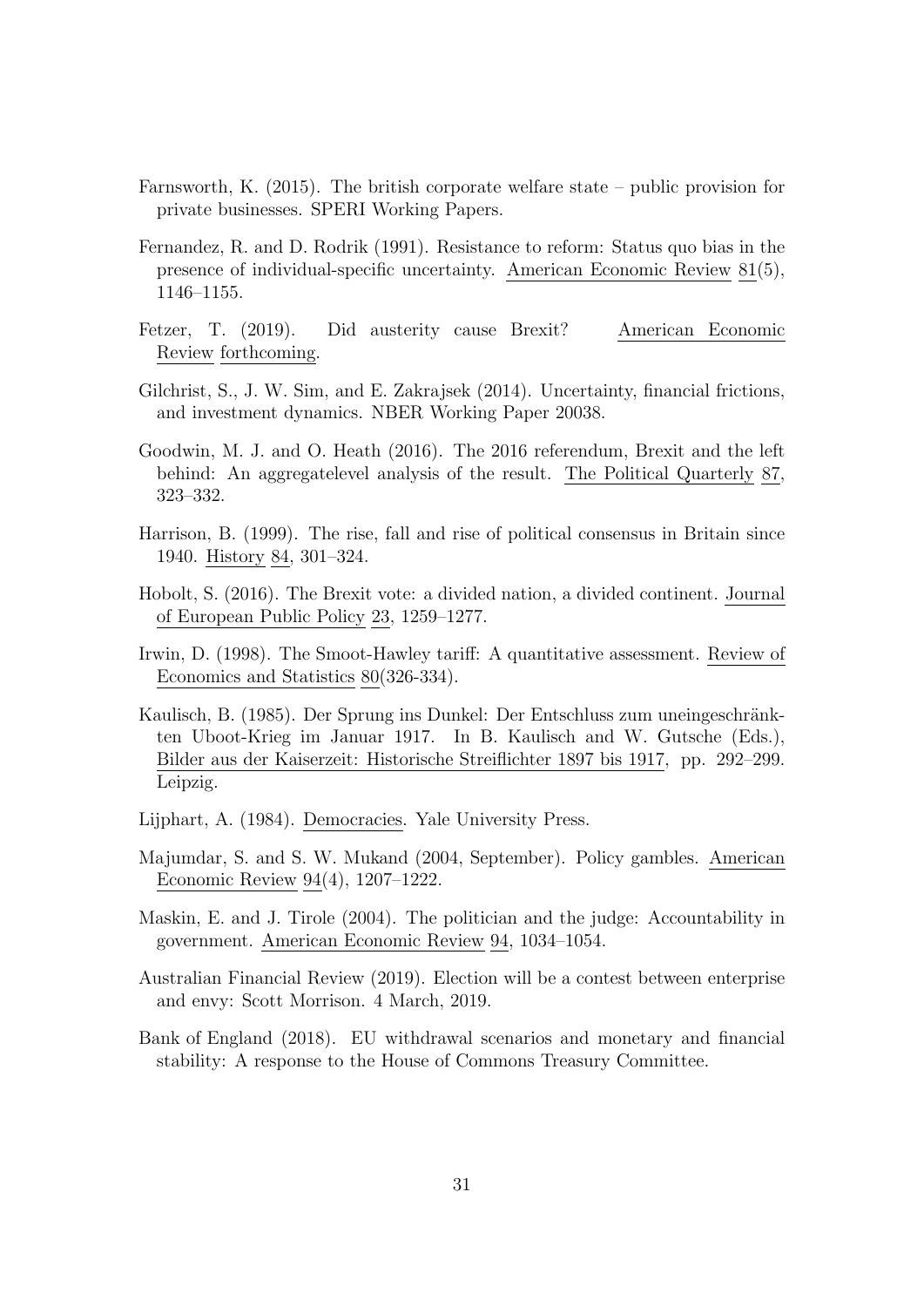- <span id="page-38-9"></span>BBC News (2016). Eu referendum – Osborne warns of Brexit budget cuts. 15 June 2016.
- <span id="page-38-8"></span>British Social Attitudes Survey (2016). British social attitudes survey 33. Technical report, NatCen Social Research.
- <span id="page-38-2"></span>Di Tella, R. and R. MacCulloch (2009). Why doesn't capitalism flow to poor countries? Brookings Papers on Economic Activity 1, 285–321.
- <span id="page-38-7"></span>Financial Times (2017). Peugeot offered Nissan-style Brexit promises to save Vauxhall. 18 February, 2017.
- <span id="page-38-6"></span>Financial Times (2018). Brexit uncertainty makes pound 'impossible' to trade. December 5, 2018.
- <span id="page-38-0"></span>The Guardian (1997). The Long Goodbye. 18 March, 1997.
- <span id="page-38-5"></span>The Guardian (2016). Airbus executives write staff letter warning of Brexit dangers. 4 April 2016.
- <span id="page-38-4"></span>The Guardian (2018). Will Nissan stay once Britain leaves? how one factory explains the Brexit business dilemma. 4 October 2018.
- <span id="page-38-14"></span>The Guardian (2019). Boris Johnson seeks legal advice on parliament closure. 24 August, 2019.
- <span id="page-38-3"></span>The Independent (2018). Brexit: Cameron 'feared being ousted' if he failed to commit to eu referendum. 8 January 2018.
- <span id="page-38-10"></span>The New York Times (2016). Pro-brexit city of Sunderland glad to poke establishment in the eye. 27 June 2016.
- <span id="page-38-13"></span>The Wall Street Journal (2019). Hopes of Brexit breakthrough dashed as bipartisan talks collapse. 17 May 2019.
- <span id="page-38-1"></span>McDonald, R. and D. Siegel (1986). The value of waiting to invest. Quarterly Journal of Economics 101, 707–727.
- <span id="page-38-11"></span>Mudde, C. (2017). The Oxford Handbook of Populism, Chapter Populism: An Ideational Approach. Oxford University Press.
- <span id="page-38-12"></span>Powell, J. (2019). The rise and fall of Britain's political class: From Westminster to Whitehall, elites are failing and our political system is collapsing. New Statesman, 30 January 2019.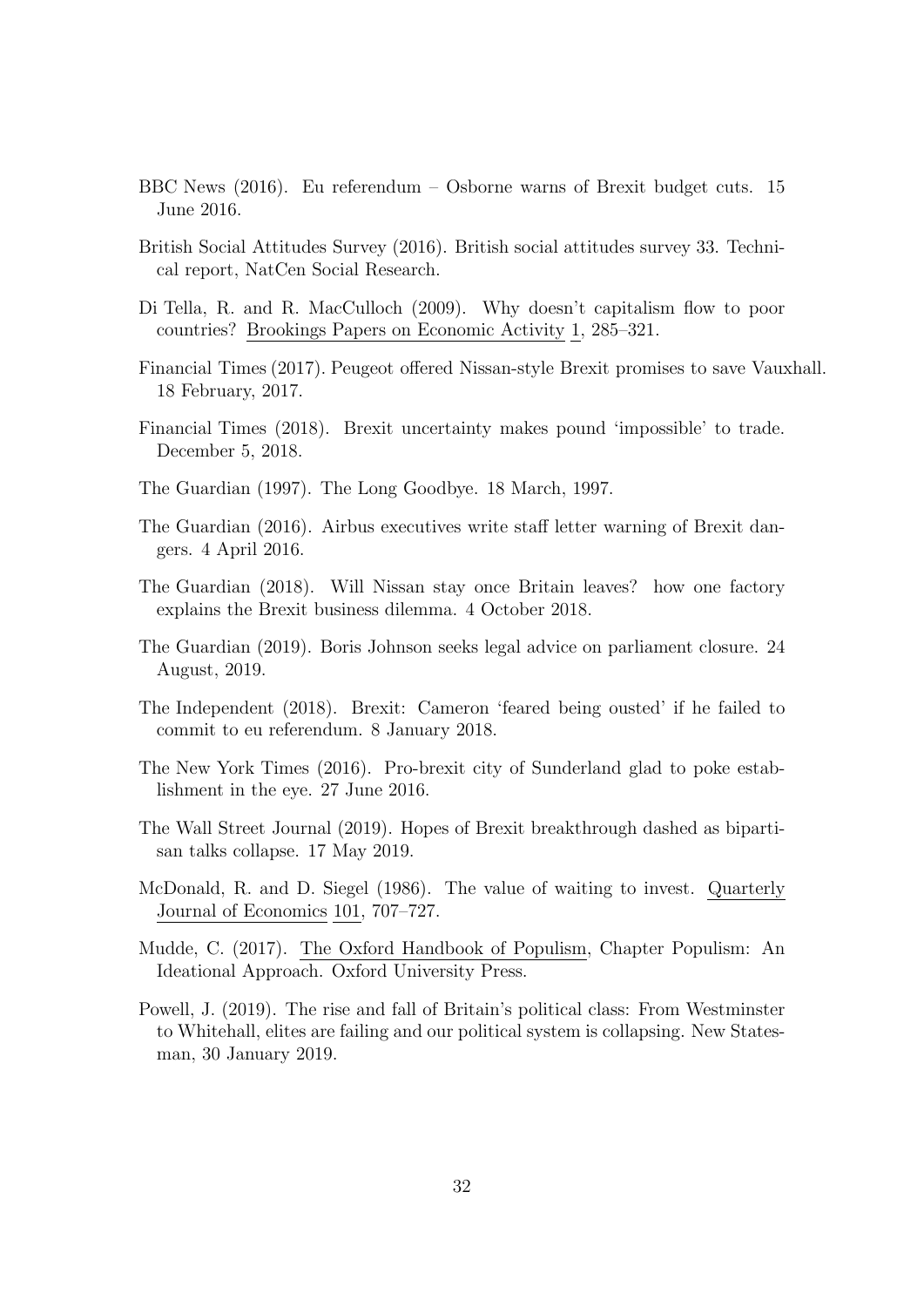- <span id="page-39-0"></span>Rodrik, D. (1991). Policy uncertainty and private investment in developing countries. Journal of Development Economics 36, 229–242.
- <span id="page-39-2"></span>Smith, M. (2013). Margaret Thatcher's rejection of consensus was symptomatic of an anti-democratic tendency in a political system dominated by the executive. LSE British Politics and Policy blog.
- <span id="page-39-1"></span>Usherwood, S. (2018). Brexit as a cause and a consequence of political change in the UK. mimeo University of Surrey.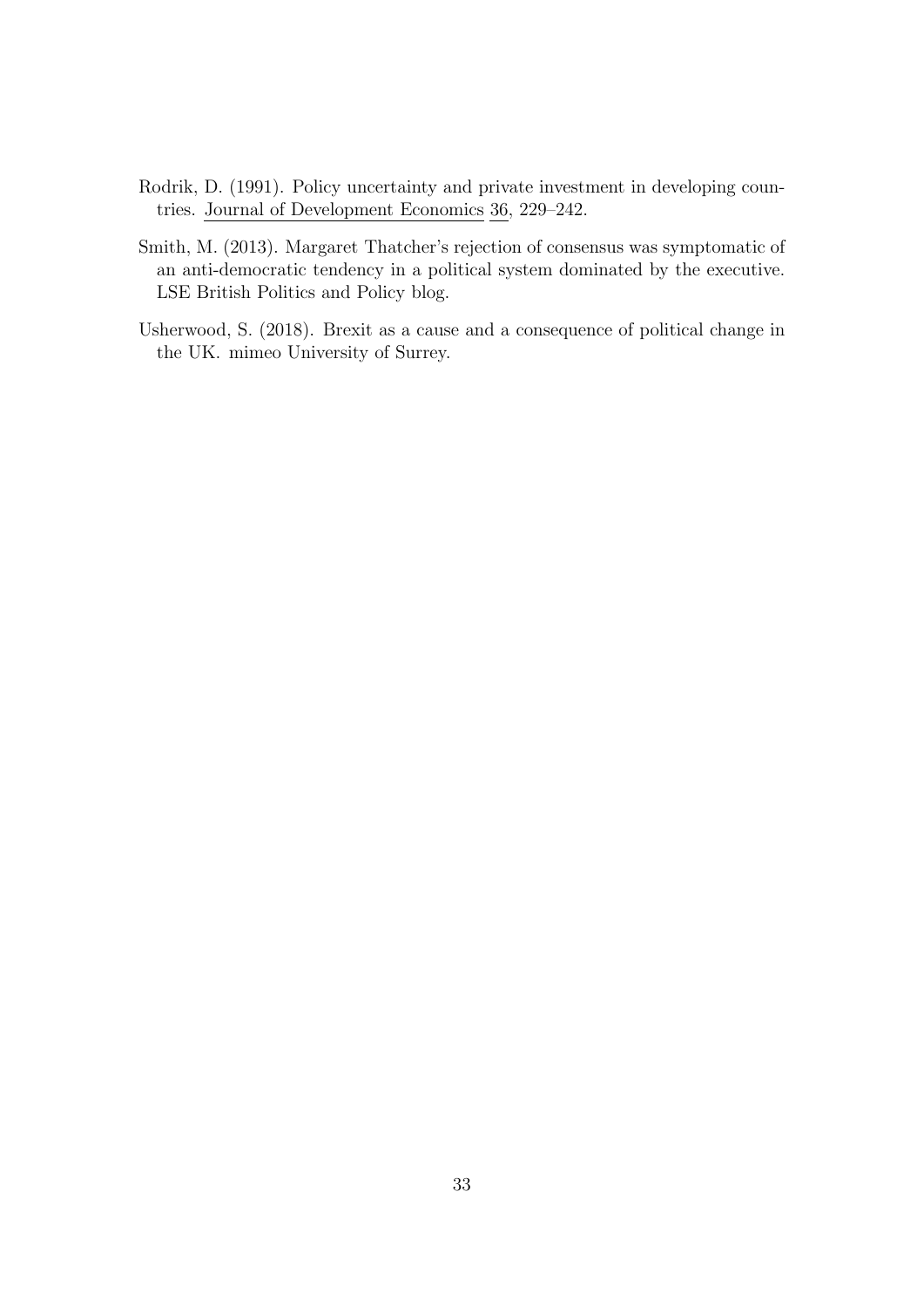### Mathematical Appendix

### Proof of Propositions [1](#page-15-2) and [2](#page-15-0)

Consider the political sub-game at  $t = 2$ , taking the investor's compensation  $\alpha$  as given. We normalize  $\mu = 1$ . For  $\sigma^2 \to 0$ , the median voter's optimal policy choice is given by

$$
p^* = \underset{p \in \mathbb{R}_+}{\arg \min} \left[ (1 - \alpha)(\pi(0) + p) - b_m \right]^2
$$

The first-order necessary condition becomes:

$$
2 [(1 - \alpha)(\pi(0) + p) - b_m] (1 - \alpha) = 0
$$

which can be solved for the optimal deterministic policy:

$$
p^*(\alpha) = \frac{b_m}{1 - \alpha} - \pi(0)
$$

Consider the investor's choice of  $\alpha$  at  $t = 1$  for given expectations about the policy outcome, *p<sup>e</sup>*:

$$
\alpha^*(p^e) = \frac{\omega}{p^e + \pi(0)}
$$

Imposing rational expectations,  $p^e = p^*$  yields the equilibrium values of p and  $\alpha$ .

$$
\alpha^* = \alpha^*(p^*) = \frac{\omega}{b_m + \omega}
$$
 and  $p^* = b_m + \omega - \pi(0)$ 

As mentioned in the main text, for  $\sigma^2 \to 0$ , this equilibrium outcome is equivalent to the equilibrium outcome that obtains when the incumbent policy maker can pre-commit at  $t = 0$  to the policy that will be implemented subsequently at  $t = 1$ . To see this, observe that under commitment by the incumbent, the optimal  $\alpha$  and  $p$  are jointly determined as the solution to:

$$
\max_{(\alpha, p) \in [0, 1] \times \mathbb{R}_+} - [(1 - \alpha)(\pi(0) + p) - b_m]^2 \quad \text{s.t.} \quad \alpha(\pi(0) + p) = \omega
$$

Denote by  $\lambda$  the Lagrange multiplier on the investor's participation constraint. The first-order necessary conditions are given by:

$$
\underline{p :} \quad 2\left[ (1 - \alpha)(\pi(0) + p) - b_m \right] (1 - \alpha) + \lambda \alpha = 0
$$
\n
$$
\underline{\alpha :} \quad -2\left[ (1 - \alpha)(\pi(0) + p) - b_m \right] (\pi(0) + p) + \lambda (p + \pi(0)) = 0
$$
\n
$$
\underline{\lambda :} \quad \alpha(\pi(0) + p) - \omega = 0
$$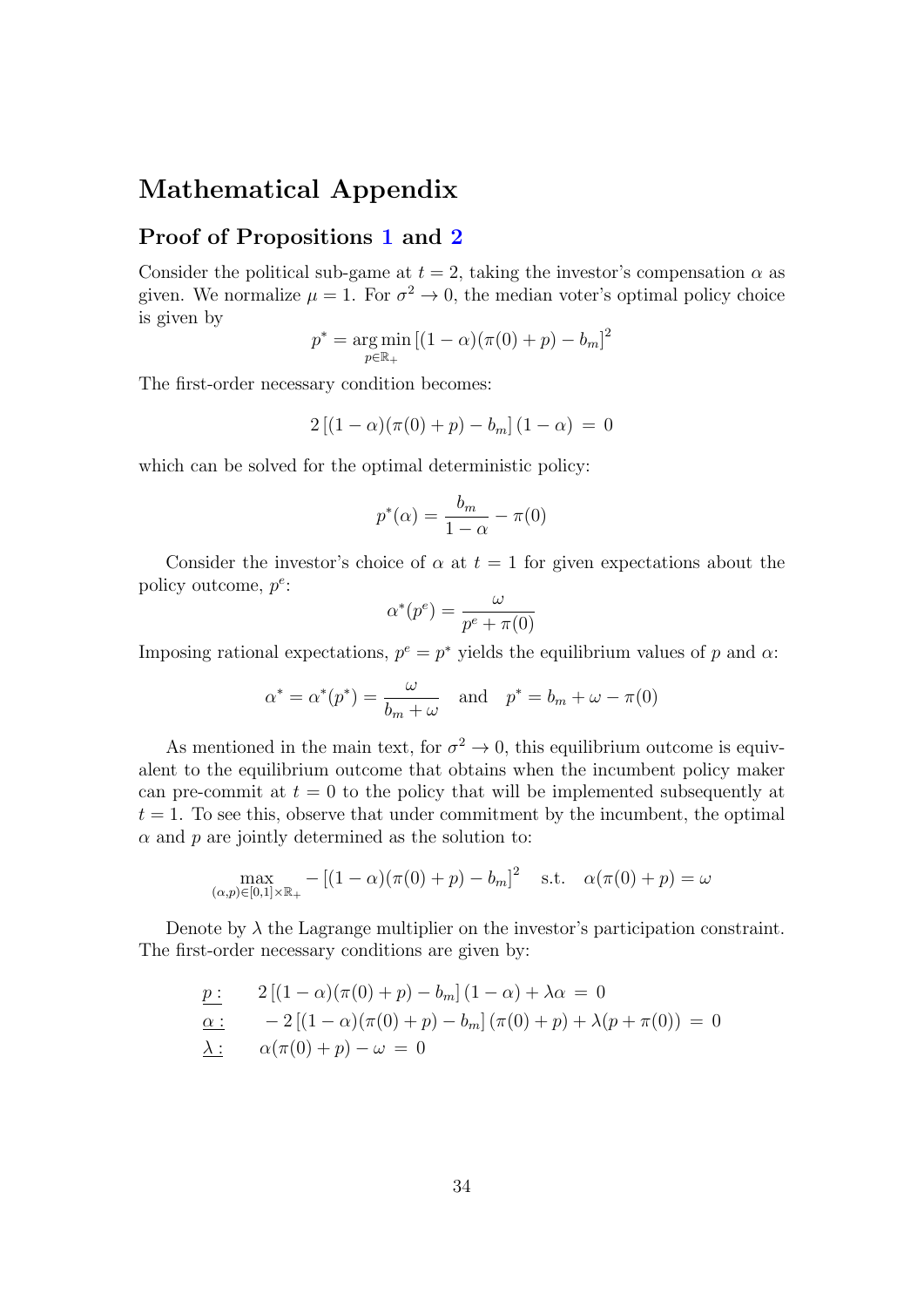Solving this system of equations yields

$$
\lambda^{c} = 2((1 - \alpha)(\pi(0) + p) - b_{m}) \quad \text{and} \quad p^{c} = \frac{b_{m}}{1 - \alpha} - \pi(0) \quad \text{and} \quad \alpha^{c} = \frac{\omega}{b_{m} + \omega}
$$

And thus  $\alpha^* = \alpha^c$  and  $p^* = p^c$ . The results in Proposition [2](#page-15-0) follow immediately by differentiating the respective expressions for  $p^*$  and  $\alpha^*$ . □

### Proof of Lemma [1](#page-17-1)

Without loss of generality, consider the policy platform chosen by party *R*. Voter *v*'s expected utility is maximized at the status quo policy whenever

$$
\frac{\partial EU_v}{\partial p}\bigg|_{p_R=0} \le 0 \Leftrightarrow -2(1-\alpha)\big((1-\alpha) E\pi(p_R)|_{p_R=0} - b_v\big) - (1-\alpha)^2\sigma^2 \le 0
$$

On rearranging, this yields  $b_v < \hat{b}$ . This implies that for all voters with bliss points within the interval  $[\underline{b}, b]$ , their expected utilities are maximized with the status-quo policy.  $\Box$ 

### Proof of Proposition [3](#page-18-0)

First, suppose that  $b_m > \hat{b}$ . Hence, the median voter is not a member of the votingbloc. If  $p^* = \frac{b_m}{1-\alpha} - \frac{\sigma^2}{2} - \pi(0)$ , then the median voter is indifferent between voting for either party. Suppose, without loss of generality, that  $p_L = p^*$  and  $p_R > p^*$ . In this case, all voters with bliss points less than  $b_m$ , and some with bliss points greater than  $b_m$  vote for party *L* for sure. Thus, party *L* will win the elections for sure. This outcome cannot be an equilibrium since party *R*'s best-response would be to set  $p_R = p^*$ . Thus, in equilibrium,  $p_L^* = p_R^* = p^*$ .

If  $b_m \in [\underline{b}, \overline{b}]$ , then the median voter is part of the voting-bloc at the status quo. Suppose, without loss of generality, that  $p_L = 0$  and  $p_R > 0$ . Voters within the voting-bloc strictly prefer party *L* over party *R*. Even though some, but not all voters with bliss points greater than  $\tilde{b}$  will prefer party  $R$ 's platform to the status quo, party *L* obtains more than fifty percent of the vote share and wins the election for sure. This cannot be an equilibrium, since party *R*'s best response is to set  $p_R = 0$  as well. Finally, if  $p_R = p_L = 0$ , then all voters are equally indifferent between both parties, whose expected vote shares are equal. Thus, the equilibrium in this case is  $p_L^* = p_I^*$  $R^* = 0.$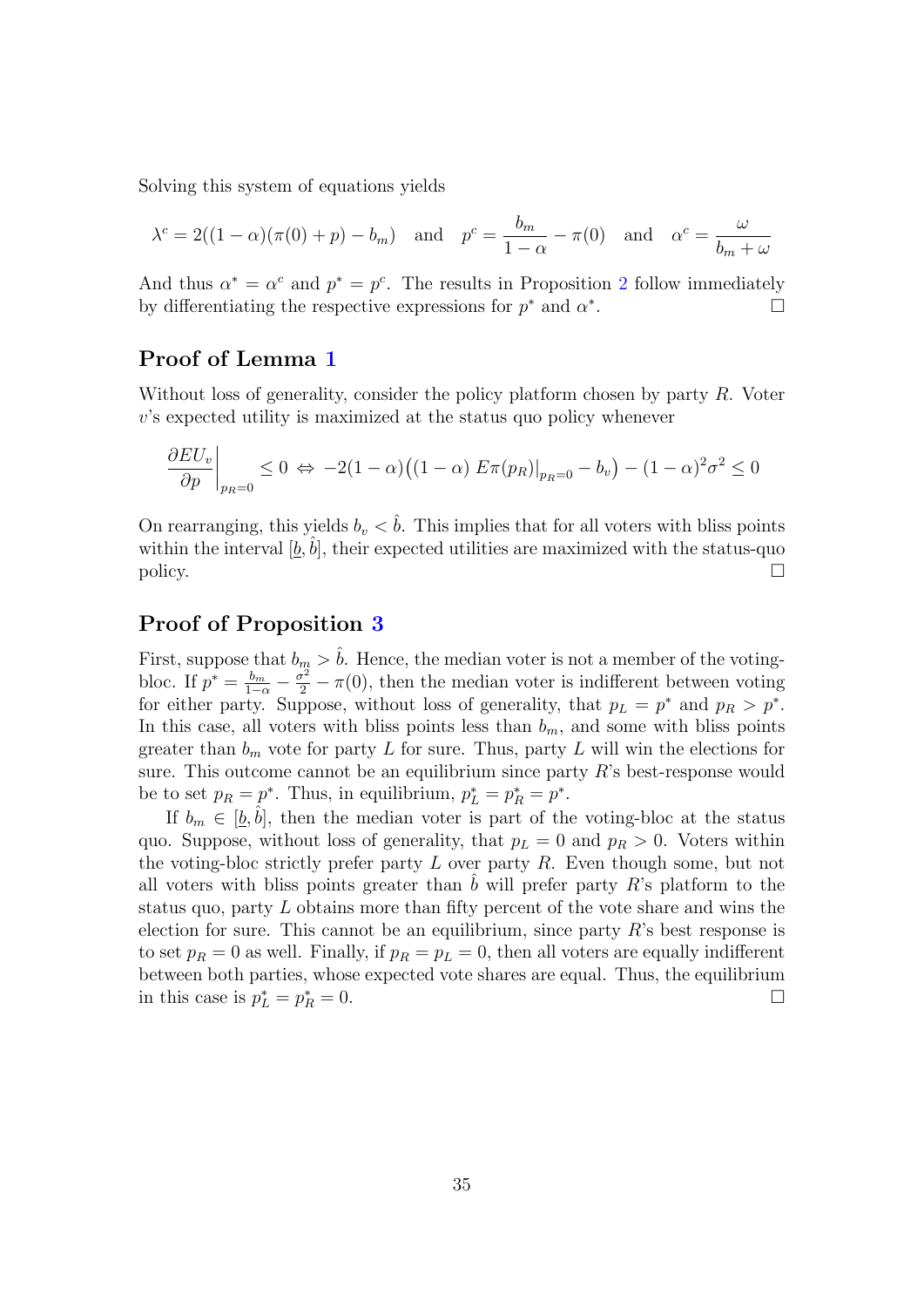### Proof of Propositions [4](#page-18-1) and [5](#page-19-1)

The participation constraint of the risk-neutral entrepreneur is given by

$$
\alpha E[\pi(p^e)] = \omega \iff \alpha = \frac{\omega}{\pi(0) + p^e}
$$

Suppose that entrepreneurs expect the status quo policy to be implemented,  $p^e = 0$ , then  $\alpha^* = \frac{\omega}{\pi(0)}$ . The rational expectations equilibrium will indeed be  $(\alpha^*, 0)$ if and only if  $b_m \leq \hat{b}(\omega/\pi(0))$ , i.e. if and only if

$$
b_m \le \left(1 - \frac{\omega}{\pi(0)}\right) \left[\pi(0) + \frac{\sigma^2}{2}\right] \equiv \hat{b}^*
$$

If  $b_m < \hat{b}^*$ , given that the entrepreneur expects  $p^e = 0$  and therefore requires a share  $\alpha^* = \omega/\pi(0)$ , the median voter is part of the voting bloc and neither *L* nor *R* have an incentive to propose a policy platform different from the status quo (as expected by the entrepreneur).

The comparative statics of the equilibrium voting bloc are derived from differentiating  $\hat{b}^*$  with respect to  $\omega$ ,  $\pi(0)$  and  $\sigma^2$ .

$$
\frac{\partial \hat{b}^*}{\partial \omega} = -\left[1 + \frac{\sigma^2}{2\pi(0)}\right] < 0; \qquad \frac{\partial \hat{b}^*}{\partial \pi(0)} = \left(1 - \frac{\omega}{\pi(0)}\right) + \omega \left[\frac{2\pi(0) + \sigma^2}{2\pi(0)^2}\right] > 0; \\
\frac{\partial \hat{b}^*}{\partial \sigma^2} = \frac{1}{2} \left[1 - \frac{\omega}{\pi(0)}\right] > 0.
$$

If, however, the median voter is not part of the voting bloc, i.e.  $b_m > \hat{b}^*$ , then the equilibrium will be given by the tuple  $(\alpha^*, p^*)$  with  $p^* > 0$ . Both parties run on a platform that promotes  $p^* > 0$ . If the entrepreneur expects this outcome, i.e.  $p^e = p^* > 0$ , he will require a lower share,  $\alpha^*(p^*) < \alpha^*(0)$ . The resulting optimal policy in the rational expectations equilibrium is implicitly defined by the function

$$
\phi(p^*) \equiv p^* - \frac{b_m}{1 - \frac{\omega}{\pi(0) + p^*}} + \frac{\sigma^2}{2} + \pi(0) = 0
$$

With respet to equilbrium existence, observe that  $\phi(0) < 0$  and  $\lim_{p\to\infty} \phi(p^*) > 0$ . Since  $\phi(\cdot)$  is continuous, there exists an equilibrium point  $p^*$  s. t.  $\phi(p^*) = 0$ .

Moreover, the equilibrium point is unique since

$$
\phi_p(p^*) = 1 + \frac{b_m \omega}{(\pi (0) + p^* - \omega)^2} > 0
$$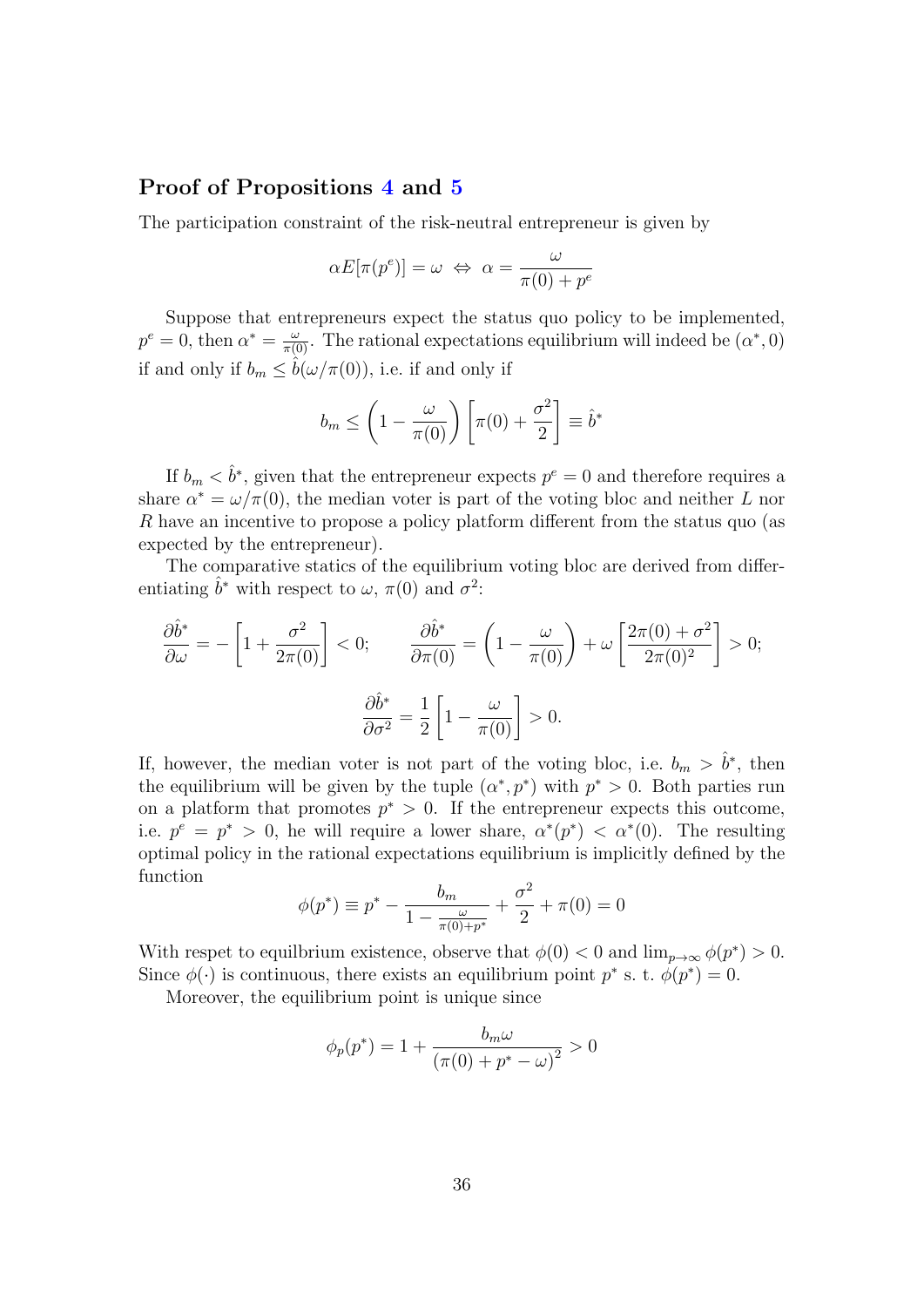Application of the implicit function theorem yields the comparative statics of the optimal policy *p*∗:

$$
\frac{dp^*}{d\pi(0)} = -1; \quad \frac{dp^*}{d\sigma^2} = -\frac{1}{2\phi_p} < 0; \quad \frac{dp^*}{d\omega} = \frac{b_m/(\pi(0) + p^*)}{\phi_p \left(1 - \frac{\omega}{\pi(0) + p^*}\right)^2} > 0.
$$

### Proof of Lemma [2](#page-21-1)

Given investors' CARA utility  $u(x) = -\exp\{-\gamma x\}/\gamma$  where  $\gamma \in [0,\infty)$  denotes the coefficient of absolute risk aversion, and taking into account that  $\pi(p)$  is normally distributed with mean  $\pi(0) + \mu p$  and variance  $\sigma^2 p$  allows to express the function  $\alpha(p^e)$  implicitly as:

<span id="page-43-1"></span>
$$
A(\alpha) \equiv (\pi(0) + p)\alpha - \frac{\gamma \sigma^2 p}{2} \alpha^2 - \omega = 0
$$
 (A1)

Investor competition for the tender allows us to focus on the smallest solution  $\alpha^*(p^e)$  for  $A(\alpha)$  without loss of generality. Observe that  $A(0) < 0$  and that  $A'(0) > 0$ 0, so that  $A_{\alpha}(\alpha^*) > 0$ .

To ensure that the equilibrium is well-defined we impose an upper bound on the policy choice,  $\bar{p}$ . This bound ensures that the smallest root is in the unit interval for all values of  $p \in [0, \bar{p}]$ :

<span id="page-43-0"></span>Assumption A1 Upper bound on policy. *The set of feasible policies is given*  $by [0, \bar{p}]$ *, where the upper bound on p is given by* 

$$
\overline{p} \equiv \begin{cases} \infty & \text{if } \gamma \le 2/\sigma^2\\ \frac{\pi(0)-\omega}{2\sigma^2-1} & \text{if } \gamma > 2/\sigma^2 \end{cases}
$$

Now observe that  $A(0) < 0$  and, under Assumption [A1,](#page-43-0)  $A(1) \geq 0$ . Since  $A(\alpha)$ is continuous in  $\alpha$ , by the intermediate value theorem,  $A(\alpha) = 0$  admits a solution  $\alpha^* \in [0,1]$ . As  $A_\alpha(\alpha^*) = E[\pi(p)] - \alpha^* \gamma V[\pi(p)] > 0$  (by our restriction to the smallest root), the solution is unique.

By the implicit function theorem,  $\frac{d\alpha^*(p^e)}{dp^e} = -\frac{A_p}{A_\alpha}$ . Since  $A_\alpha > 0$ ,  $\frac{d\alpha^*(p)}{dp} \geq 0 \Leftrightarrow$  $A_p \leq 0$ . We have

$$
A_p(\alpha^*) > 0 \Leftrightarrow \frac{2}{\sigma^2 \alpha^*} > \gamma
$$

Since  $\alpha^*(0) = \frac{\omega}{\pi(0)}$ , we have that if  $A_p > 0$  at  $\alpha^* = \frac{\omega}{\pi(0)}$ , then  $A_p > 0$  must hold for all *p* (as  $\alpha^*(p)$  is strictly decreasing in this case). Conversely, if  $A_p < 0$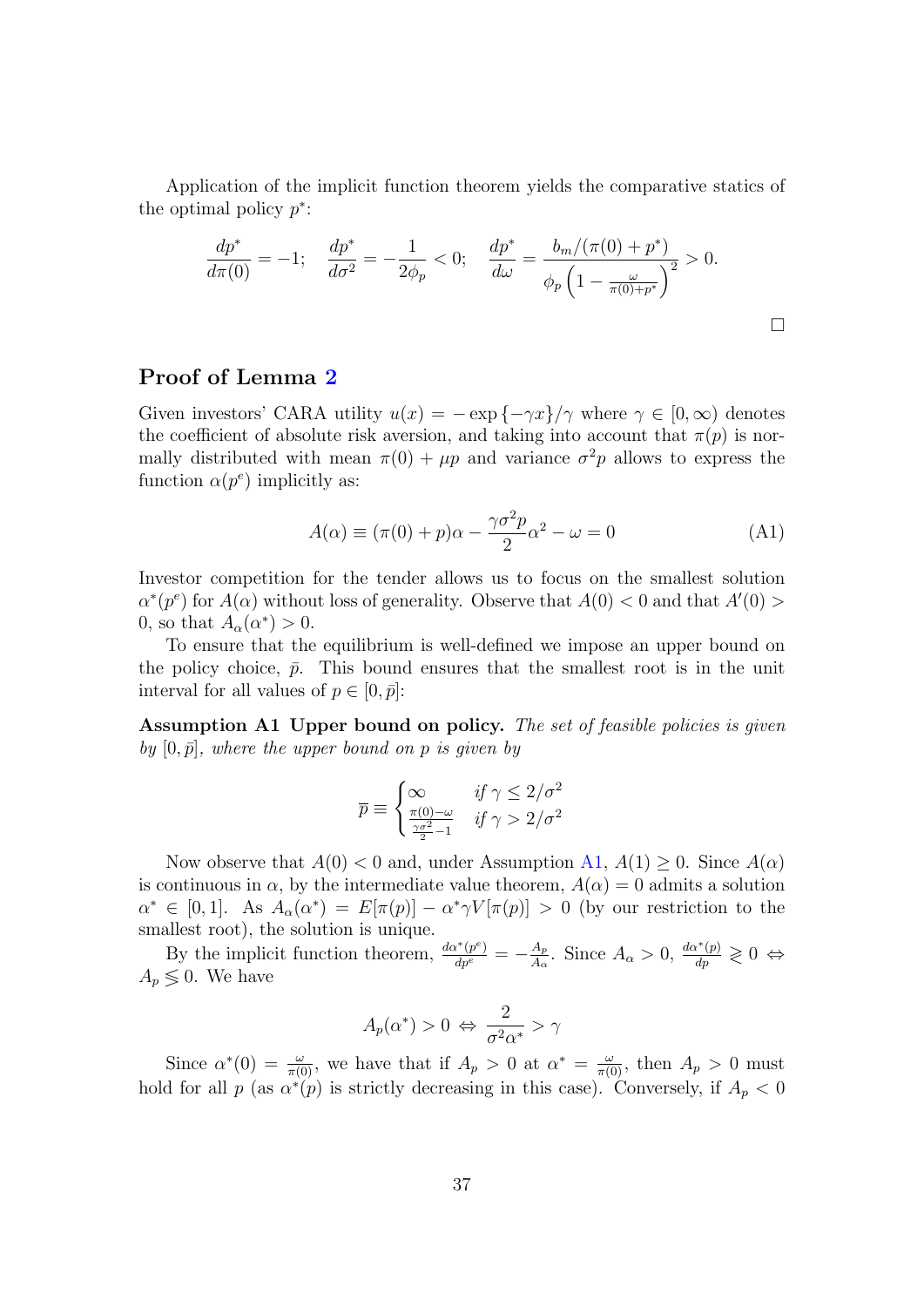at  $\alpha^* = \frac{\omega}{\pi(0)}$ , then  $A_p < 0$  for all *p* and therefore  $\frac{d\alpha^*(p)}{dp}$  $\frac{d^2(p)}{dp} > 0$  for all *p*. Setting  $\hat{\gamma} = \frac{2\pi(0)/\omega}{\sigma^2}$  completes the argument.

### Proof of Proposition [6](#page-22-0)

Consider  $\gamma > \hat{\gamma}$  and note from the proof of Lemma [2](#page-21-1) that this implies that  $\alpha(p^e)$ is upward-sloping in  $p^e$ . Suppose that the median voter is part of the voting bloc, i.e.  $b_m < \hat{b}$ . The latter is equivalent to  $\frac{\omega}{\pi(0)} < \hat{\alpha}$  where  $\hat{\alpha} \equiv 1 - \frac{b_m}{\pi(0) + \sigma^2/2}$  is the kink point where the policy schedule  $p^*(\alpha)$  starts to slope upwards. Since  $\alpha^*(0) = \frac{\omega}{\pi(0)}$ , there exists a rational expectations equilibrium where  $p^* = 0$  and  $\alpha^* = \omega/\pi(0)$ .

Consider the policy schedule  $p^*(\alpha)$ . Since  $p^{*-1}(\bar{p}) < 1$ , while  $\alpha(p) \to 1$  as  $p \rightarrow \bar{p}$  (by Assumption [A1\)](#page-43-0), continuity and monotonicity of the two functions implies that there must be another equilibrium point where  $p^* > 0$ . Because  $\alpha^*$ increases strictly and continuously over  $[0, \bar{p}]$ , this equilibrium point is implies a larger compensation for the investor,  $\alpha^* > \frac{\omega}{\pi(0)}$ .  $\frac{\omega}{\pi(0)}$ .

### Proof of Proposition [7](#page-23-1)

By differentiating  $d\alpha^*/dp$  and applying the implicit function theorem, it can be shown that  $d^2\alpha^*/dp^2 > 0$  and so  $\alpha^*$  is convex. Since  $\alpha^*$  is strictly increasing in  $p^e$ for  $\gamma > \hat{\gamma}$ , the inverse  $\alpha^{*-1}$  is a strictly concave function.

Now suppose that the median voter is not part of the voting block. Then there are either two risky equilibria, a unique equilibrium (where the policy schedule and the investor's participation are tangential) or no equilibrium at all. We provide a necessary and sufficient condition for the latter case.

To this end, consider the equilibrium where median voter is at the "edge" of the voting bloc, i.e.,  $b_m = \hat{b}^*$ . In this case,  $p^* = 0$  and it must be that  $\hat{\alpha} = \omega/\pi(0)$ . If at this equilibrium,

$$
\left. \frac{dp^*}{d\alpha} \right|_{\alpha = \hat{\alpha}} > \left. \frac{d\alpha^{*-1}}{d\alpha} \right|_{\alpha = \hat{\alpha}},
$$

then for  $b_m > \hat{b}^*$ , the equilibrium seizes to exist. This condition is equivalent to

$$
\frac{\hat{b}^*}{\left(1 - \frac{\omega}{\pi(0)}\right)^2} > \frac{\pi(0)}{\frac{\omega}{\pi(0)}\left(\frac{\omega}{\pi(0)}\frac{\gamma\sigma^2}{2} - 1\right)}.
$$

Observe that the condition fails to hold at  $\gamma = \hat{\gamma}$ , while strictly holds for  $\gamma = \bar{\gamma}$ . Thus, since the right-hand side is strictly decreasing in  $\gamma$ , it follows that there exists  $\tilde{\gamma} \in (\hat{\gamma}, \bar{\gamma})$ , such that for  $\gamma > \tilde{\gamma}$ , the equilibrium seizes to exist. □

□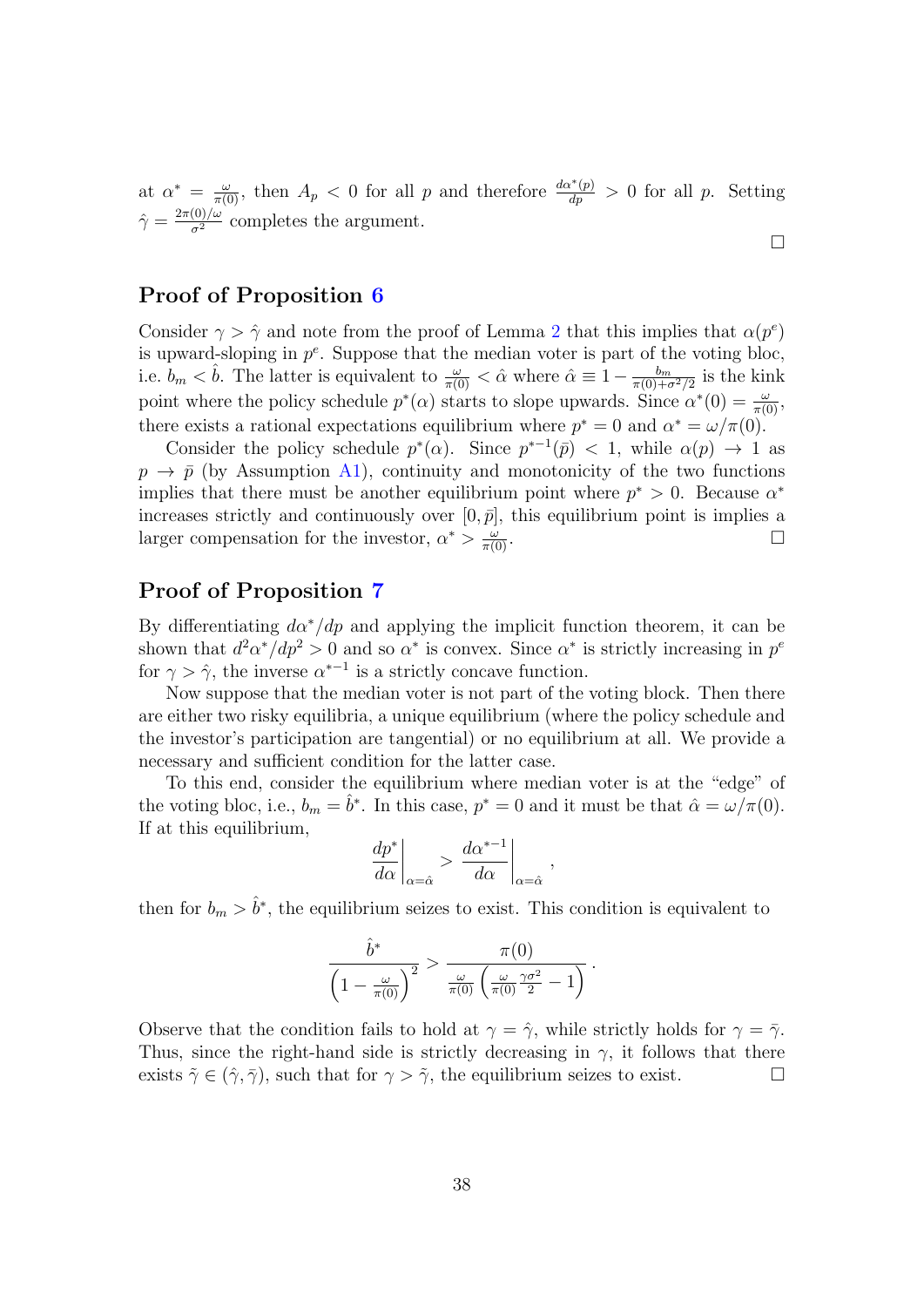### Proof of Proposition [8](#page-24-1)

Under full commitment, the optimal policy choice takes into account how the policymaker's choice of  $p$  influences the entrepreneur's share  $\alpha$ . The policymaker's program is given by

$$
\max_{\{\alpha,p\}} \{ W(\alpha, p) \equiv -((1-\alpha)E[\pi(p)] - b_m)^2 - (1-\alpha)^2 V[\pi(p)] \}
$$
  
s.t.  $A(\alpha, p) = 0$  (A2)

where the function  $A(\alpha, p)$  is given as above in equation ([A1\)](#page-43-1). We characterize the commitment policy in very general terms in the following Lemma:

<span id="page-45-0"></span>**Lemma A1** *There exists a threshold*  $\hat{b}^c$  *for the median voter's bliss point such that the optimal commitment policy, p<sup>c</sup> , is given by*

$$
p^{c} \begin{cases} > 0 & \text{if } b_{m} > \hat{b}^{c} \\ = 0 & \text{if } b_{m} \in [\underline{b}, \hat{b}^{c}] \end{cases}
$$

#### Proof of Lemma [A1](#page-45-0):

We solve  $A(\alpha, p) = 0$  for  $\alpha(p)$  and rewrite the policymaker's objective function as  $W(p) \equiv W(\alpha, p)$ . Differentiating  $W(p)$  with respect to *p* yields:

$$
W'(p) = -2 ((1 - \alpha(p))E[\pi(p)] - b_m) (1 - \alpha(p))\mu - (1 - \alpha(p))^2 \sigma^2 + 2 ((1 - \alpha(p))E[\pi(p)] - b_m) E[\pi(p)] + (1 - \alpha(p))V[\pi(p)]) \alpha'(p)
$$
 (A3)

The policymaker chooses

$$
p^c \begin{cases} > 0 & \text{if } W'(0) > 0 \\ = 0 & \text{if } W'(0) \le 0 \end{cases}
$$

Thus, the threshold for the median voter's bliss point becomes

$$
W'(0) \le 0 \iff b_m < \hat{b}^c \equiv (1 - \alpha(0)) \left[ \pi(0) + \frac{\sigma^2/2}{1 - \frac{\alpha'(0)}{(1 - \alpha(0))}\pi(0)} \right]
$$

<span id="page-45-2"></span>□

<span id="page-45-1"></span>We next show how the interval of bliss points where the status quo policy is chosen under the commitment regime compares to the respective interval under the no-commitment regime.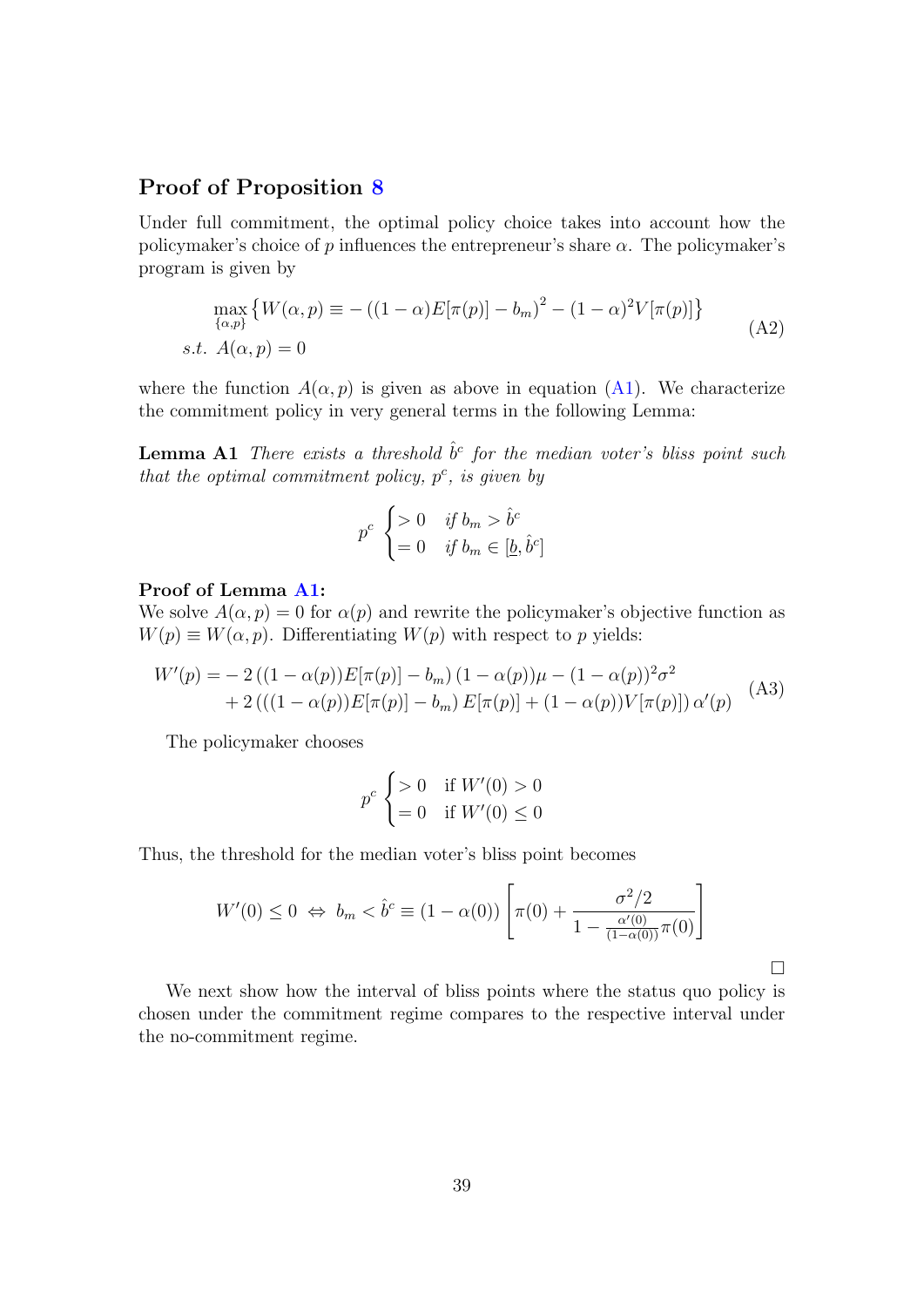Lemma A2 *The commitment regime prescribes the status quo policy for a smaller range of median voter bliss points than the no-commitment regime if the entrepreneurs' risk aversion is su*ffi*ciently low:*

$$
\gamma \in [0, \hat{\gamma}] \iff [\underline{b}, \hat{b}^c] \subseteq [\underline{b}, \hat{b}]
$$

#### Proof of Lemma [A2](#page-45-1):

The upper bound on the status quo under no-commitment is given by

$$
\hat{b} \equiv \left(1 - \frac{\omega}{\pi(0)}\right) \left(\pi(0) + \frac{\sigma^2}{2\mu}\right)
$$

Using Lemma [A1,](#page-45-0) we can express the difference between the thresholds  $\hat{b}$  and  $\hat{b}^c$ as:

$$
\hat{b}^c - \hat{b} = \left(\frac{c(0)}{1 - c(0)}\right) \left(1 - \frac{\omega}{\pi(0)}\right) \frac{\sigma^2}{2}
$$

where

$$
c(0) \equiv \frac{\alpha'(0)}{(1 - \alpha(0))} \pi(0)
$$

The claim follows because  $\gamma \leq \hat{\gamma} \Leftrightarrow \alpha'(0) < 0 \Leftrightarrow c(0) < 0$ .

The next Lemma shows that for low values of risk aversion, i.e.  $\gamma < \hat{\gamma}$ , and  $b<sub>m</sub>$  below some  $b<sub>i</sub>$ , the policy chosen under commitment is strictly larger than the policy chosen under no-commitment.

<span id="page-46-0"></span>**Lemma A3** Suppose  $\gamma \in [0, \hat{\gamma}]$ *. There exists*  $\tilde{b} > \hat{b}^c$  *such that:* 

$$
b_m \in [\underline{b}, \tilde{b}] \Rightarrow p^* \leq p^c
$$
 and  $b_m > \tilde{b} \Rightarrow p^* > p^c$ 

#### Proof of Lemma [A3](#page-46-0):

Suppose  $\gamma \in [0, \hat{\gamma}]$ . Then, from the proof of Lemma [2,](#page-21-1)  $d\alpha^*/dp \leq 0$ . Suppose first that  $b_m \in [\hat{b}^c, \hat{b}]$ . Then,  $p^* = 0 < p^c$ . Second, suppose that  $b_m \geq \hat{b}$ , so that in both policy regimes  $p > 0$ . Rewriting  $W'(p)$  from equation  $(A3)$  $(A3)$  $(A3)$  yields

$$
W'(p) = W_p(p) + W_\alpha(p)\alpha'(p)
$$

where

$$
W_p \equiv -2((1 - \alpha(p))E[\pi(p)] - b_m)(1 - \alpha(p)) - (1 - \alpha(p))^2 \sigma^2
$$

and

$$
W_{\alpha} \equiv 2\left( ((1 - \alpha(p))E[\pi(p)] - b_m\right)E[\pi(p)] + (1 - \alpha(p))V[\pi(p)]\right)
$$

Observe that  $W_p(p^*) = 0$ . By the concavity of  $W(\cdot)$  and the fact that  $\alpha'(p) < 0$ , if must be that  $p^* \leq p^c \Leftrightarrow W_\alpha(p^*) < 0$ . To derive the condition for  $W_\alpha(p^*) <$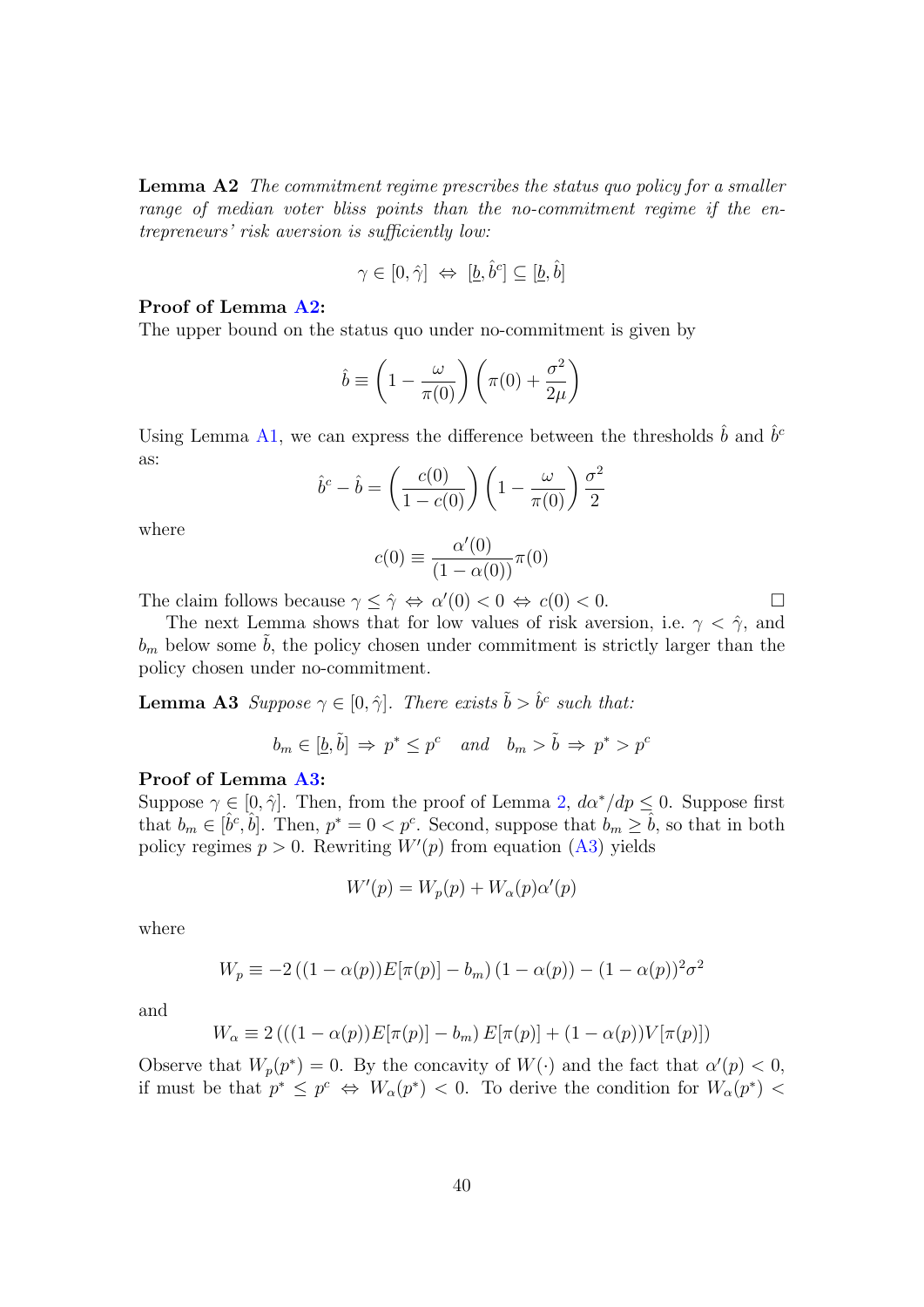0, observe that the expected policy outcome under no–commitment is given by  $E[\pi(p^*)] = \frac{b_m}{1-\alpha^*} - \frac{\sigma^2}{2}$ . Rearranging the latter yields

$$
1 - \alpha^* = \frac{b_m}{E[\pi(p^*)] + \frac{\sigma^2}{2}}
$$

Substituting this expression into  $W_\alpha(p^*)$  implies that  $W_\alpha(p^*) < 0 \Leftrightarrow p^* < \pi(0)$ .

Next, observe that *p*<sup>∗</sup> is an increasing and continuous function of the median voter's bliss point  $b_m$  with  $p^*(b) = 0$  and  $\lim_{b_m \to \infty} p^*(b_m) = +\infty$ . Since  $\pi(0) > 0$ and finite, the intermediate value theorem implies the existence of  $\tilde{b} > \tilde{b} > \tilde{b}^c$  such that  $p^*(\tilde{b}) = \pi(0)$ . Thus, for any  $b_m \in [\hat{b}^c, \tilde{b}]$ , we have  $p^* \leq p^c$ ; while for  $b_m > \tilde{b}$ , we have  $p^* > p^c$ .  $\tilde{b}$  can be be calculated by evaluating  $\phi(p^*) = 0$  at  $p^* = \pi(0)$  and solving for *b*:

$$
\tilde{b} = 2\pi(0) - \omega \left( 1 + \frac{\sigma^2}{4\pi(0)} \right) + \frac{\sigma^2}{2}
$$

□

Lemmas [A1](#page-45-0) - [A3](#page-46-0) establish that for  $\gamma < \hat{\gamma}$  and  $b_m < \tilde{b}$ , the policies chosen under a commitment regime are weakly greater than the policies chosen under no–commitment.

Next, consider the case where  $\gamma \geq \hat{\gamma}$ . From Lemma [A2](#page-45-1) follows that  $c(0) > 0$ . In this case, we require a technical condition that guarantees that the commitment problem obtains a well-defined maximum, namely  $c(0) < 1$ . We ensure this by imposing an upper bound on the degree of investor risk aversion.

<span id="page-47-0"></span>**Assumption A2** *The investor's degree of risk aversion is bounded above by*  $\bar{\gamma} \equiv$  $\frac{\pi(0)}{\omega}\hat{\gamma} > \hat{\gamma}.$ 

Note that  $\gamma < \overline{\gamma}$  is equivalent to  $c(0) < 1$ . Using Assumption [A2,](#page-47-0) it follows from the proof of Lemma [A2](#page-45-1) that  $\hat{b}^c > \hat{b}^*$ . By the same argument, for  $p^* < \pi(0)$ , it must be that  $p^c < p^*$ .

### Proof of Proposition [9](#page-26-0)

Suppose that  $\gamma \in (\hat{\gamma}, \bar{\gamma})$  and suppose that the bliss point distribution is symmetric, i.e.  $b_m = b$ . Clearly, the symmetry of the distribution implies

 $\arg \max \{W(p)\} = \arg \max \{W(p)\}$ 

Thus, for  $b_m \in [\underline{b}, \hat{b}]$ , it must be that  $\mathcal{W}(p^*) = \mathcal{W}(p^c)$ . However, for  $b_m > \hat{b}$ , the previous proof showed that  $p^* > p^c$ . Thus,  $\mathcal{W}(p^*) < \mathcal{W}(p^c)$  since  $p^c$  is the unique maximizer of  $W(p)$ .